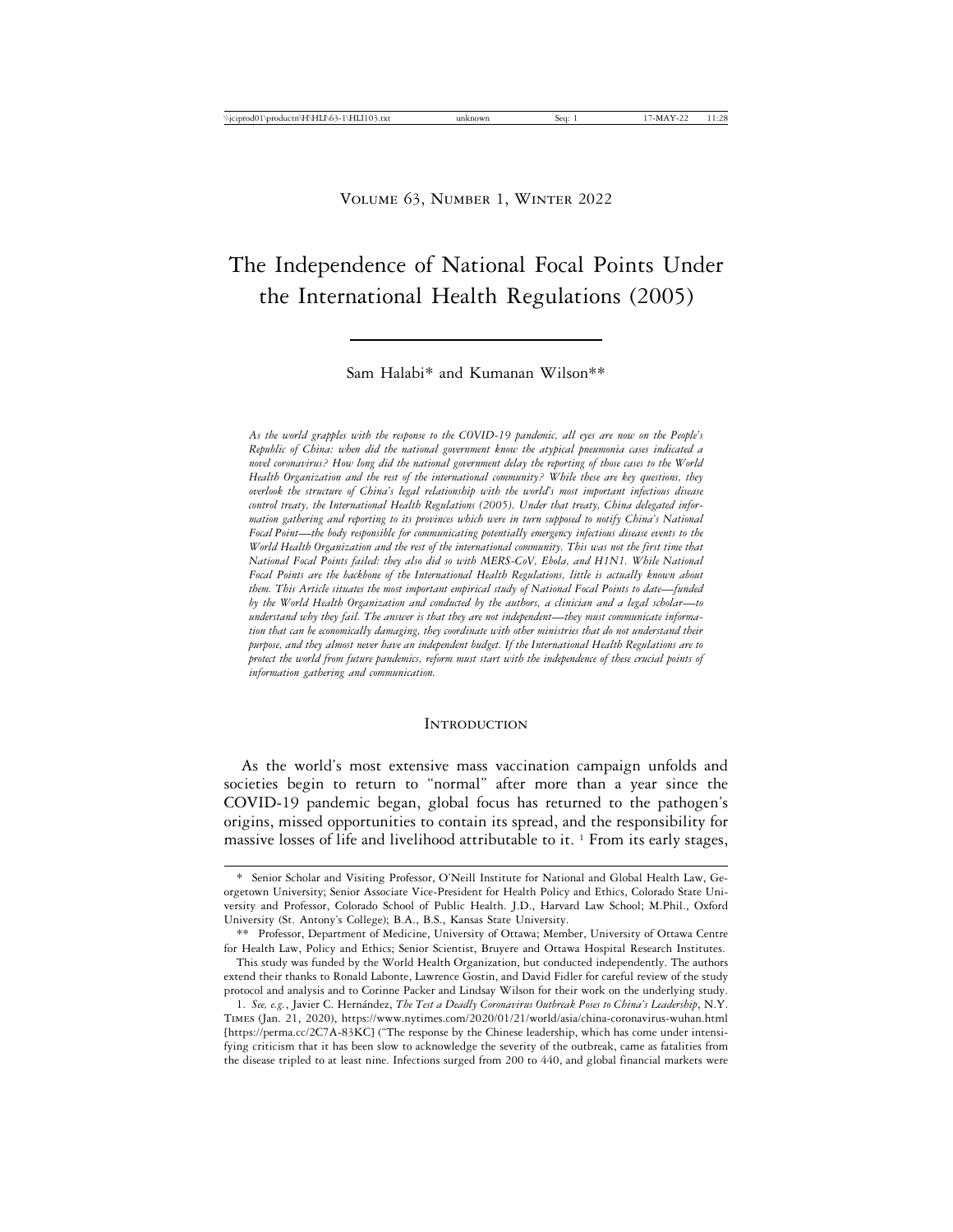critics have focused on two alleged culprits: the People's Republic of China ("PRC") and the World Health Organization ("WHO").2 The former is accused of deliberately or negligently concealing the identification of a novel and deadly pathogen and obstructing early efforts to contain it within the PRC's territory, and spreading misinformation to divert blame from its failures.3 The latter is alleged to have failed in its responsibilities by first recommending, then later withdrawing, measures that would have restricted travel to China.4 According to the WHO, the PRC alerted it to novel pneumonia cases on December 31, 2019. The WHO revised its reports in April to clarify that its own office had received notice about those cases from ProMED,<sup>5</sup> and received information from the PRC government only after two requests.<sup>6</sup>

3. *See* Joshua Kurlantzick, *How China Ramped Up Disinformation Efforts During the Pandemic*, Council on Foreign Rels. (Sept. 10, 2020), https://www.cfr.org/in-brief/how-china-ramped-disinformation-efforts-during-pandemic [https://perma.cc/3NB2-HPZU].

4. *See* Stephanie Nebehay, *WHO Chief Says Widespread Travel Bans Not Needed to Beat China Virus*, Reuters (Feb. 3, 2020), https://www.reuters.com/article/us-china-health-who/who-chief-says-widespread-travel-bans-not-needed-to-beat-china-virus-idUSKBN1ZX1H3 [https://perma.cc/XL5G-8WMT].

5. ProMED is a web service used to identify unusual health events related to emerging and re-emerging infectious diseases. *About ProMED*, ProMED, https://promedmail.org/about-promed/ [https:// perma.cc/JQ5K-XT6M].

6. Agence France-Presse, *WHO Revises Coronavirus Timeline to Clarify Its China Office Raised Alert, not Authorities*, S. China Morning Post (July 4, 2020), https://www.scmp.com/news/china/science/article/

rattled by the possibility of a pandemic emanating from the world's most populous country during the Lunar New Year.").

<sup>2.</sup> *See, e.g.*, Marc A. Thiessen, Opinion, *The Election is Over. Can We Finally Blame China for the Pan*demic?, WASH. POST (Dec. 8, 2020), https://www.washingtonpost.com/opinions/2020/12/08/election-isover-can-we-finally-blame-china-pandemic/ [https://perma.cc/YGM6-347M] ("Chinese officials knew in December that the SARS-CoV-2 virus was capable of human-to-human transmission because medical personnel were getting sick, but as late as Jan. 15, the head of the Chinese Center for Disease Control and Prevention assured the world that 'the risk of human-to-human transmission is low.' If the regime had taken action as soon as human-to-human transmission was detected, it might have prevented a worldwide pandemic. Instead, Chinese officials deliberately covered up the outbreak, punished doctors who tried to warn the public, intentionally lied to the world about the danger the virus posed, and proactively impeded the U.S. and international response."); Amy Maxmen, *Why Did the World's Pandemic Warning System Fail When COVID Hit?*, Nature (Jan. 23, 2021), https://www.nature.com/articles/d41586-021- 00162-4 [https://perma.cc/9EHT-SQXY] ("The World Health Organization (WHO) sounded its highest alarm on 30 January 2020 – a declaration called a 'public health emergency of international concern', or PHEIC, signaling that a pandemic might be imminent. Few countries heeded the WHO's call for testing, tracing and social distancing to curb the coronavirus. By mid-March, it had spread around the world. Now, health officials and researchers are evaluating why the organization's warning system failed and how to overhaul it."); Selam Gebrekidan et al., *In Hunt for Virus Source, W.H.O. Let China Take Charge*, N.Y. Times (Nov. 2, 2020), https://www.nytimes.com/2020/11/02/world/who-chinacoronavirus.html [https://perma.cc/DKE3-3S98]. Early on, Australia, joined by several other states, called for an independent investigation into the virus's origin, and those calls have gained momentum. *See* Jason Scott et al., *EU Backs Independent Probe into Origins of Coronavirus*, Bloomberg (May 5, 2020), https://www.bloomberg.com/news/articles/2020-05-05/eu-to-propose-investigation-into-virus-originsaustralia-says [https://perma.cc/47Q8-BVXL] ("Australian Prime Minister Scott Morrison told reporters in Canberra that he has written to all Group of 20 leaders this week in his bid to create support for the investigation into how the virus started and spread. Australia's previous calls for the probe have raised the ire of China, its largest trading partner. In the U.S., President Donald Trump has accused Beijing of deliberately mishandling an outbreak that has killed more than 4,600 Chinese citizens to damage him politically and promised a "conclusive" report on the virus's origins.").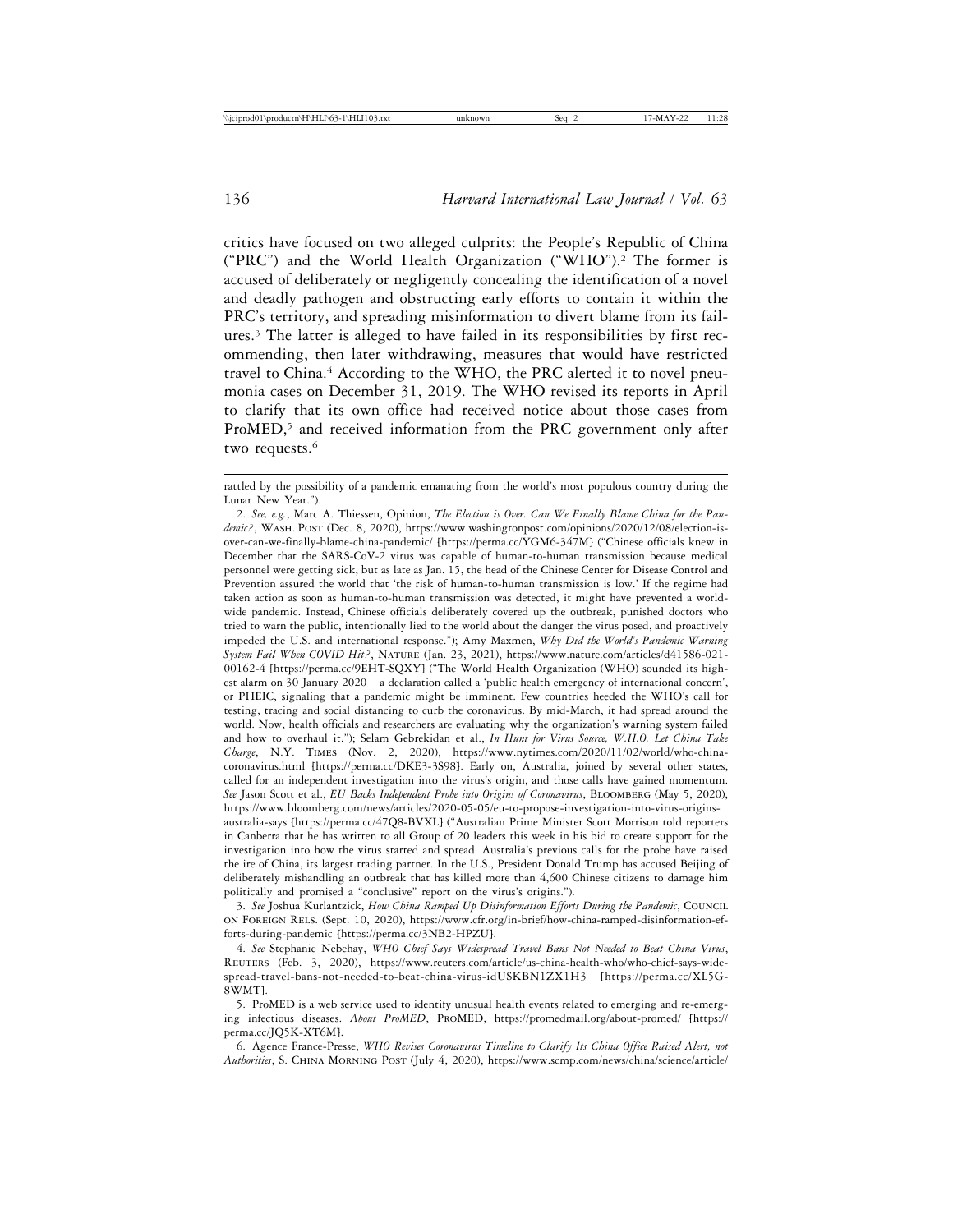Despite the accusations and indirect evidence of deceit, the explanation as to the PRC's conduct also may lie within the structure of China's relationship with the international treaty that obligated it to report what it knew about the pathogen that caused the disease eventually known as COVID-19 in the first place: the International Health Regulations ("IHR") (2005). Under default norms of international law, governments are not generally required to alert other countries about events that occur within their legally recognized territory unless a treaty or customary international law provides otherwise.7 The terms of the IHR (2005) require states parties to designate National Focal Points ("NFPs"): offices typically located within health ministries that must send, on behalf of the state party concerned, information concerning potential public health emergencies of international concern and "disseminat[e] information to, and consolidat[e] input from, relevant sectors of the administration."8 NFPs are intended to communicate information to the WHO; the WHO is then meant to mobilize the global community if there is a public health emergency of international concern; and the WHO and the state party are then supposed to work together to address the threat.9

China had declared upon joining the treaty that while its Ministry of Health would serve as its NFP, "local health administrative authorities are the health authorities responsible for the implementation of the IHR in their respective jurisdictions."10 When atypical cases of pneumonia arose in Wuhan—the early warning signs of a COVID-19 pandemic—hospitals "deferred to local health officials who, over a political aversion to sharing bad news, withheld information about cases from the national reporting system—keeping Beijing in the dark and delaying the response."11 In other words, China's NFP system failed.

It was not the first time the IHR's NFP system had failed. Nor even the second. In 2014, NFPs in Guinea and Sierra Leone failed to detect and timely report the spread of Ebola cases within their territories. In both countries, other ministries—particularly Ministries of Finance—pressured the NFPs over concerns that announcement of an Ebola outbreak would threaten

<sup>3091820/</sup>who-revises-coronavirus-timeline-clarify-its-china-office-raised [https://perma.cc/VN2H-LNTC] ("The World Health Organisation was alerted by its own office in China, and not by Chinese authorities, to the first cases in the early stages of the coronavirus pandemic, according to an updated account from the UN health body.").

<sup>7.</sup> *See, e.g.*, Montevideo Convention on the Rights and Duties of States art. 3, Dec. 26, 1933, 1936 U.N.T.S. 25.

<sup>8.</sup> International Health Regulations (2005) art. 4, May 23, 2005, WHA58.3 [hereinafter IHR (2005)].

<sup>9.</sup> *See* Lawrence O. Gostin & Rebecca Katz, *The International Health Regulations: The Governing Framework for Global Health Security*, 94 Milbank Q. 264, (2016).

<sup>10.</sup> IHR (2005), *supra* note 8, app. 2, 62–63. **R**

<sup>11.</sup> Steven Lee Myers & Chris Buckley, *China Created a Fail-Safe System to Track Contagions. It Failed.*, N.Y. Times (Dec. 22, 2020), http://www.nytimes.com/2020/03/29/world/asia/coronavirus-china.html [https://perma.cc/6A9E-TUUQ].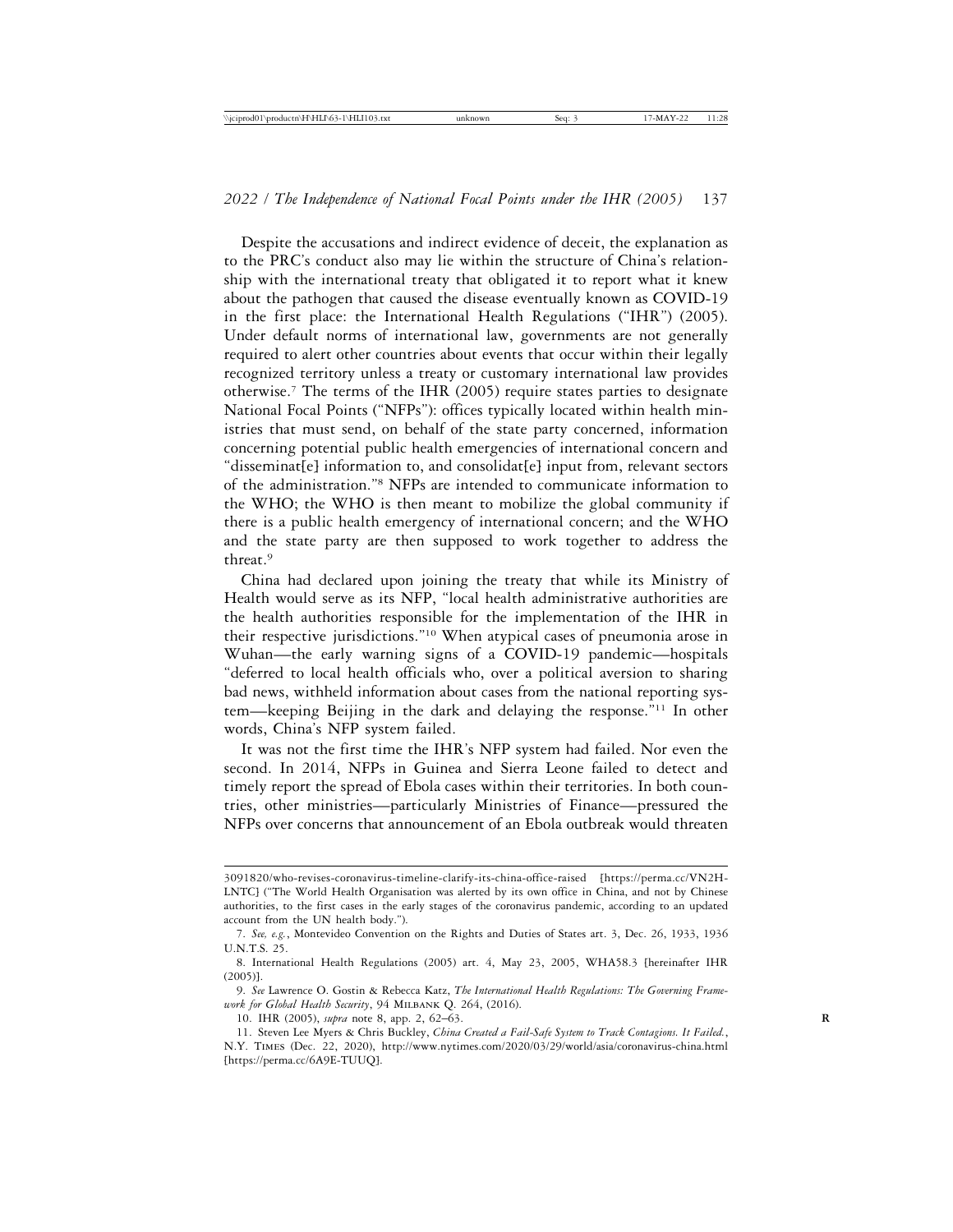foreign direct investment and trade.12 In 2012, Saudi Arabia sought to control all data and information about MERS-CoV, limiting the content of communications between its NFP—the Ministry of Health—and the WHO.13

Despite the critical role of NFPs in the functioning of the IHR (2005), and the widespread acknowledgment that they have not generally worked as intended, little is actually known about them. NFPs must be designated by states parties and their contact details provided to the WHO, but this information is not made generally available to researchers. National Focal Point contact information may be available on the websites of ministries of health or through the WHO's regional offices, but even if the contact information is available, unsolicited and even solicited communications may go unanswered. Some National Focal Point offices may agree to joint reviews or other programming with the WHO, but this is not necessarily frequent or published.14 In a 2018 review article, researchers found only thirty-three articles from fifty-one countries discussing the communications capacity of states parties under the IHR (2005).<sup>15</sup>

The purpose of this Article is to fill this gap in the literature. In collaboration with WHO officials, we developed inclusion criteria and a purposive sample of NFPs in Africa, Asia, Europe, South and North America in order to understand and evaluate NFPs' self-reported ability to perform their mandated functions; identify examples of good practices (enablers to compliance); determine difficulties faced (barriers to compliance); identify major lessons learned from previous experiences; and inform opportunities for increased and tailored NFP support by the global community generally and WHO specifically.

We conducted a qualitative study consisting of semi-structured interviews with NFPs. The interview protocol consisted of open-ended questions regarding NFP experiences and perceptions regarding the implementation of the NFP functions under the IHR. Perceived barriers and facilitators to implementation were explored, as were participants' views on what NFPs need to fulfill their functions.

Our most important finding was that NFPs lack the independence to fulfill their obligations under the IHR. NFPs lack the ability to gather in-

<sup>12.</sup> *See* Emma Ross et al., *Sierra Leone's Response to the Ebola Outbreak: Management Strategies and Key Responder Experiences*, Chatham House (2017), https://www.chathamhouse.org/sites/default/files/publications/research/2017-03-31-sierra-leone-ebola-ross-welch-angelides-final.pdf [https://perma.cc/FRK2- QELV]; *see also* World Health Org., *Implementation of the International Health Regulations (2005): Report of the Review Committee on the Role of the International Health Regulations (2005) in the Ebola Outbreak and Response*, U.N. Doc. A69/21 (May 13, 2016).

<sup>13.</sup> *See* Sam Halabi et al., *The Effect of Proprietary and Attribution Claims on Data Sharing During Infectious Disease Emergencies,* 23 J. Health Care L. & Pol'y 203, 205–07 (2020).

<sup>14.</sup> *See* Joseph F. Wamala et al., *Assessment of Core Capacities for the International Health Regulations (IHR[2005])* – *Uganda, 2009*, 10 BMC Pub. Health S9 (2010).

<sup>15.</sup> Amitabh B. Suthar et al., *Lessons Learnt from Implementation of the International Health Regulations: A* Systematic Review, 96 BULL. WORLD HEALTH ORG. 110 (2018).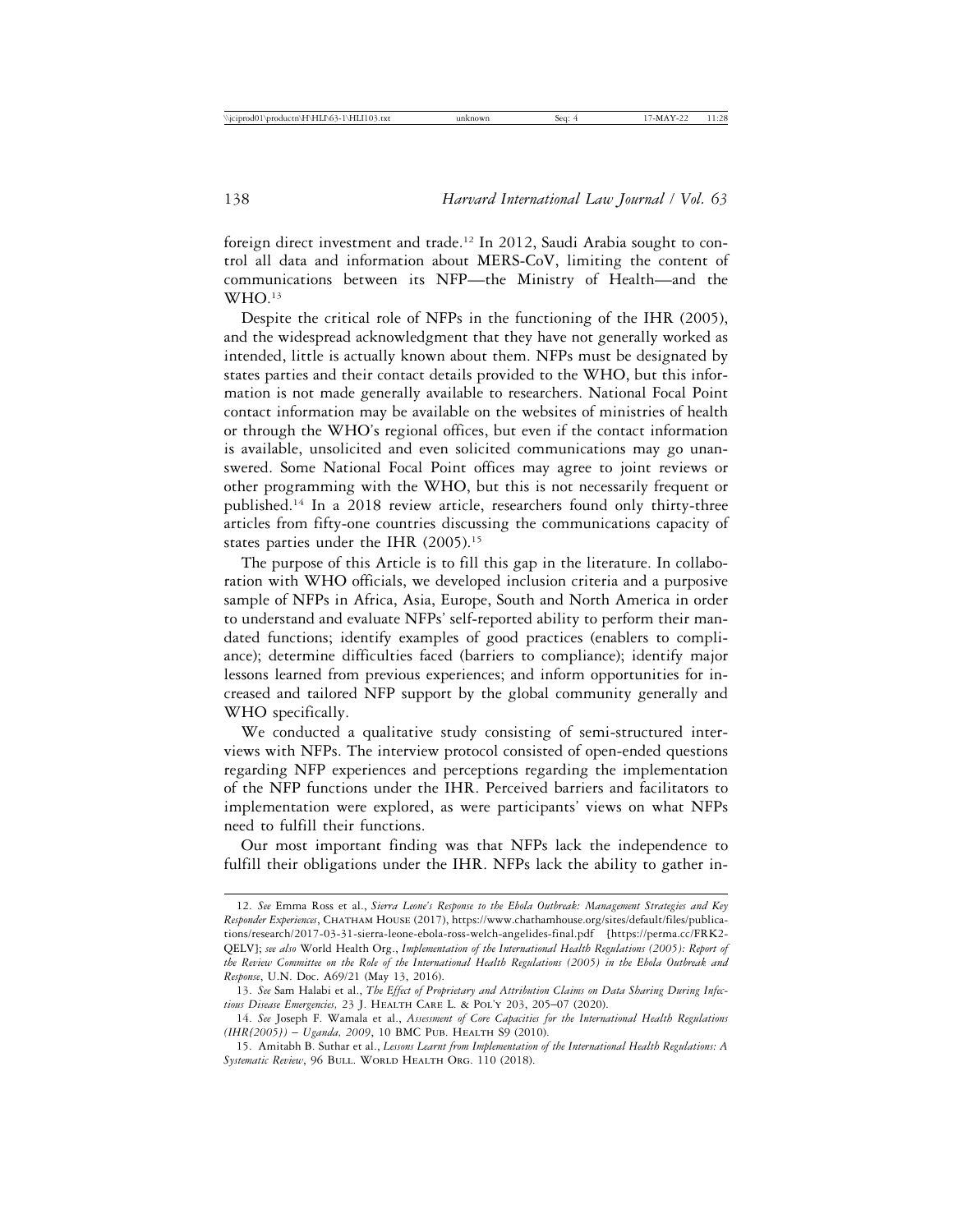formation across ministries, must seek approval from other ministries before reporting notifiable events under the IHR, suffer from legal ambiguities or absence of statutory or regulatory authorization for their work, and are often critically underfunded. While some other barriers included high staff turnover, overlapping responsibilities, and unfamiliarity with available training tools, the number of responses emphasized the inability of NFPs to independently perform their functions.

As COVID-19 is the latest and by far most severe infectious disease emergency to test the IHR (2005) and calls for its reform gather, the role of NFPs will be core focal points of any review efforts. Indeed, a new pandemic treaty has been proposed to replace or coordinate with the IHR (2005).16 Understanding crucial communication points and shortcomings under the most expansive infectious disease response international legal instrument will be essential to such a treaty's success. Given their importance in sovereign decisions about control of information and resources, NFPs cannot continue to serve as the crucial information nexus between a state party, WHO, and the international community while being, in reality, significantly limited in power and resources by their governments. This Article outlines the features that must be installed to make NFPs more effective and to better prepare the world for the next pandemic.

Part I provides the background to the development of the International Health Regulations (2005), especially the infectious disease emergency that unfolded with SARS-CoV-1 in 2002. Part II outlines the role of National Focal Points in the IHR (2005) scheme and explains how some representative NFPs function. Part III identifies how NFPs have functioned, or not, through three global public health emergencies: H1N1, Ebola, and MERS-CoV. Part IV provides the methods and findings of our NFP study. Part V uses those findings to recommend changes to the International Health Regulations (2005) which are almost certain to be revised given the failure of the treaty since its inception. Part VI provides a brief conclusion.

# I. The Background to the International Health Regulations (2005)

People and governments hide their diseases for good reasons. For people, diagnoses with chronic or infectious illnesses can lead to discrimination, stigma, and ostracization, in some cases to the point of dehumanization and subjection to physical violence.<sup>17</sup> For governments, the consequences are

<sup>16.</sup> David M. Herszenhorn, *Charles Michel Proposes 'International Pandemic Treaty'*, Politico (Nov. 12, 2020), https://www.politico.eu/article/charles-michel-proposes-international-pandemic-treaty/ [https:// perma.cc/P3SZ-J8GH].

<sup>17.</sup> Rachel A. Smith & David Hughes, *Infectious Disease Stigmas: Maladaptive in Modern Society*, 65 Commc'n Stud. 132, 133–34 (2014) ("[S]tigmas follow one principle: Humans will generate stigmas for and stigmatize people who present a threat to effective group functioning. For ID stigmas, the disgrace is being infected with a contagious disease."); Don C. Des Jarlais et al., *Stigmatization of Newly*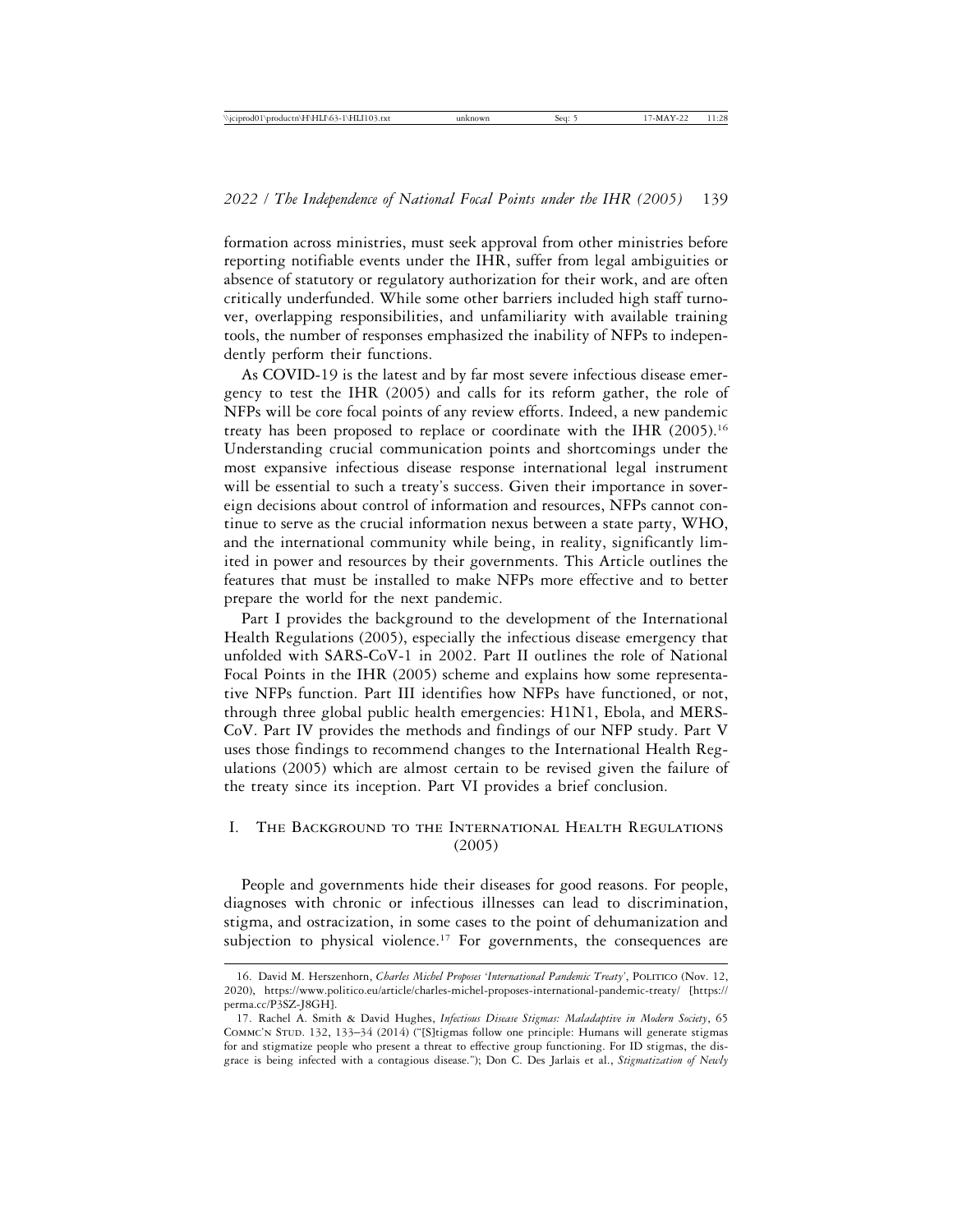proportionately greater. An outbreak of infectious disease may critically endanger exports, foreign investment, and even political legitimacy necessary for regime survival.18 Consider, for example, when SARS was reported in Hong Kong in 2003:

Precautionary measures were applied, with WHO recommending that people postpone travel to Hong Kong and other areas where outbreaks were occurring and contract tracing was not linking cases. Airport arrivals in Hong Kong in May, 2003 fell by 68% and hotel occupancy by 78% compared with the same period 1 year earlier. Similar negative effects were also reported in Singapore, Vietnam, Taiwan, China, and elsewhere in Asia, contributing to an estimated short-term loss of US\$30 billion.19

For individuals, protection against discrimination is one of the primary rationales for health privacy laws, but those laws often provide for mandated reporting of diseases that may require local, regional, or national attention.<sup>20</sup> For governments, the similar problem is not so easily solved. Hiding outbreaks has been common and the threats to global public health have been severe. $21$ 

Over the course of the late 1990s and early 2000s, infectious disease threats to global security proliferated, as did efforts to hide or obfuscate them.22 The resurgence of cholera in South America, plague in India, and

*Emerging Infectious Diseases: AIDS and SARS*, 96 Am. J. PUB. HEALTH 561, 563 (2006) ("There are several strong similarities between AIDS and SARS from a psychological perspective, suggesting that they may serve as a model for stigmatizing attitudes toward serious emerging infectious diseases in general.").

<sup>18.</sup> Peter Ndeboc Fonkwo, *Pricing Infectious Disease: The Economic and Health Implications of Infectious Diseases*, 9 EMBO Reports S13 (2008); Elizabeth Asiedu et al., *The Impact of HIV/AIDS on Foreign Direct Investment: Evidence from Sub-Saharan Africa*, 2 J. AFR. TRADE 1 (2015); Nita Madhav et al., *Pandemics: Risks, Impacts, and Mitigation*, *in* Disease Control Priorities: Improving Health and Reducing POVERTY 315 (Dean T. Jamison et al. eds., 2017).

<sup>19.</sup> David L. Heymann et al., *SARS legacy: outbreak reporting is expected and respected*, 381 LANCET 779, 779 (2013).

<sup>20.</sup> *See, e.g.*, Sandra Roush et al., *Mandatory Reporting of Diseases and Conditions by Health Care Professionals and Laboratories,* 281 JAMA 164, 168 (1999) ("Several factors may affect whether a disease or condition on the list for national surveillance is reportable within a specific state or territory at any given time. . . . Time needed to enact a requirement, available resources, and competing public health priorities each affect a state's list of reportable diseases and conditions."); Gérard Krause et al., *Notifiable Disease Surveillance and Practicing Physicians*, 11 Emerging Infectious Diseases 442, 442 (2005) ("In most countries, notifiable disease surveillance systems rely on mandatory reporting of cases by physicians and laboratories.").

<sup>21.</sup> *See infra* Part IV; *see also* Jason A. Tetro, *From Hidden Outbreaks to Epidemic Emergencies: The Threat Associated with Neglecting Emerging Pathogens*, 21 Microbes & Infection 4 (2018); David Bishop, *Lessons from SARS: Why the WHO Must Provide Greater Economic Incentives for Countries to Comply with International Health Regulations*, 36 GEO. J. INT'L L. 1173 (2005).

<sup>22.</sup> Nat'l Intel. Council, NIE 99-17D, The Global Infectious Disease Threat and Its Implications for the United States 5 (2000) ("New and reemerging infectious diseases will pose a rising global health threat and will complicate US and global security over the next 20 years."); David E. Bloom & Daniel Cadarette, *Infectious Disease Threats in the Twenty-First Century: Strengthening the Global Response*, 10 FRONTIERS IMMUNOLOGY 1, 3 (2019) ("While rapid transmission of resistant pathogens is unlikely to occur in the same way it may with pandemic threats, the proliferation of superbugs is making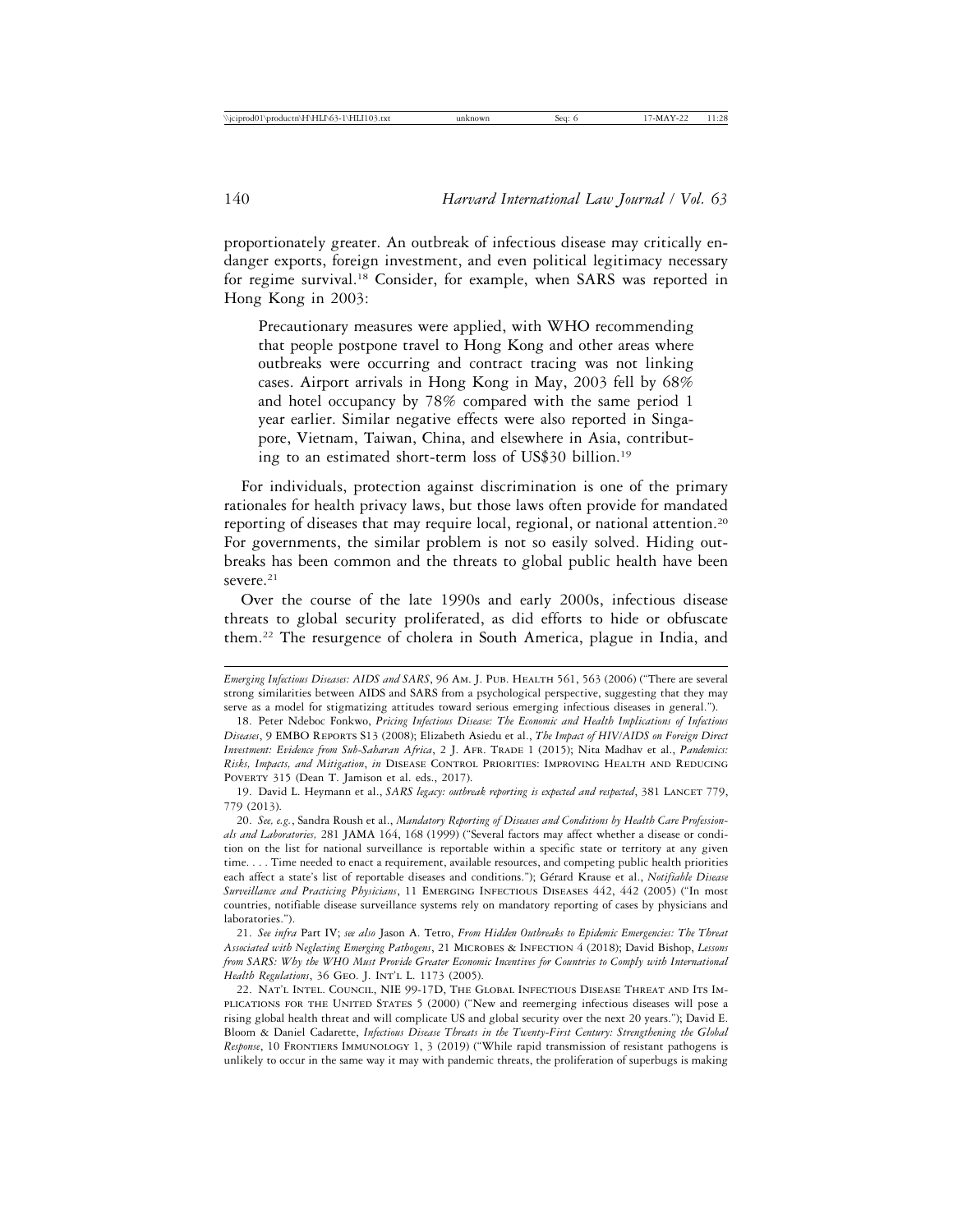Ebola in Africa, as well as the emergence of HIV as a global pandemic, encouraged global unity in the belief that an international agreement was needed to address local infectious disease outbreaks that increasingly poured over borders.23 As international trade and travel accelerated, multiplying the risks that local outbreaks would rapidly spread, the need for such an agreement was recognized at the highest levels of international law-making.24 In January 2000, the U.N. Security Council recognized for the first time an infectious disease, HIV/AIDS, as an international peace and security matter. The precursor to the Security Council debate in 2000 was a U.S. National Intelligence assessment of the security threat posed by infectious diseases, which singled out HIV/AIDS as the gravest such peril. The National Intelligence Council report emphasized potential ramifications on international stability: "the persistent infectious disease burden is likely to aggravate and in some cases, may even provoke economic decay, social fragmentation and political destabilization of the hardest hit countries in the developing world."25

As it happened, there was an international agreement in place, only it was narrow in scope and limited in effect. The International Health Regulations (1969) covered only six diseases (cholera, plague, yellow fever, smallpox, relapsing fever, and typhus) and its mechanisms for reporting and response were minimal.<sup>26</sup> The World Health Assembly, the body comprised of all member states that oversees the WHO, adopted resolutions charging the WHO Director-General with identifying new responses to emerging and reemerging infectious diseases as early as 1995.<sup>27</sup> However, half a decade of negotiations did little to advance the agenda at either the WHO or the United Nations.

In late 2002, informal reports arose about an epidemic of atypical pneumonia in China's Guangdong Province.<sup>28</sup> On February 11, 2003, a regional health office in China reported to the press there were over 100 cases of a

the world an increasingly risky place."); *see infra* Part IV (describing efforts to obfuscate disease outbreaks in the context of SARS-1 and Ebola-West Africa 2014).

<sup>23.</sup> *See, e.g.*, Sam Halabi et al., *International Institutions and Ebola Response: Learning from the 2017 Outbreak in the Democratic Republic of Congo*, 64 St. Louis U. L.J. 91, 94 (2019).

<sup>24.</sup> David A. Relman et al., *Travel, Conflict, Trade, and Disease*, *in* Infectious Disease Movement in a Borderless World 88 (2010).

<sup>25.</sup> NAT'L INTEL. COUNCIL, *supra* note 22, at 9.

<sup>26.</sup> *See Strengthening Health Security by Implementing the International Health Regulations (2005): The Inter*national Health Regulations (1969), WORLD HEALTH ORG., https://www.paho.org/en/node/78897 [https:/ /perma.cc/33RB-54ET]; *see also* Sam F. Halabi, *Multipolarity, Intellectual Property, and the Internationalization of Public Health Law*, 35 Mich. J. Int'l L. 715, 723–24 (2014).

<sup>27.</sup> World Health Org. Res. WHA48/1995/REC/1, Forty-Eighth World Health Assembly (May 1–12, 1995).

<sup>28.</sup> Rui-Heng Xu et al., *Epidemiologic Clues to SARS Origin in China*, 10 Emerging Infectious Diseases 1030, 1030 (2004) ("On March 12, 2003, the World Health Organization (WHO) issued a global alert about cases of atypical pneumonia in Guangdong Province and Hong Kong Special Administrative Region, China, and in Vietnam."); Zixue Tai & Tao Sun, *The Rumouring of SARS During the 2003 Epidemic in China*, 33 Socio. HEALTH & ILLNESS 677, 680 (2011) ("The outbreak of the lethal virus in Guangdong in early 2003 prompted a site investigation by an expert team comprising officials from the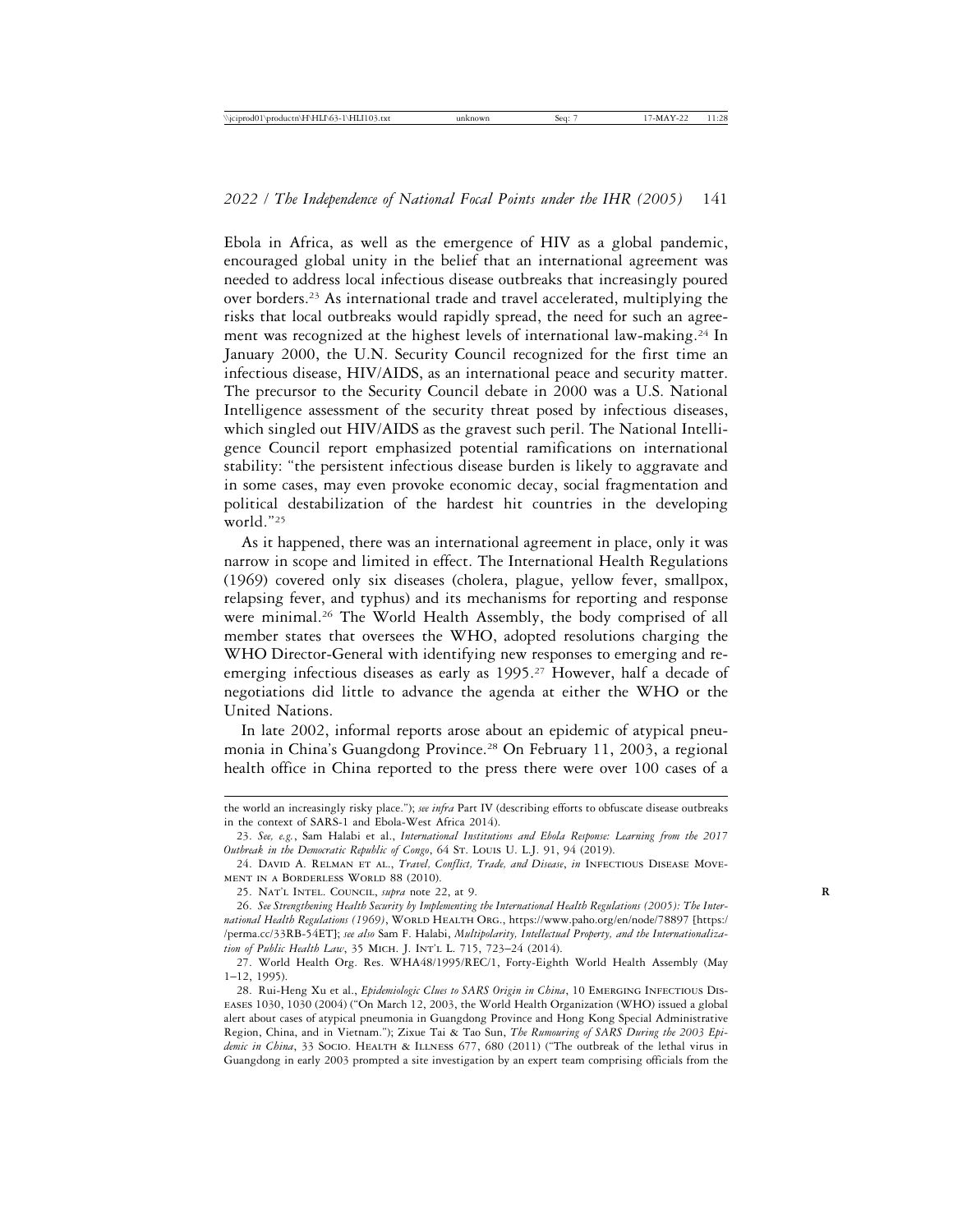novel pneumonia emerging while the Chinese Ministry of Health reported the outbreak contained.29 On February 21, a doctor who had treated infected patients in Guangdong developed symptoms while in Hong Kong.30 The pathogen spread to sixteen other guests at the hotel, who then spread it across the globe. Outbreaks were reported in Toronto, Singapore, and Hanoi. Within four months, there were around 8,500 cases and 800 deaths.<sup>31</sup>

The WHO obtained samples of the virus in early March, and identified it as a novel coronavirus, SARS-CoV-1 (SARS). The WHO labeled it a global health threat.<sup>32</sup> According to Fiona Fleck:

China's failure to admit the true extent of the SARS outbreak drew severe criticism from governments and from WHO's Director-General Gro Harlem Brundtland. China has been hardest hit to date (24 June), with 5327 cases and 348 deaths reported from throughout the mainland. Beijing and Guangdong were the most severely affected, with 4033 of these cases and 250 of the deaths.

But it took two months — after explosive SARS outbreaks in Hong Kong, Singapore, Hanoi and Toronto, and the spread of exported cases to every continent — for China, under mounting international pressure, to allow WHO epidemiologists to enter Guangdong province on 3 April to assess the situation there and determine that the outbreak of atypical pneumonia was indeed SARS.

On 18 April, China warned officials not to 'withhold any information or delay its release'. Two days later, Beijing's health minister and mayor were sacked, and the authorities eventually admitted that there were hundreds more cases in Beijing than previously reported.33

Because SARS was not a notifiable disease under the International Health Regulations as they then existed, China had no legal obligation to report cases to the WHO, and the WHO had no legal authority to require information from China in response to unofficial reports.<sup>34</sup>

provincial government and the national Ministry of Health, which concluded on 21 January that the infection was atypical pneumonia and recommended measures of prevention and treatment.").

<sup>29.</sup> David L. Heymann, *The International Response to the Outbreak of SARS in 2003*, 359 Phil. Transactions Royal Soc'y London B 1127 (2004).

<sup>30.</sup> Yanzhong Huang, *The SARS Epidemic and Its Aftermath in China: A Political Perspective*, *in* Learning from SARS: Preparing for the Next Disease Outbreak 116 (Stacey Knobler et al. eds., 2004).

<sup>31.</sup> Fiona Fleck, *How SARS Changed the World in Less than Six Months*, 81 BULL. WORLD HEALTH Org. 625 (2003).

<sup>32.</sup> Heymann, *supra* note 29. **R**

<sup>33.</sup> Fleck, *supra* note 31, at 626. **R**

<sup>34.</sup> Christian Kreuder-Sonnen, *China vs the WHO: A Behavioural Norm Conflict in the SARS Crisis*, 95 Int'l Affs. 535, 544 (2019).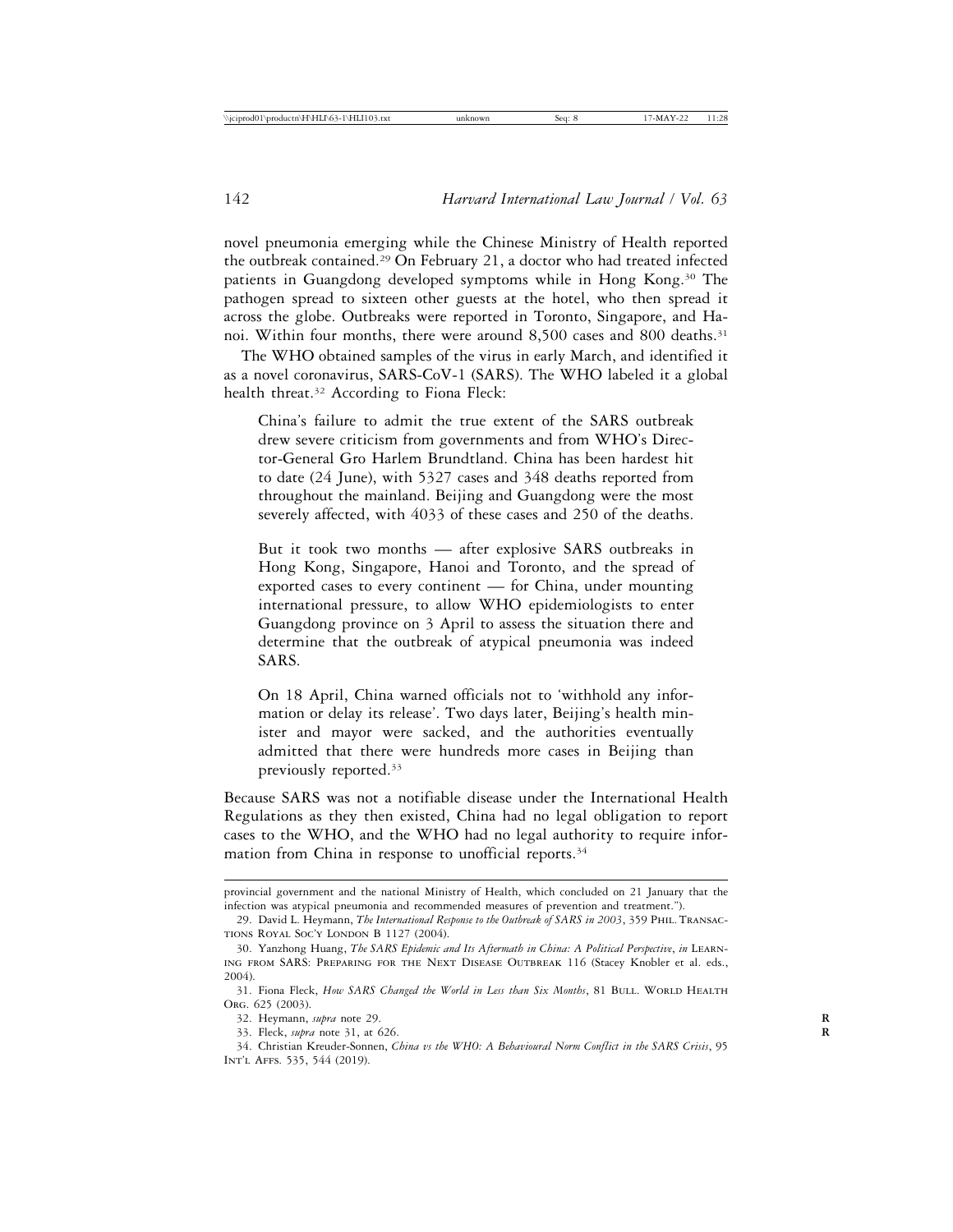By July 5 . . . , WHO was able to declare that "all known chains of person-to-person transmission of the SARS coronavirus" had been broken. (footnote omitted) Whether SARS would have become endemic in people or in an animal reservoir without this determined global health response will never be known. One clear lesson that emerged from the outbreak, however, was that inadequate surveillance and response capacity in one country can endanger not only its population, but also global public health security.<sup>35</sup>

The experience with SARS facilitated the 2005 revisions of the IHR.36

The IHR (2005) was revised to encompass the detection and prevention of all infectious diseases.37 Their scope was expanded to include "any event that may constitute a public health emergency of international concern."38

The Regulations now encompass public health risks whatever their origin or source (Article 1.1), including: (1) naturally occurring infectious diseases, whether of known or unknown etiological origin; (2) the potential international spread of non-communicable diseases caused by chemical or radiological agents in products moving in international commerce; and (3) suspected intentional or accidental releases of biological, chemical, or radiological substances.<sup>39</sup>

Acknowledging the importance of communication and cooperation to successful detection and prevention of communicable diseases, states parties

<sup>35.</sup> Heymann et al., *supra* note 19, at 780. **R**

<sup>36.</sup> David P. Fidler, *Revision of the World Health Organization's International Health Regulations*, 8 ASIL Insights (2004), https://www.asil.org/insights/volume/8/issue/8/revision-world-health-organizations-international-health-regulations [https://perma.cc/3MQ4-FENU]; Rebecca Katz & Julie Fischer, *The Re*vised International Health Regulations: A Framework for Global Pandemic Response, 3 GLOB. HEALTH Governance 1, 2 (2010).

<sup>37.</sup> The stated purpose is to "prevent, protect against, control and provide a public health response to the international spread of disease in ways that are commensurate with and restricted to public health risks, and which avoid unnecessary interference with international traffic and trade." IHR (2005), *supra* note 8, Foreword, 1; *see also id.* at 2 ("By not limiting the application of the IHR (2005) to specific **R** diseases, it is intended that the Regulations will maintain their relevance and applicability for many years to come even in the face of the continued evolution of diseases and of the factors determining their emergence and transmission. The provisions in the IHR (2005) also update and revise many of the technical and other regulatory functions, including certificates applicable to international travel and transport, and requirements for international ports, airports and ground crossings.").

<sup>38.</sup> Kathleen J. Choi, *A Journey of a Thousand Leagues: From Quarantine to International Health Regula*tions and Beyond, 29 U. PA. J. INT'L L. 989, 1015 (2008) ("The new IHR's requirement that state parties notify WHO of any event that may constitute a public health emergency of international concern in its territory is significantly broader than the old IHR's duty to report cases of only three specific infectious diseases.").

<sup>39.</sup> David P. Fidler & Lawrence O. Gostin, *The New International Health Regulations: An Historic Devel*opment for International Law and Public Health, 34 J.L. MED. & ETHICS 85, 86-87.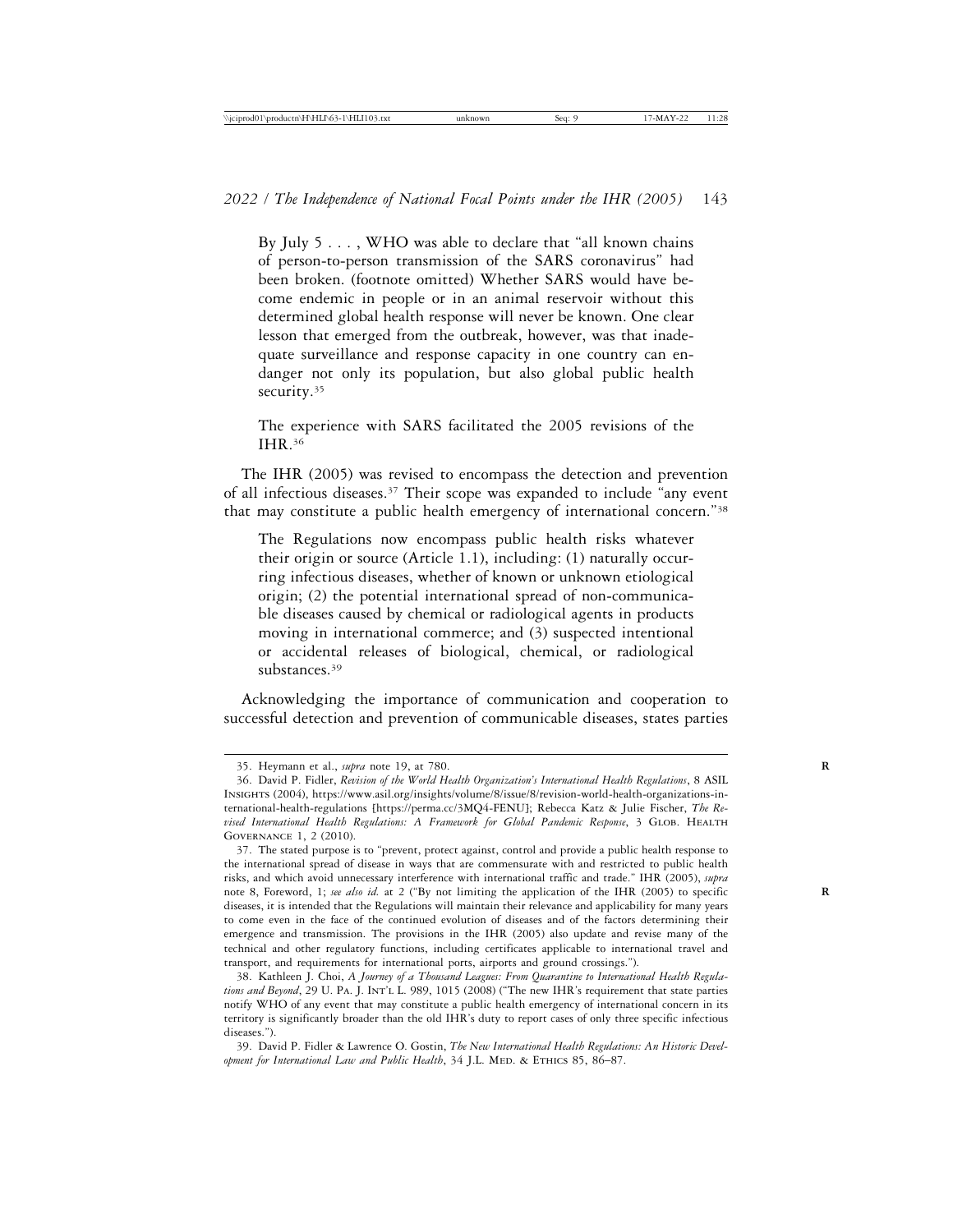are obligated to "develop the means to detect, report, and respond to public health emergencies."<sup>40</sup> They must establish an NFP<sup>41</sup> for communication to and from WHO.42 States parties must inform the WHO within twenty-four hours of an assessment of any event that could be considered a public health emergency of international concern.<sup>43</sup>

The revised IHR also authorizes the WHO to draw information about potential public health emergencies from non-governmental organizations.<sup>44</sup> Those organizations are able to provide a check on state control of information, especially in situations where a state is resistant to reporting information regarding a potential emergency. Médecins Sans Frontières (Doctors Without Borders) and the International Federation of Red Cross and Red Crescent Societies, for example, have been able to investigate and provide information about an emergency where a government may be unable to report it itself, or unwilling to risk the harm in reporting it.<sup>45</sup>

The IHR (2005) became effective in 2007 and now govern the reporting of diseases with the potential to become public health emergencies of international concern ("PHEIC").<sup>46</sup> The purpose for this expansion was to better "prevent, protect against, control and provide a public health response to the international spread of disease" while minimizing burdens on civil liberties, international trade, and travel.<sup>47</sup> The previous regulations aimed to control the spread of disease at ports of entry, an approach inherited from 19th century treaties but supported by little or no epidemiological evidence.48 The revised IHR (2005) were intended to place detection and reporting at the center of global infectious disease emergency preparedness.<sup>49</sup>

<sup>40.</sup> IHR 2005, *supra* note 8, arts. 5, 13; annex 1. **R**

<sup>41.</sup> The NFP is a "national centre, established or designated by each State Party" and "must be accessible at all times . . . for IHR (2005)-related communications with WHO." *International Health Regulations (2005): Toolkit for Implementation in National Legislation,* WORLD HEALTH ORG. 1, 7 (2009).

<sup>42.</sup> IHR (2005), *supra* note 8, art. 4. **R**

<sup>43.</sup> *Id*. art. 6; World Health Org., *Pandemic Influenza Preparedness and Response: A WHO Guidance Document* (2009) ("Under the IHR (2005), a number of reporting requirements obligate states parties to promptly inform WHO of cases or events involving a range of diseases and public health risks. These include the obligation to notify WHO of all cases of 'human influenza caused by a new subtype' in their territories within 24 hours of assessment in accordance with the case definition established by WHO for this specific purpose.").

<sup>44.</sup> IHR (2005), *supra* note 8, art. 9 ("WHO may take into account reports from sources other than **R** notifications or consultations and shall assess these reports according to established epidemiological principles and then communicate information on the event to the State Party in whose territory the event is allegedly occurring. Before taking any action based on such reports, WHO shall consult with and attempt to obtain verification from the State Party in whose territory the event is allegedly occurring.").

<sup>45.</sup> See Médecins Sans Frontières, Pushed to the Limit and Beyond: A Year into the Largest Ever Ebola Outbreak, DOCTORS WITHOUT BORDERS (Mar. 23, 2015).

<sup>46.</sup> Arielle Silver, *Obstacles to Complying with the World Health Organization's 2005 International Health Regulations*, 26 Wis. Int'l L.J. 229, 232 (2008).

<sup>47.</sup> IHR (2005), *supra* note 8, Foreword, 1. **R**

<sup>48.</sup> Norman Howard-Jones, The Scientific Background of the International Sanitary Conferences, 1851–1938 (1975).

<sup>49.</sup> Julie E. Fischer, *The International Health Regulations (2005): Surveillance and Response in an Era of*  $Globalization$ , STIMSON CTR. (2011).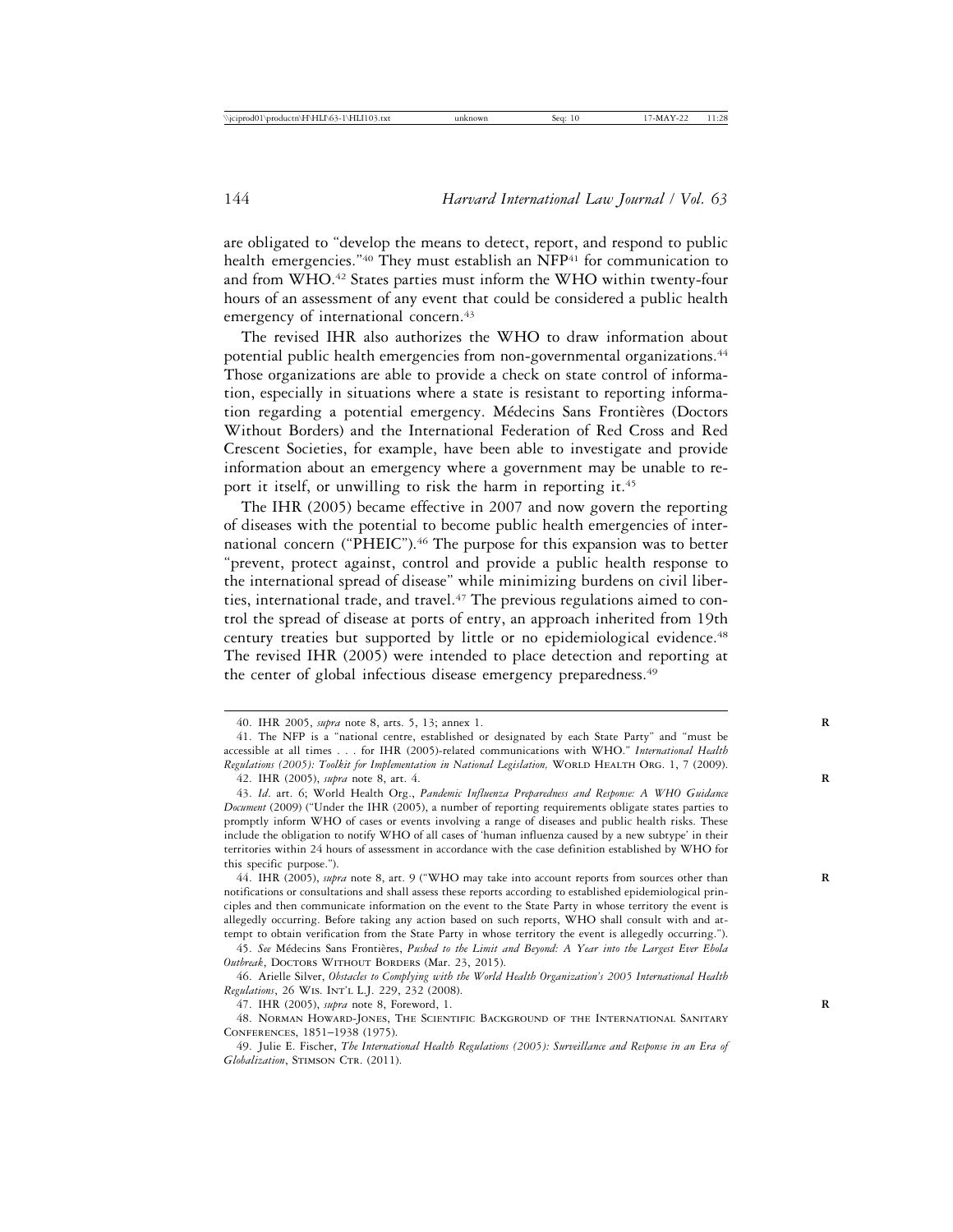# II. The Role of National Focal Points under the International Health Regulations (2005)

# *A. The Duties of National Focal Points*

NFPs are designed to operate as the central point of contact for a state party to the WHO. These focal points are expected to be institutions that operate continuously to communicate information about outbreaks. Article 4 of the IHR lays out the expectations of NFPs, providing in full:

1. Each State Party shall designate or establish a National IHR Focal Point and the authorities responsible within its respective jurisdiction for the implementation of health measures under these Regulations.

2. National IHR Focal Points shall be accessible at all times for communications with the WHO IHR Contact Points provided for in paragraph 3 of this Article. The functions of National IHR Focal Points shall include:

(a) sending to WHO IHR Contact Points, on behalf of the State Party concerned, urgent communications concerning the implementation of these Regulations, in particular under Articles 6 [notification] to 12 [public health emergencies of international concern]; and

(b) disseminating information to, and consolidating input from, relevant sectors of the administration of the State Party concerned, including those responsible for surveillance and reporting, points of entry, public health services, clinics and hospitals and other government departments.

3. WHO shall designate IHR Contact Points, which shall be accessible at all times for communications with National IHR Focal Points. WHO IHR Contact Points shall send urgent communications concerning the implementation of these Regulations, in particular under Articles 6 to 12, to the National IHR Focal Point of the States Parties concerned. WHO IHR Contact Points may be designated by WHO at the headquarters or at the regional level of the Organization.

4. States Parties shall provide WHO with contact details of their National IHR Focal Point and WHO shall provide States Parties with contact details of WHO IHR Contact Points. These contact details shall be continuously updated and annually confirmed. WHO shall make available to all States Parties the contact details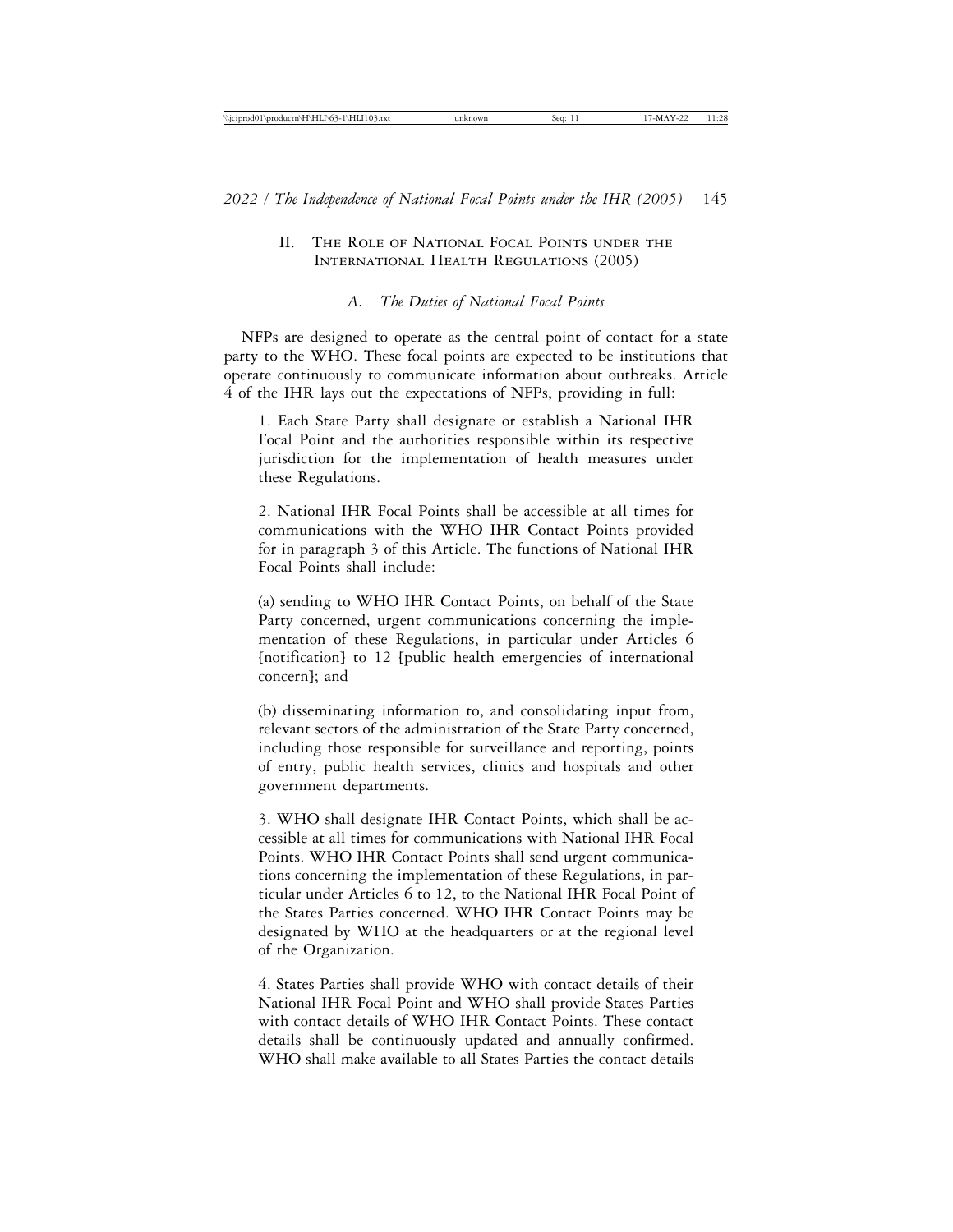of National IHR Focal Points it receives pursuant to this Article.50

NFPs are designed to operate as the central point of contact for a state party to the WHO.<sup>51</sup> These focal points are expected to be institutions that operate continuously to communicate information about outbreaks. In the treaty text, NFPs are impliedly legally authorized to gather the information they need from other national bureaucracies and their internal health systems, including localized cases of covered diseases communicated to state and national operations. The IHR require these contact points to update and keep their systems current, as well as to annually confirm their compliance. Yet, while the IHR outline the NFP requirement and list the responsibilities of NFPs, there is little in terms of how they are organized, where in the government they sit, how they are legally authorized or funded internally, or which further roles they might play.<sup>52</sup>

Annex 1 of the IHR (2005) lists the "core capacities" that each country must meet with respect to "surveillance, reporting, notification, verification, response and collaboration," all of which are relevant under Article 4 for reportable information from the NFP.53 Annex 1 has caused considerable dispute between parties to the treaty because meeting core capacity obligations is costly. Indeed, low- and middle-income countries have repeatedly emphasized that compliance with the IHR (2005) core capacities is dependent on financial and other support from high income countries.<sup>54</sup>

Annex 2 provides a decision instrument for each NFP to use when determining whether to report events that may constitute a public health emergency of international concern.55 The Annex 2 instrument emphasizes the importance of reporting any virus, known or unknown, if it poses a risk of spreading internationally with a severe public health impact. The instrument is transparent and detailed; thus, NFPs theoretically should have little problem determining whether a public health risk should be reported. The NFP is expected to report any events related to this possible public health

<sup>50.</sup> IHR (2005), *supra* note 8, art. 4. **R**

<sup>51.</sup> Frederick M. Burkle, Jr. et al., *An Authority for Crisis Coordination and Accountability*, 379 Elsevier Pub. Health Emergency Collection 2223, 2224 (2011) ("Additionally, National Focal Points should be identified to ensure a two-way channel of communication between WHO and its 194 member states, and countries are required to establish surveillance capacities and to share information relevant to public health risks.").

<sup>52.</sup> IHR (2005), *supra* note 8. **R**

<sup>53.</sup> *Id.* annex 1.

<sup>54.</sup> Hans Kluge et al., *Strengthening Global Health Security by Embedding the International Health Regulations Requirements into National Health Systems,* 3 BMJ Glob. Health 1 (2018); David P. Fidler, *From International Sanitary Conventions to Global Health Security: The New International Health Regulations*, 4 Chinese J. Int'l L. 325 (2005); Commission on Social Determinants of Health, *Closing the Gap in a Genera*tion: Health Equity Through Action on the Social Determinants of Health, WORLD HEALTH ORG. 372-74 (2008), https://www.who.int/publications/i/item/WHO-IER-CSDH-08.1.

<sup>55.</sup> *See* World Health Org., *WHO Guidance for the Use of Annex 2 of the International Health Regulations (2005)*, WHO/HSE/IHR/2010.4 (2008).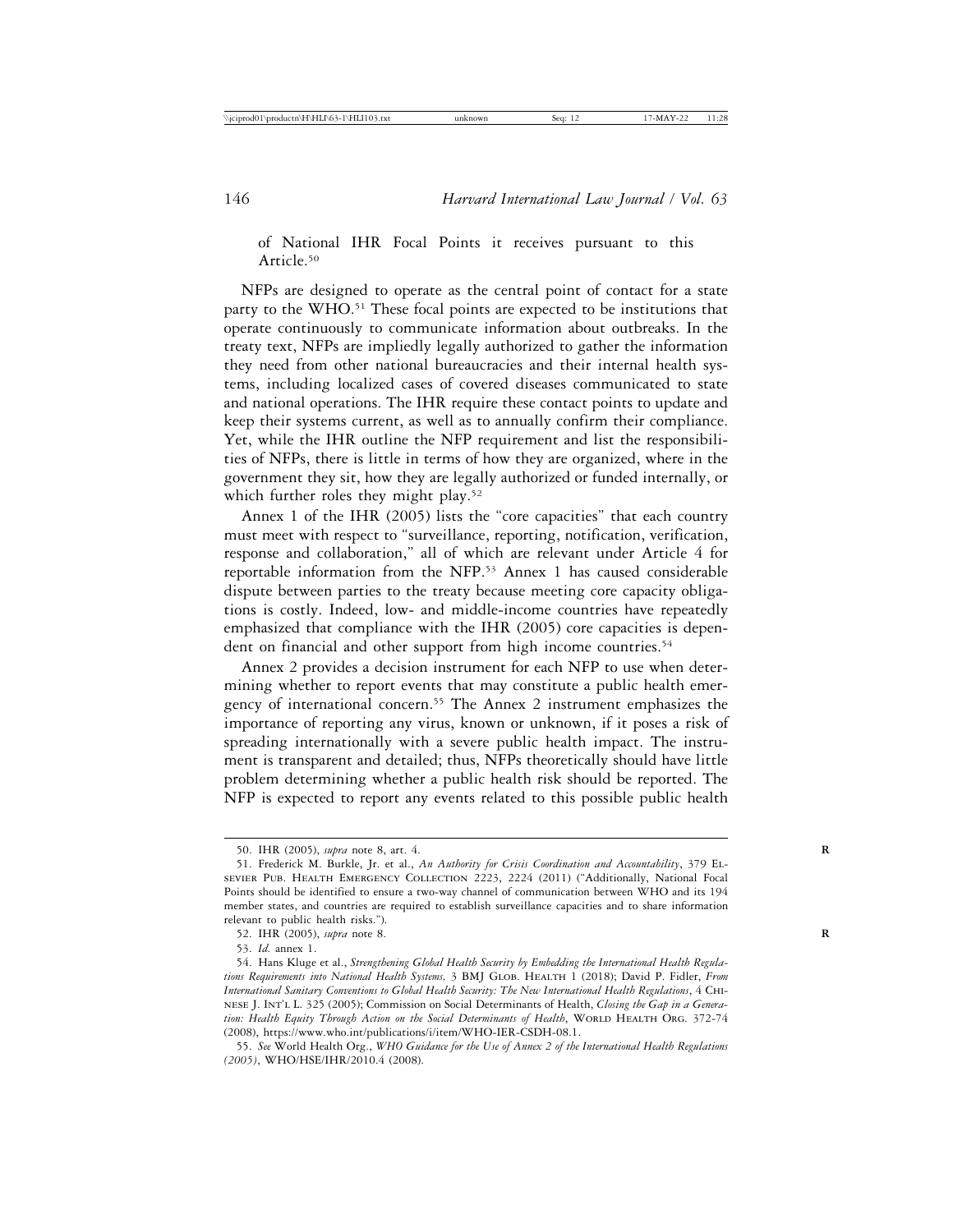emergency as well as any of the nation's responses to address the threat.<sup>56</sup> After notification, NFPs are obligated to continue to communicate with the WHO.57 This communication includes "case definitions, laboratory results, source and type of the risk, number of cases and deaths, conditions affecting the spread of the disease and the health measures employed; . . . [NFPs are also directed to] report, when necessary, the difficulties faced and support needed in responding to" the threat.58 NFPs are encouraged to communicate with the WHO even if an outbreak does not meet the standards of an international public emergency.59

# *B. Structural Heterogeneity of NFPs*

As identified in Part I, comprehensive analysis of NFP structure and behavior is scant in the published literature. The greatest sources of information about NFPs are reports summarizing meetings convened by the WHO, typically by region (that is, African Region, Region of the Americas, South-East Asia Region, European Region, Eastern Mediterranean Region, and Western Pacific Region). Occasionally, these reports provide significant detail, as did one following a meeting of the Americas in 2017.<sup>60</sup> More typically, the summaries are brief.<sup>61</sup> Additionally, studies available about NFP structures are undertaken in partnership with the WHO, and do not necessarily cover most or even a significant minority of states parties to the IHR  $(2005).$ <sup>62</sup>

To accomplish their functions under Article 4 of the IHR (2005), NFPs are constantly receiving, analyzing, and evaluating information from a host

<sup>56.</sup> *See* IHR (2005), *supra* note 8, annex 2, 43 (providing flowchart decision-making for reportable **R** events); *see also* Michael G. Baker & David P. Fidler, *Global Public Health Surveillance Under New International Health Regulations*, 12 Emerging Infectious Diseases 1058, 1060 (2006) ("The focal point is designed to facilitate rapid sharing of surveillance information because it is responsible for communicating with the WHO IHR contact points and disseminating information within the state party (article 4.2). By linking national IHR focal points through WHO, IHR 2005 establishes a global network that improves the real-time flow of surveillance information from the local to the global level and also between state parties (article 4.4).").

<sup>57.</sup> IHR (2005), *supra* note 8, art. 6. **R**

<sup>58.</sup> *Id.*

<sup>59.</sup> *See id.* art. 8.

<sup>60.</sup> WHO, *International Health Regulations (2005) National Focal Points Regional Meeting: 28-30 November 2017, Miami, United States of America* 13 (Dec. 2018), https://www.paho.org/en/file/69752/download? token=6fFMzqnf.

<sup>61.</sup> Press Release, WHO, *Annual Meeting for National Focal Points (NFP) for the International Health Regulations (IHR) from Eastern and Southern European States, Hillerød (Copenhagen), Denmark, 16*–*18 June 2008*, https://www.euro.who.int/en/media-centre/events/events/2008/06/annual-meeting-for-national-focal-points-nfp-for-the-international-health-regulations-ihr-from-eastern-and-southern-european-states [https://perma.cc/278W-PDKY].

<sup>62.</sup> *See e.g.*, Thomas Haustein et al., *Should this event be notified to the World Health Organization? Relia*bility of the international health regulations notification assessment process, 89 BULL. WORLD HEALTH ORG. 296 (2011); (analyzing NFP's use of the Annex 2 decision instrument only); Aranka Anema et al. *Descriptive review and evaluation of the functioning of the International Health Regulations (IHR) Annex 2,* 8 Global HEALTH. 2012 (same).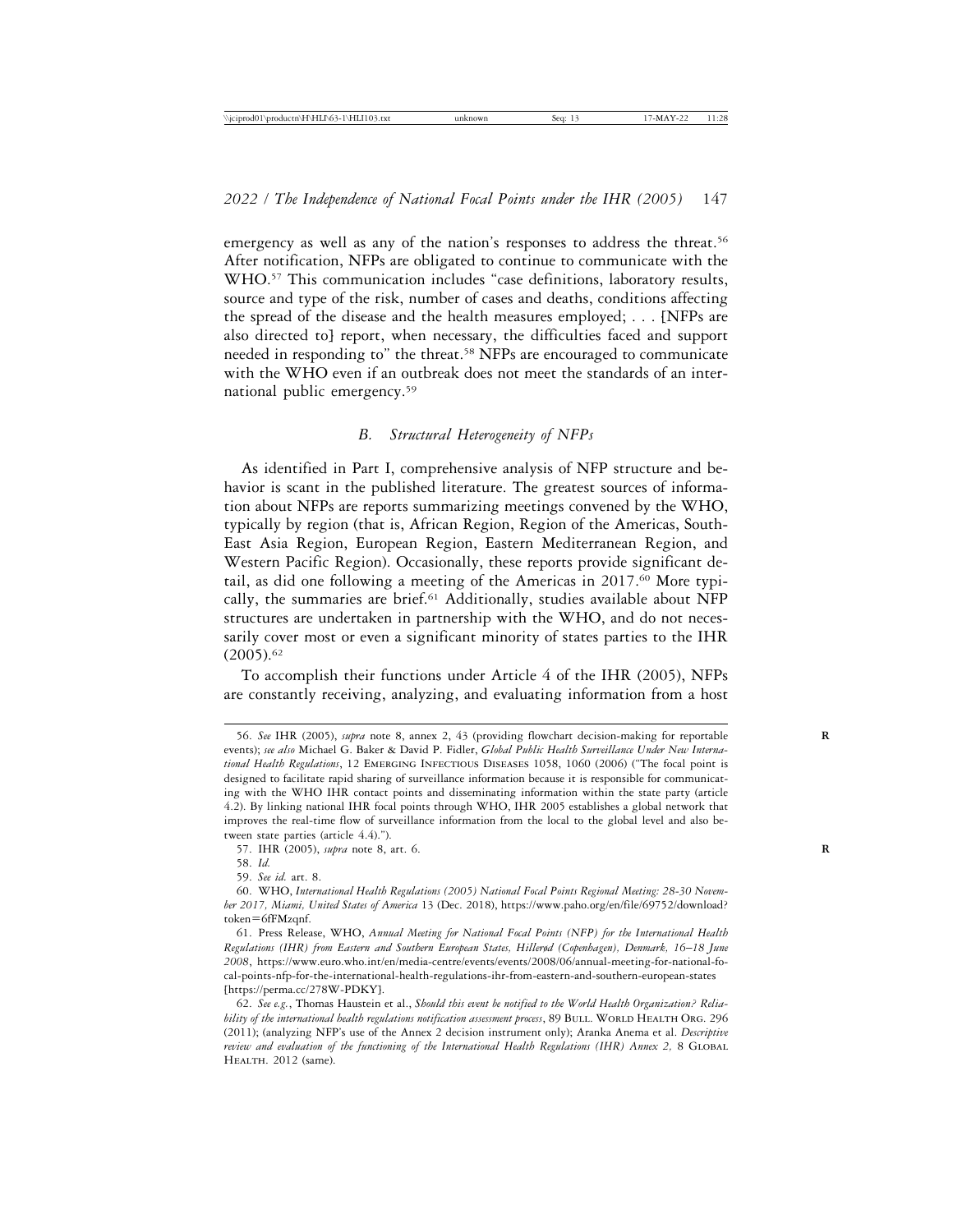of sources within their state.63 Even with substantial resources and personnel, however, the structure of an NFP matters a great deal with respect to its effectiveness. However, the resources and personnel that may be dedicated to surveillance, analysis, and reporting correspond to the relative size and wealth of the country.

For small, well-resourced countries, fulfilling these functions may be straightforward. For example, Grenada's NFP receives and analyzes data from the environmental health department, veterinarians, nurses, doctors, customs departments, food inspectors, the agricultural department, and its military.64

However, the lack of resources has exacerbated NFPs' struggle. In some circumstances, the NFP is a single individual and there is no feasible way to cover all functions technically charged to the NFP under the IHR (2005).<sup>65</sup> In some sub-Saharan and low-income southeast Asian countries, the NFP may be two or three individuals with various responsibilities around the Ministry of Health and its subsidiary departments.<sup>66</sup>

Even in large, wealthy countries, internal legal structures may erect barriers to compliance.67 In the United States, for example, the responsibility of ensuring compliance with the IHR (2005) has been assigned to the Department of Health and Human Service's Assistant Secretary for Preparedness and Response (ASPR).68 The primary responsibility of ASPR is ensuring the safety of Americans by preparing effective responses to emergencies.<sup>69</sup>

The U.S. NFP is comprised of the Division of International Health Security, "which provides policy and procedural oversight for all IHR obligations (both core and expanded NFP functions)"; ASPR, which "provides overall leadership and serves as the approval authority for all official IHR communications"; and the HHS Secretary's Operations Center ("SOC") managed by the ASPR Office of Emergency Management, "which provides 24/7/365 situational awareness and communications nationally and internationally in close coordination with operation centers of other federal departments and agencies."70 However, reporting PHEICs is not necessarily straightforward under the U.S. NFP structure:

<sup>63.</sup> WHO, *supra* note 60, at 13. **R**

<sup>64.</sup> *Id.* at 11–12.

<sup>65.</sup> Kumanan Wilson & Sam Halabi, Studies for the Assessment of World Health Organization Support Needed by National IHR Focal Points, (Jan. 28, 2020) (unpublished study) (report on file with authors).

<sup>66.</sup> This was revealed through study interviews.

<sup>67.</sup> *See* Eric Mack, *The World Health Organization's New International Health Regulations: Incursion on* State Sovereignty and Ill-Fated Response to Global Health Issues, 7 CHINESE J. INT'L L. 365, 370 (2006).

<sup>68.</sup> U.S., Dep't of Health & Hum. Servs., *The U.S. International Health Regulations National Focal Point*, Pub. Health Emergency (Feb. 15, 2017), https://www.phe.gov/about/OPP/dihs/Pages/ihr-nfp.aspx [https://perma.cc/4C7L-TEAX].

<sup>69.</sup> *Id.*

<sup>70.</sup> *Id.*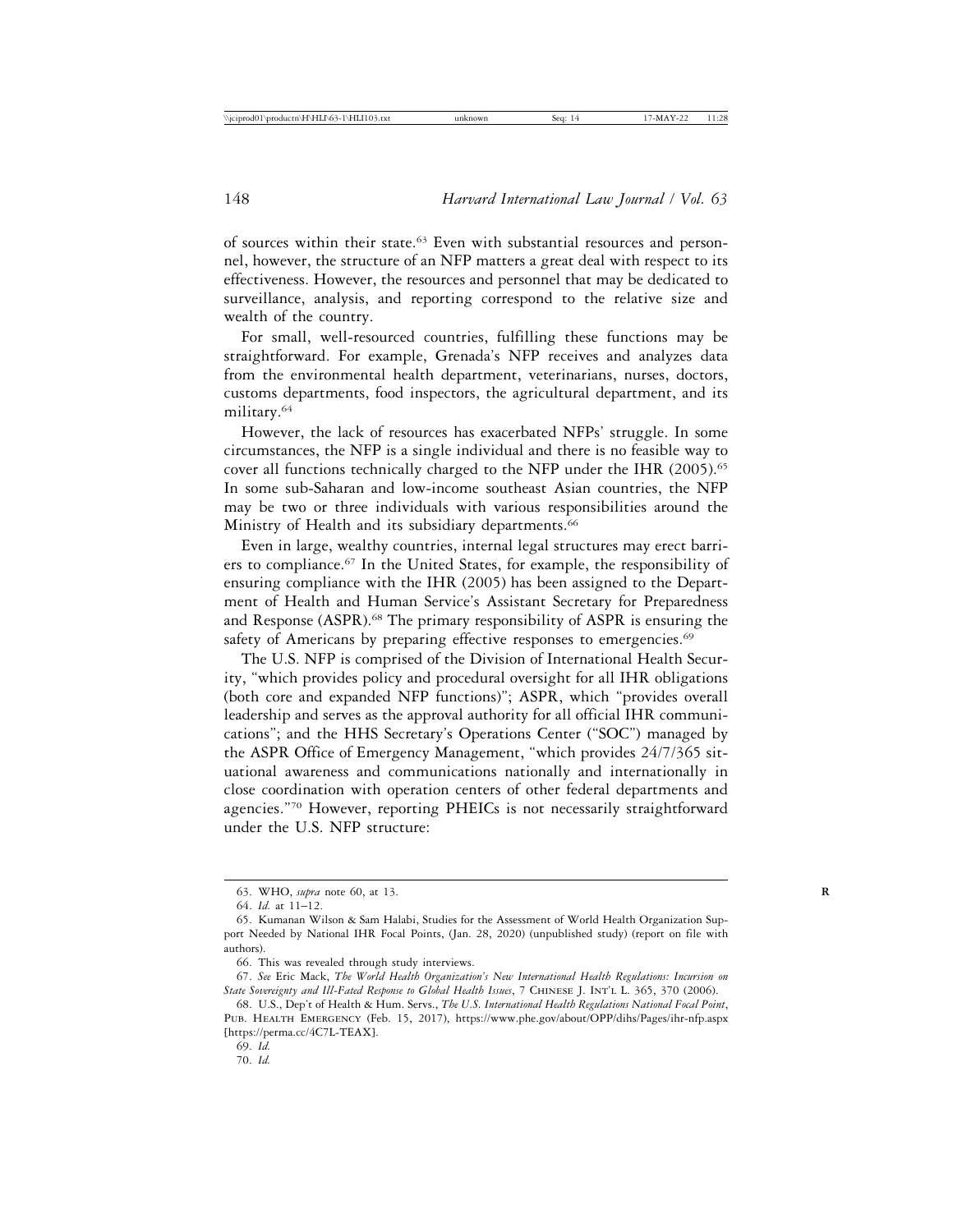Official reporting of potential PHEICS requires technical event/ risk assessments from U.S. government departments and agencies, like the CDC, U.S. Food and Drug Administration, U.S. Department of Defense, U.S. Department of Agriculture, U.S. Department of the Interior, and others, WHO notification assessment using Annex 2 of the IHR, as well as official interagency clearance, and approval from the ASPR. In the United States, individual federal departments and agencies maintain their own internal structures and policies for interagency coordination related to public health surveillance, detection, and assessment of potential events, and communication of those events to the NFP. Federal agencies also have ongoing health security collaborations with U.S. state governments and other subnational health departments, non-governmental agencies in the United States, and governmental and non-governmental organizations outside of the United States, including the WHO.<sup>71</sup>

The Centers for Disease Control and Prevention, for example, has agreed not to release information until it has consulted with federal agencies in order to protect national security.72 The United States' NFP, therefore, is a mix of agencies and authorities, the view of which may delay or prevent necessary reporting.

Canada's NFP sits within the Public Health Agency of Canada ("PHAC"), in the Agency's Health Security Infrastructure Branch and the Center for Emergency Preparedness and Response.73 Canada utilizes what it calls a "single window approach."74 The NFP is designed to run through one phone number and one email address, which facilitates coordination, as it is the official contact channel with the WHO about IHR (2005) obligations.

Some countries effectively "outsource" their NFP functions. In Poland, the NFP is located in the National Institute for Public Health (NIPH).75 NIPH provides comprehensive surveillance services to the Polish Ministry of Health, analyzes potential outbreaks, and generates daily reports for the Ministry of Health to comply with its IHR obligations.<sup>76</sup> The Department of International Cooperation is focused on ensuring Poland's compliance

<sup>71.</sup> *Id.*; see also United States of America: Partner in Global Health, WORLD HEALTH ORG., https:// www.who.int/about/planning-finance-and-accountability/financing-campaign/us-impact [https:// perma.cc/N34E-LMHF].

<sup>72.</sup> Mack, *supra* note 67, at 370. **R**

<sup>73.</sup> WHO, *supra* note 60, at 42. **R**

<sup>74.</sup> *Id.* at 42–43.

<sup>75.</sup> Paulina Maria Nowicka et al., *Review of Measles-Related Events Recorded by the National IHR Focal* Point in Poland in the Years 2016 - 2018, 73 PRZEGL EPIDEMIOL 3 (2019).

<sup>76.</sup> *Poland: WHO National Counterpart and National Technical Focal Points*, WHO Europe, http:// www.euro.who.int/en/countries/poland/who-national-counterpart-and-national-technical-focal-points [https://perma.cc/T6VQ-LQKP]; Roman Top´or-Madry et al., *Poland*, *in* Organization and financing of public health services in Europe: Country reports (Bernd Rechel et al. eds., 2018).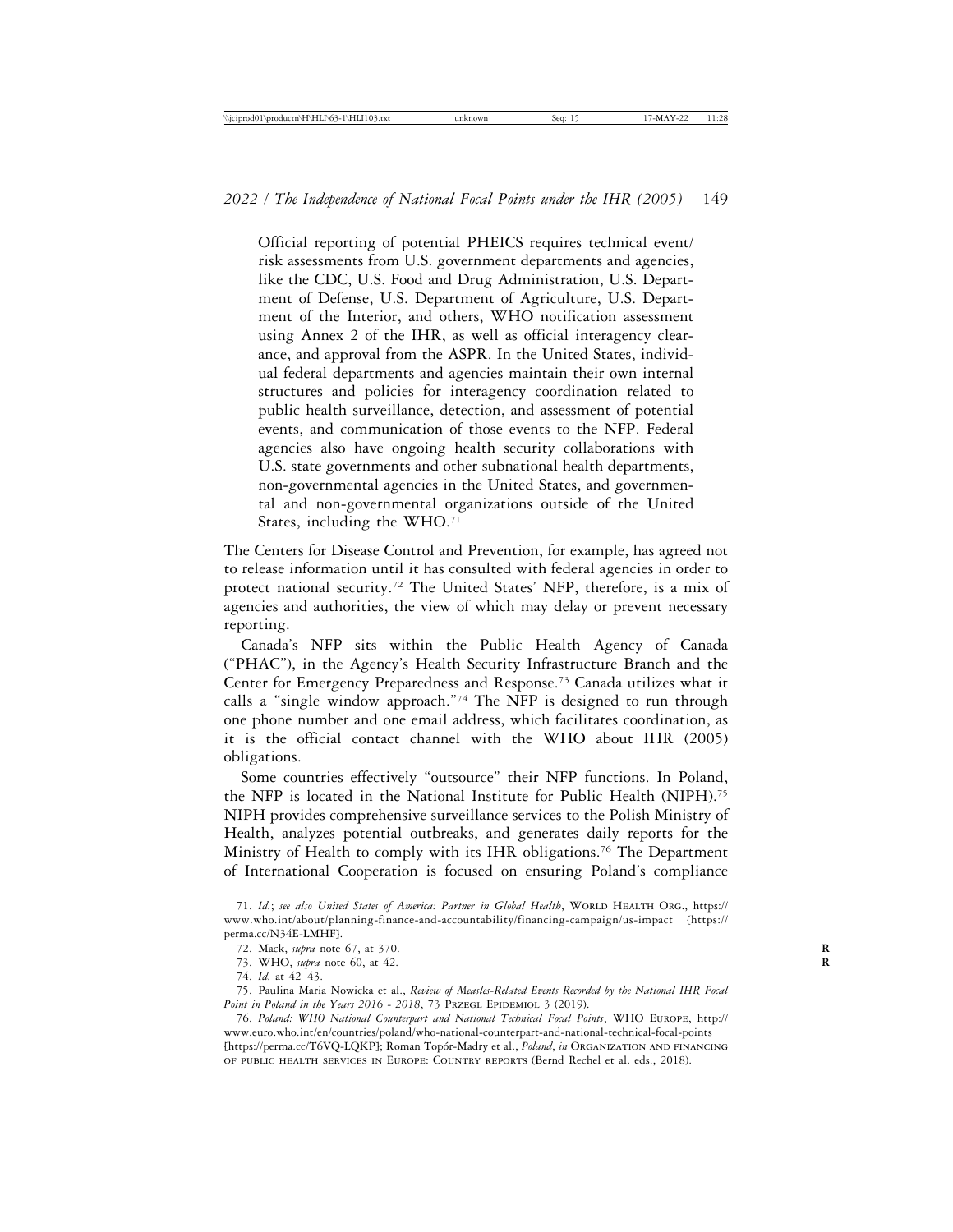with several different international health treaties and maintaining an international health care presence.77

NFPs are therefore of heterogenous structure, their resources are frequently minimal, and their relationships to other ministries may be harmonious, complex, antagonistic, or, at any given time, combinations of these. The next Part will discuss how NFPs have performed in light of these characteristics and constraints.

## III. NFP Performance, 2009-2020

#### *A. Background: Infectious Disease Communication before H1N1*

Government practices of hiding or obfuscating disease outbreaks for international political purposes have a long history. Consider, for example, the strain of influenza (often called the Spanish Influenza) that spread through Europe and America during World War I. That strain was unique in that it seemed to affect healthy people more than the elderly or frail.<sup>78</sup> That virus targeted the healthiest because it turned the immune system of the human body against itself. So, the more robust the immune system, the more likely adverse outcomes for the one infected.79 This flu spread into the battlefield, infecting barracks of soldiers. When it was first discovered, those nations at war did little to publicize it, or make the details about the disease known. Death tolls were hidden, and rates of infection were not published.<sup>80</sup>

However, Spain was not involved in the war, and thus the press there published details about the virus. The Spanish press covered the virus and the number of dead. Soon, Spain had reported more dead than anywhere else, because they were willing to publish real numbers.<sup>81</sup> As a result, the pandemic was named after Spain in order to take light and blame away from the countries fighting each other.<sup>82</sup>

Countries at war when the influenza spread in the late 1910s sought to evade the consequences that could come from widespread knowledge of struggles with the pandemic (such as perceived weakness in wartime). Consider, for example, the United States' approach:

<sup>77.</sup> *Int'l Coop. Off.*, Ministry of Health Dep't of Int'l Coop., https://www.gov.pl/web/zdrowie/ departament-wspolpracymiedzynarodowej (last accessed Nov. 20, 2021).

<sup>78.</sup> Robert Kessler, *Outbreak: Lies and Misinformation*, EcoHealth Alliance (2018), https:// www.ecohealthalliance.org/2018/05/outbreak-lies-and-misinformation [https://perma.cc/L35D-Y4HN]. 79. *Id.*

<sup>80.</sup> *Id.* ("And so then it is unsurprising that, as Americans were dying by the thousands, public health officials continually lied about the scope and severity of what was going on.").

<sup>81.</sup> *Id.* ("As the disease spread throughout the trenches of the European battlefield, belligerent nations' governments went to great lengths to conceal its severity, so as not to lower morale. In neutral Spain, however, the press was free to report as it pleased and did so especially when the nation's King Alfonso XII became gravely ill, leading to the assumption that the flu had originated in Spain.").

<sup>82.</sup> *Id.* ("In fact, even the pandemic's vernacular name, the Spanish flu, is based on mistaken assumption.").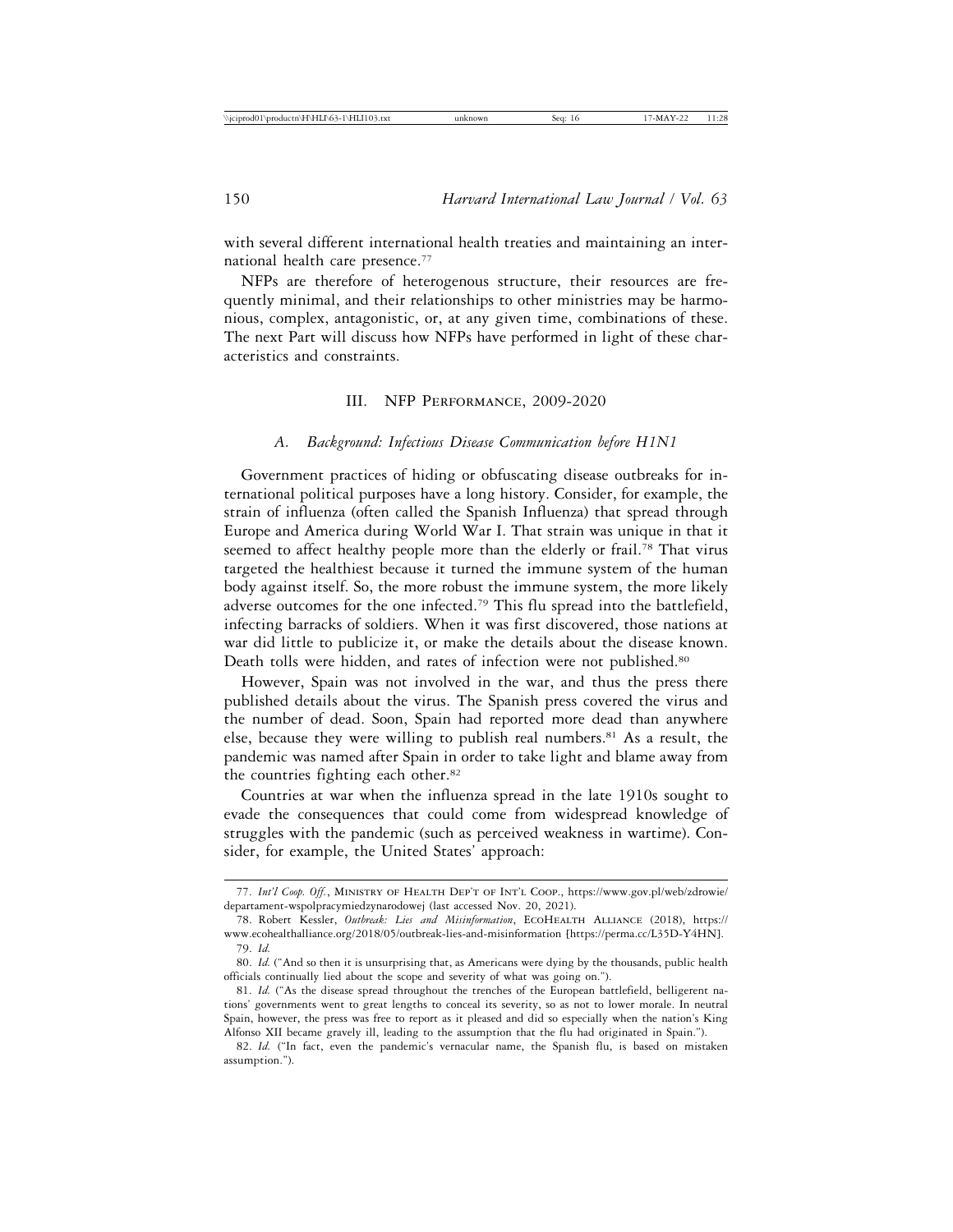Under the auspices of maintaining wartime morale, President Woodrow Wilson signed the Sedition Act in 1918. Under threat of 20 years' imprisonment, the law made it illegal to "utter, print, write, or publish any disloyal, profane, scurrilous, or abusive language about the form of government of the United States."

It was an era in which the government felt absolutely comfortable lying to its citizens.

"Truth and falsehood are arbitrary terms," Arthur Bullard, a former student of President Wilson's wrote at the time. "The force of an idea lies in its inspirational value. It matters very little whether it is true or false."

And so, then it is unsurprising that, as Americans were dying by the thousands, public health officials continually lied about the scope and severity of what was going on. The media fell right in line. An October 15, 1918 headline in the *Philadelphia Inquirer* read "Scientific Nursing Halting Epidemic." In that week alone, 4,597 people in Philadelphia died of flu-related illnesses. On September 20, the *Arkansas Gazette* wrote: "Spanish influenza is plain la grippe – same old fever and chills." The next month, Arkansas confirmed it had 1,800 cases and issued a statewide quarantine.83

This was precisely the problem that the IHR (2005) was meant to address generally, and NFPs specifically. The first test, H1N1 in 2009-10, appeared to show that the IHR (2005) held promise. Subsequent public health emergencies, however, have largely shown NFP weakness.

# *B. H1N1, 2009-10*

In February of 2009, the earliest case of what was later widely described as pandemic H1N1 presented in Mexico.<sup>84</sup> By mid-March, the Mexican government had noticed a larger-than-average number of cases of flu-like illnesses, and by April, advanced surveillance detected the outbreak in a small village in Veracruz.<sup>85</sup> PAHO, the WHO region for the Americas, received notice about the increase in media attention on flu illnesses in Mexico, and contacted the NFP for more information regarding the situation.<sup>86</sup> At that

<sup>83.</sup> *Id.*

<sup>84.</sup> Sam Halabi, *Obstacles to pH1N1 Vaccine Availability: The Complex Contracting Relationship between Vaccine Manufacturers, WHO, Donor and Beneficiary Governments*, *in* The Public Health Response to H1N1: A Systems Perspective 203-04 (Michael A. Stoto & Melissa A. Higdon eds., 2015).

<sup>85.</sup> Sami Al Hajjar & Kenneth McIntosh, *The First Influenza Pandemic of the 21st Century*, 30 Annals SAUDI MED. 1, 4 (2010).

<sup>86.</sup> Rebecca Katz, *Use of Revised International Health Regulations during Influenza A (H1N1) Epidemic, 2009*, 15 Emerging Infectious Diseases 1165, 1166 (2009).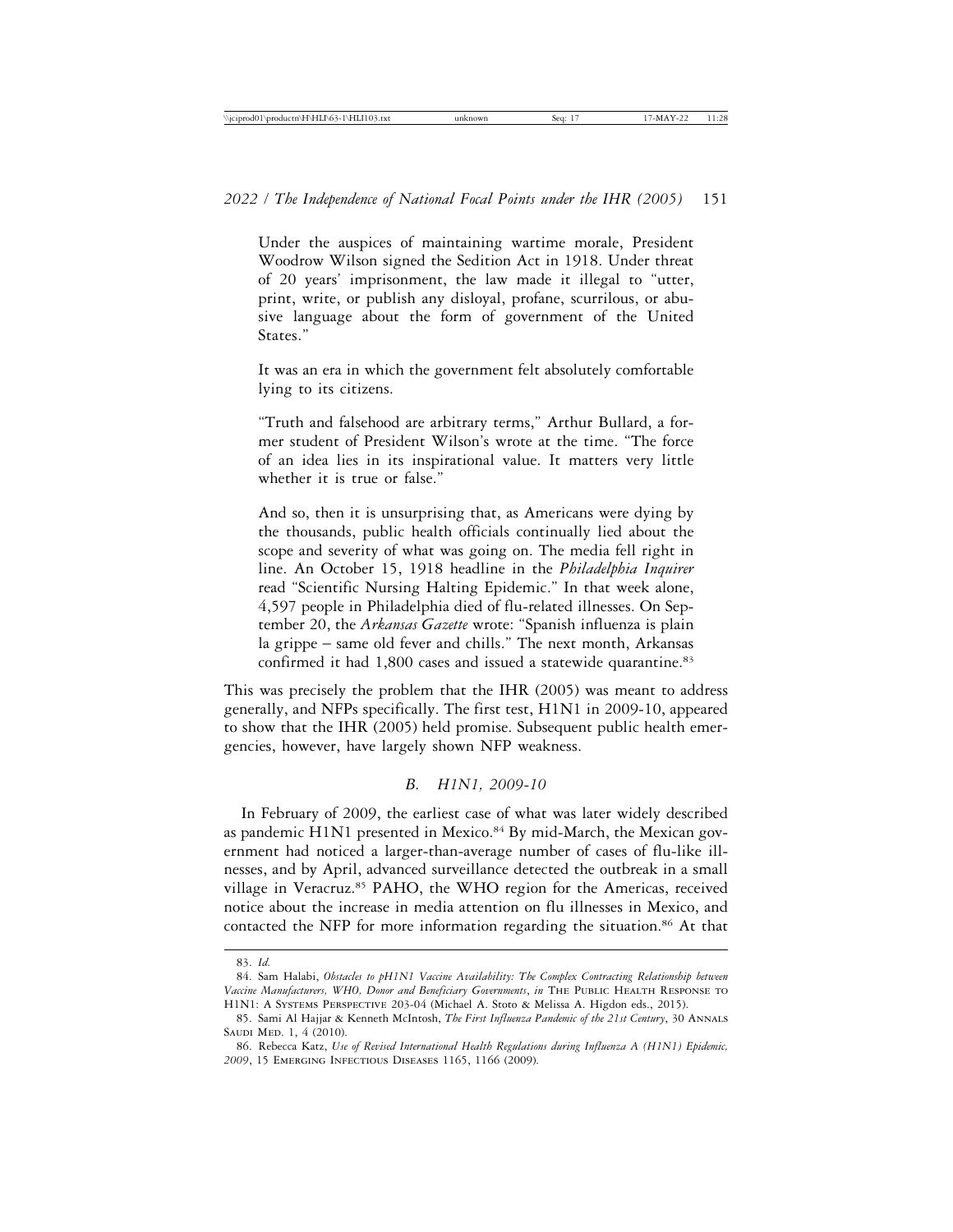point, the Mexican NFP assessed the situation and decided there may be a public health emergency of international concern.<sup>87</sup> On April 18, the U.S. NFP identified and reported two cases in California,<sup>88</sup> and they were confirmed to be genetically identical to the Mexican strains.<sup>89</sup> By April 25, the WHO Director-General had declared a Public Health Emergency of International Concern.90 Over the next year, 214 countries, regions, and territories reported confirmed cases and about 200 million people contracted the virus, resulting in around 18,500 deaths.<sup>91</sup> A year later, in August of 2010, the WHO declared the world was moving into a post-pandemic period.92

The H1N1 pandemic served as a test of the IHR (2005). Mexico and the United States' willingness to report and confirm the presence of the virus served as a demonstration of the possibilities of the IHR (2005). The Mexico and U.S. NFPs communicated rapidly and accurately. Countries also shared resources in fighting the virus, such as samples and data. The international response to the outbreak under the regulations was, by and large, a success.<sup>93</sup>

But there were also failures—and they resurrected the ghost of recrimination and economic sanction for revealing disease outbreaks to the international community. The IHR (2005) was meant to mobilize global response to infectious disease threats that might cross borders while preserving international traffic, trade, and civil liberties. Although the WHO did not recommend travel restrictions as part of the protective measures against H1N1, several member states recommended against travel to North America.94 Because the virus originated in swine operations, H1N1 was commonly referred to as "swine flu," resulting in the mass slaughter of farmed hogs.<sup>95</sup>

The post-H1N1 reaction informed international attitudes toward the IHR (2005) generally and the role of NFPs specifically. The SARS outbreak that prompted the 2005 revisions was tiny compared to the H1N1 pandemic (8,000 cases versus 200 million). Yet, after the WHO declared the post-pandemic period, H1N1 was regarded as "mild" and the WHO was perceived as having overreacted, especially since the declaration of a pan-

<sup>87.</sup> *2009 H1N1 Influenza Pandemic - WHO Recommendations for the Post-Pandemic Period*, Pan American Health Org., https://www.paho.org/hq/index.php?option=com\_content&view=article&id =3328:2009-h1n1-influenza-pandemic-who-recommendations-for-the-post-pandemic-pe-

riod&Itemid=569&lang=en [https://perma.cc/VG8T-T9FW].

<sup>88.</sup> The 2009 H1N1 Pandemic: Summary Highlights, April 2009-April 2010, CTRS. FOR DISEASE CONtrol and Prevention (June 16, 2010), https://www.cdc.gov/h1n1flu/cdcresponse.htm [https:// perma.cc/VG8T-T9FW].

<sup>89.</sup> Halabi, *supra* note 84. **R**

<sup>90.</sup> Katz, *supra* note 86, at 1167. **R**

<sup>91.</sup> *Pandemic Influenza A (H1N1)*, WORLD HEALTH ORG. 2 (Mar. 3, 2011).

<sup>92.</sup> *H1N1 in Post-Pandemic Period*, WORLD HEALTH ORG. (Aug. 10, 2010), https://www.who.int/ news/item/10-08-2010-h1n1-in-post-pandemic-period [https://perma.cc/7665-ZGWW].

<sup>93.</sup> Fischer, *supra* note 49, at 31. **R**

<sup>94.</sup> Ana L.P. Mateus et al., *Effectiveness of Travel Restrictions in the Rapid Containment of Human Influenza: A Systematic Review*, 92 BULL. WORLD HEALTH ORG. 868, 868 (2014).

<sup>95.</sup> Nadim Audi, *Culling Pigs in Flu Fight, Egypt Angers Herders and Dismays U.N.*, N.Y. Times (Apr. 30, 2009), https://www.nytimes.com/2009/05/01/health/01egypt.html [https://perma.cc/VB63-RS5Z].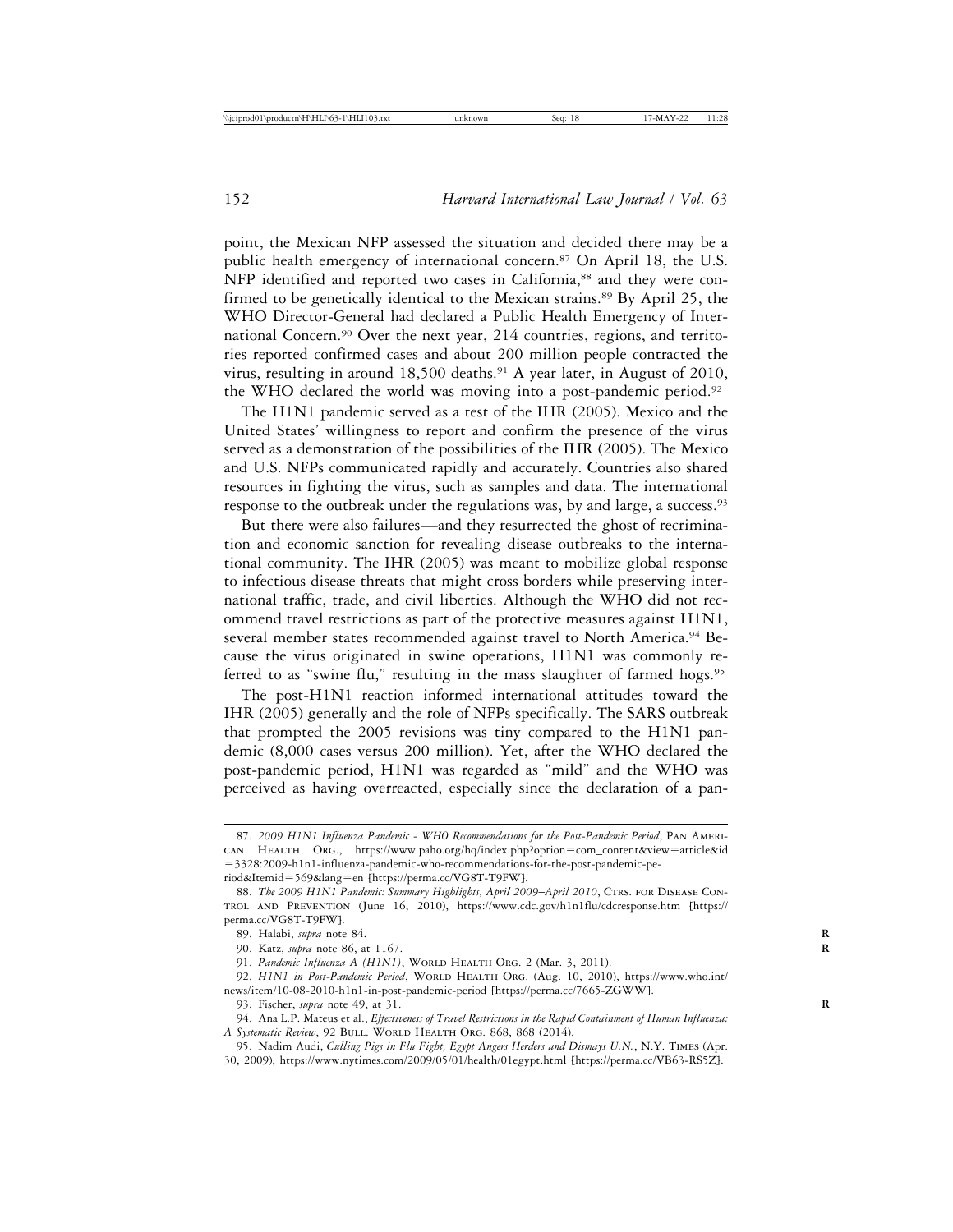demic triggered lucrative provisions in pharmaceutical companies' contracts with governments.<sup>96</sup> Influenza had caused recurrent pandemics over time, and vaccines would become available as soon as five months after the strain was isolated.<sup>95</sup> SARS, on the other hand, was unknown; there existed no antivirals or vaccines to combat it.97 Indeed, Mexico, having done all that it was supposed to do under the IHR (2005) and more, experienced difficulty even obtaining the vaccine.<sup>98</sup> The perception was that the IHR (2005), especially its core capacities, were too costly for mainly low- and middle-income countries, and that rapid reporting by NFPs would adversely affect economic interests with no corresponding benefit in international assistance or access to medicines or vaccines.99

# *C. MERS-CoV Saudi Arabia 2012*

In September of 2012, Dr. Ali Mohamed Zaki reported the isolation of a novel betacoronavirus on ProMED, the internet infectious disease alert system run by the International Society for Infectious Diseases.100 The patient, a 60-year-old male from Saudi Arabia presenting with pneumonia-like symptoms died from an unknown viral infection in June 2012.<sup>101</sup> Later dubbed the Middle East Respiratory Syndrome Coronavirus (MERS-CoV),<sup>102</sup> this emerging infectious disease became responsible for more than 2,200 laboratory-confirmed infections in people from 27 countries, and close to 800 deaths.103 The vast majority of these cases have been recorded in Saudi Arabia, however MERS-CoV is considered a severe emerging disease with the potential to cause a major global health emergency.104

The timing of the outbreak threatened important Saudi national interests, in particular the integrity and expectations surrounding the Hajj, the annual pilgrimage to Mecca. In 2012, the Hajj occurred between October 23 and 28. "There is evidence that the Saudi National Focal Point had been alerted

100. Ali Mohamed Zaki, *Novel Coronavirus - Saudi Arabia: Human Isolate*, ProMED (Sept. 20, 2012).

<sup>96.</sup> Halabi, *supra* note 84, at 211; Peter Doshi, *The Elusive Definition of Pandemic Influenza*, 89 Bull. WORLD HEALTH ORG. 532 (2011) (describing the controversy around WHO's declaration of an influenza pandemic in 2009).

<sup>97.</sup> Halabi, *supra* note 84.

<sup>98.</sup> Richard Knox, *WHO Resolves Impasse over Sharing of Flu Viruses, Access to Medicines*, NPR (Apr. 18, 2011), https://www.npr.org/sections/health-shots/2011/04/18/135519592/who-resolves-impasse-oversharing-of-flu-viruses-access-to-vaccines [https://perma.cc/WNZ7-PDVU].

<sup>99.</sup> *See* Kumanan Wilson et al., *The International Health Regulations (2005), the Threat of Populism and the COVID-19 Pandemic*, 16 Globalization & Health (2020).

<sup>101.</sup> Ali Mohamed Zaki et al., *Isolation of a Novel Coronavirus from a Man with Pneumonia in Saudi Arabia*, 367 New England J. Med. 1814, 1815–16 (2012).

<sup>102.</sup> Raoul J. de Groot et al., *Middle East Respiratory Syndrome Coronavirus (MERS-CoV): Announcement of the Coronavirus Study Group*, 87 J. Virology 7790, 7791 (2013).

<sup>103.</sup> *Epidemic and Pandemic-Prone Diseases: MERS Situation Update, June 2018*, WHO REG'L OFF. FOR THE E. MEDITERRANEAN (2018), http://www.emro.who.int/pandemic-epidemic-diseases/mers-cov/merssituation-update-june-2018.html [https://perma.cc/LBB3-4FW2].

<sup>104.</sup> Halabi et al., *supra* note 13, at 206; *2018 Annual Review of Diseases Prioritized under the Research* **R** *and Development Blueprint*, WHO Geneva 1, 9 (Feb. 7, 2018), http://www.who.int/emergencies/diseases/ 2018prioritization-report.pdf?ua=1 [https://perma.cc/L67W-6Y2U].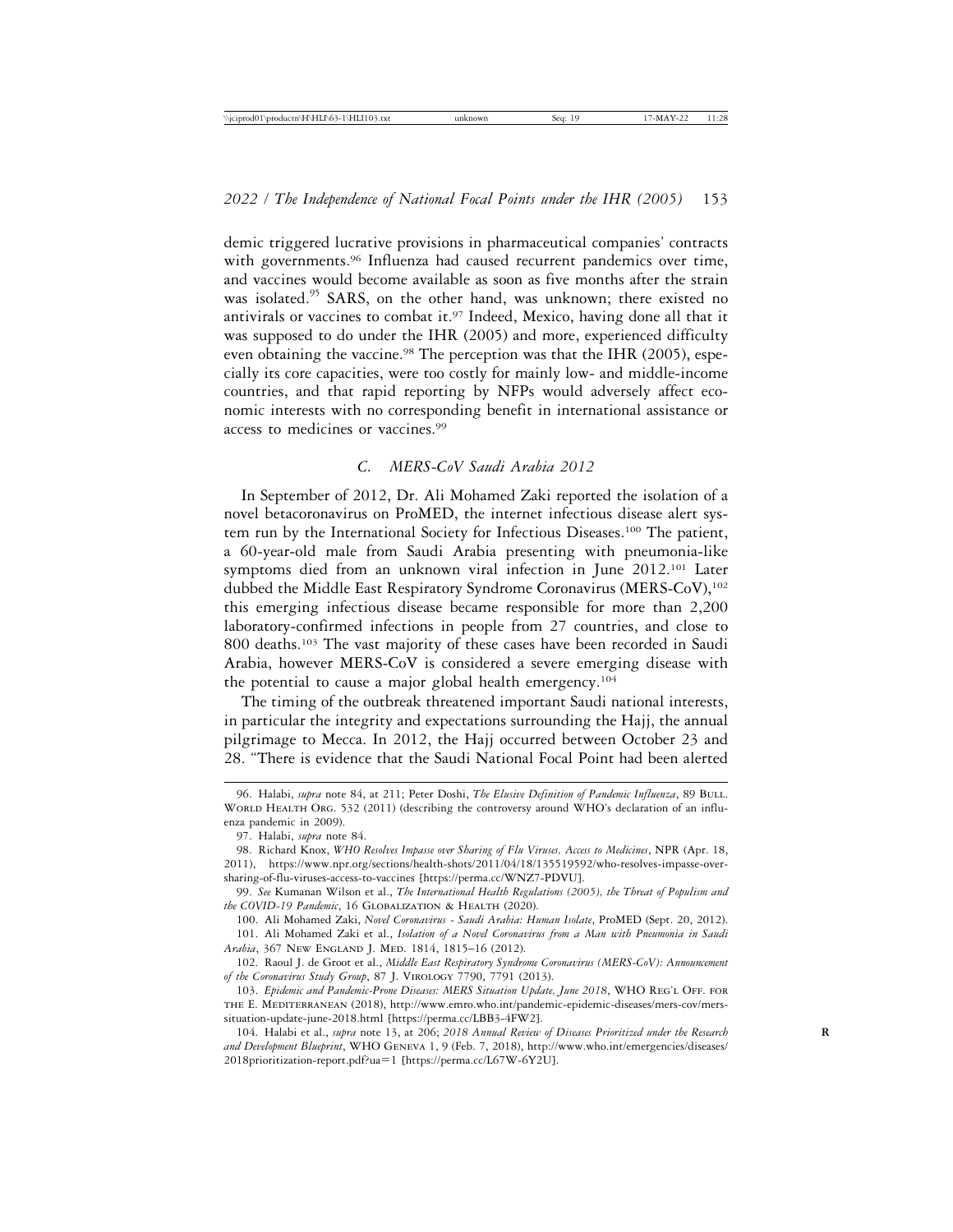to outbreaks of an unknown pathogen prior to the 20 September ProMED post, but did not report it to the WHO for fear that it would disrupt the upcoming Hajj which attracts more than one million pilgrims annually."105

Aside from reporting the novel coronavirus to WHO, the Saudi NFP did not report, as Article 6 of the IHR (2005) requires, "laboratory results" and "conditions affecting the spread of the disease."106 The Saudi Deputy Minister of Health exercised an extensive level of control over biological samples and epidemiological data.<sup>107</sup> The Saudi government claimed proprietary rights to the virus and resulting research upon it, hindering information sharing.108

Health experts present during the crisis expressed frustration with the Saudi Ministry of Health for not meeting expectations of transparent and timely data sharing in the early stages of the outbreak.<sup>109</sup> This complaint was expressed in media coverage at the time, as well as in the scientific literature.110 "The criticisms ranged from accusations of what might be considered passive forms of neglect (mistakes or delays) to allegations of more egregious data handling practices, including deliberately withholding data and information that could have been made available earlier and destroying of virus samples and data."111

Similarly, during the MERS-CoV outbreak, the Saudi government was resistant to releasing information, and cracked down on reporters within its own country who reported on the matter. In 2011, a royal decree amending press freedoms in Saudi Arabia criminalized any criticism of Saudi senior religious figures and government officials.<sup>112</sup> "Furthermore, in 2012, all daily newspapers in Saudi Arabia were 'controlled by individuals affiliated

<sup>105.</sup> GEORGETOWN UNIV. MEDICAL CENTER: CENTER FOR GLOBAL HEALTH SCIENCE AND SECUR-ITY, MERS-COV DATA SHARING CASE STUDY REPORT 4 (2018) ("Multiple interviewees noted the timing of the outbreak in relation to the annual Hajj, the sacred Islamic pilgrimage to Mecca, which in 2012 occurred between 23 and 28 October. These interviewees speculated that the Saudi government had been alerted to outbreaks of an unknown pathogen prior to the 20 September ProMED-mail post but did not report it to the WHO for fear that it would disrupt the upcoming Hajj which attracts more than one million pilgrims annually.").

<sup>106.</sup> IHR (2005), *supra* note 8, art. 6. **R**

<sup>107.</sup> Helen Branswell, *MERS's Best Friend is Ignorance, So It's Time to Wise Up*, New Humanitarian (June 16, 2015), http://www.thenewhumanitarian.org/analysis/2015/06/16/mers-s-best-friend-ignoranceso-it-s-time-wise [https://perma.cc/9WNW-R7FZ].

<sup>108.</sup> *See* Helen Branswell*, Saudi Silence on Deadly MERS Virus Outbreak Frustrates World Health Experts*, Sci. Am. (June 7, 2013), http://www.scientificamerican.com/article/saudi-silence-on-deadly-mers-virusoutbreak-frustrates-world-health-experts/ [https://perma.cc/R272-Z949].

<sup>109.</sup> *See* Scott J.N. McNabb et al., *Triumphs, Trials, and Tribulations of the Global Response to MERS* Coronavirus, 2 LANCET RESPIRATORY MED. 436 (2014).

<sup>110.</sup> *See, e.g.*, David P. Fidler, *Who Owns MERS? The Intellectual Property Controversy Surrounding the* Latest Pandemic, FOREIGN AFFS. (June 6, 2013), https://www.foreignaffairs.com/articles/saudi-arabia/ 2013-06-06/who-owns-mers [https://perma.cc/5PGV-ELYY]; Jeremy Youde, *MERS and Global Health* Governance, 70 INT'L J. 119, 133 (2014).

<sup>111.</sup> GEORGETOWN UNIV. MEDICAL CENTER: CENTER FOR GLOBAL HEALTH SCIENCE AND SECUR-ITY, *supra* note 105.

<sup>112.</sup> Saudi Arabia - Freedom of the Press 2012, FREEDOM HOUSE (2012).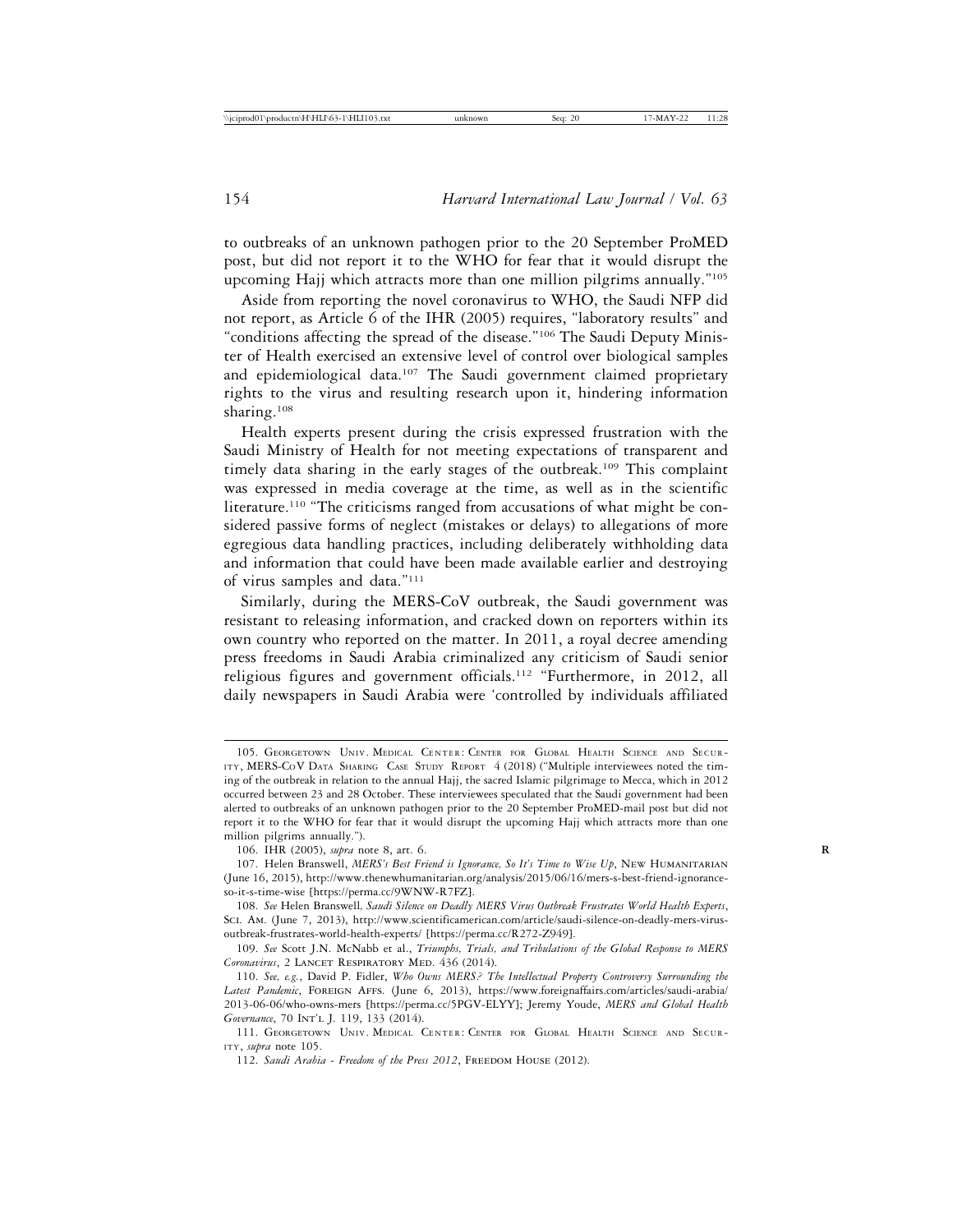with the royal family' and broadcast media stations were under government control."113

The absence of trustworthy information from official sources and the lack of a free press in Saudi Arabia created an increased dependence on informal channels of information, including personal and professional contacts and social media. "News stories from Saudi media outlets in the early days of the outbreak were often verbatim reproductions of official government press releases."114 Saudi Arabia was not alone in manipulating the information about MERS-CoV that could be released. In 2015, South Korea also refused to release the names of hospitals which had patients infected with MERS-CoV in an effort to reduce panic.<sup>115</sup>

## *D. Ebola Virus Disease West Africa 2014-16*

On December 6, 2013, near the Guinean village of Meliandou, Emile Ouamouno died after four days of suffering from vomiting and fever.116 The cause of the small boy's infection is unknown, although he is now widely considered to be the index case for the outbreak of Ebola hemorrhagic fever (Ebola Virus Disease ("EVD")). Within a month, the child's sister, mother, and grandmother died after experiencing similar symptoms.<sup>117</sup> The funeral for the latter was attended by a midwife who passed the disease to relatives, and to a health care worker who treated her.118 That health care worker was treated at a hospital in Macenta, about 80 kilometers (50 miles) east. A doctor who treated her contracted Ebola. The doctor then passed it to his brothers in Kissidougou, 133 kilometers (83 miles) away.119 The transmission of the virus went largely undetected by Guinean health officials, who suffered many of the resource constraints typical of many NFPs described above.120

The outbreak of EVD originated in Guinea, between December 2013 and March 2014, and spread rapidly in the eastern regions of Sierra Leone and

119. *Id*.

120. Mohamed F. Jalloh et al., Assessments of Ebola Knowledge, Attitudes and Practices in Forécariah, *Guinea, and Kambia, Sierra Leone, July* – *August 2015*, 372 Phil. Transactions Royal Soc'y B (2017).

<sup>113.</sup> Halabi et al., *supra* note 13, at 213–14. **R**

<sup>114.</sup> Georgetown Univ., *supra* note 105, at 7.

<sup>115.</sup> Ji-hye Shin, *Korea Mulling Disclosure of MERS-Affected Hospitals*, KOREA HERALD (June 2, 2015), http://www.koreaherald.com/view.php?ud=20150602001071 [https://perma.cc/Z76U-WP79]; Kyungwoo Kim & Kyujin Jung, *Dynamics of Interorganizational Public Health Emergency Management Networks: Following the 2015 MERS Response in South Korea*, 30 Asia Pacific J. Pub. Health 207, 208 (2018).

<sup>116.</sup> Halabi et al., *supra* note 13, at 1; Michelle Roberts*, First Ebola Boy Likely Infected by Playing in* **R** *Bat Tree*, BBC (Dec. 30, 2014), https://www.bbc.com/news/health-30632453 [https://perma.cc/5U8A-PLCX].

<sup>117.</sup> Georgetown Univ. Medical Center: Center for Global Health Science and Security, Data Sharing during the West Africa Ebola Public Health Emergency: Case Study Report 1,1 (2018).

<sup>118.</sup> Holly Yan & Esprit Smith, *Ebola: Who is Patient Zero? Disease Traced Back to 2-Year-Old in Guinea*, CNN (Jan. 21, 2015), https://www.cnn.com/2014/10/28/health/ebola-patient-zero/index.html [https://perma.cc/MF8Y-RL3L].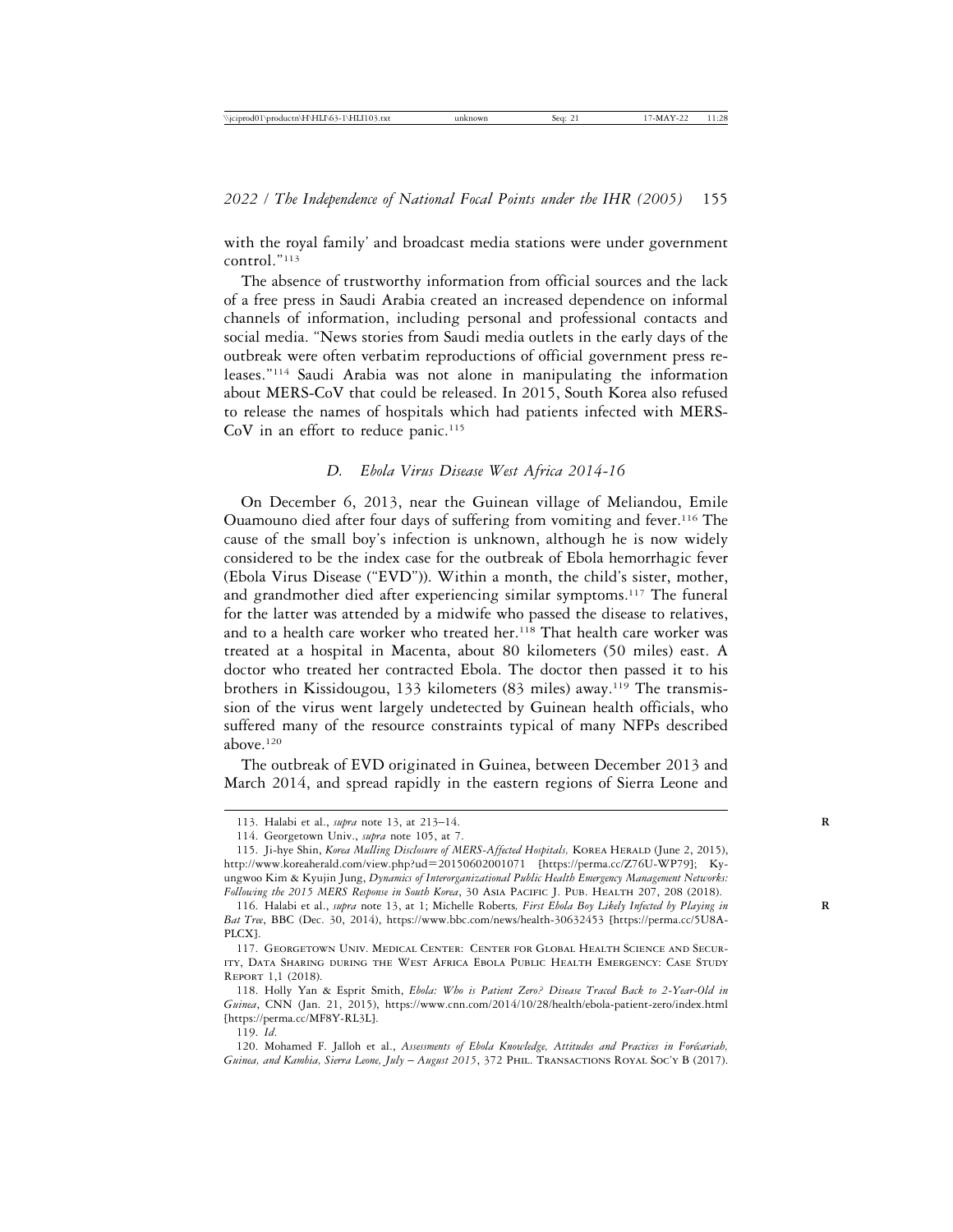then in North Central Liberia, before it reached Nzérékoré in Guinea.<sup>121</sup> Between December 2013 and April 10, 2016, a total of 28,616 suspected, probable, and confirmed cases of EVD were reported.<sup>122</sup> A total of  $11,310$ deaths were attributed to the outbreak.123 The largest numbers of cases and deaths occurred in Guinea, Liberia, and Sierra Leone, but thirty-six cases were reported from Italy, Mali, Nigeria, Senegal, Spain, the United Kingdom, and the United States.<sup>124</sup>

The 2014–16 Ebola public health emergency differed from H1N1 and MERS-CoV, with respect to both the role of NFPs and the role of the WHO. Unlike in dealing with North America and H1N1 or with Saudi Arabia and MERS-CoV, the WHO maintained a significant presence in Guinea, Liberia, and Sierra Leone, as they had among the world's weakest health systems and were dependent upon external institutions and organizations for much of their routine health care needs.125

Although the WHO released official case definitions of confirmed, probable, and suspected Ebola cases, different countries adopted different testing strategies, thereby limiting the opportunity for inter-country comparison. The Government of Sierra Leone used only laboratory-confirmed cases in its preliminary response analyses. In Guinea, deceased individuals were not tested for Ebola, meaning these individuals were never classified as confirmed cases, unlike in Liberia and Sierra Leone. In Liberia, "ministries [including port, airport, finance, health, and environment,] local governments, clinicians, nongovernmental organizations, suppliers, and donors" all collected data related to identifying cases and taking immediate action, but there was "no information sharing" because there was no centralized authority or resource to coordinate this.<sup>126</sup> Even within the data collected, inconsistencies limited usefulness. "Dates recorded on a case document might have referred ambiguously to when data was collected, submitted, or edited."<sup>127</sup>

Between March and July of 2014, the Guinea and Sierra Leone NFPs sought to decrease the perception that there was a crisis, and insisted that the WHO work with them to do so.<sup>128</sup> A retrospective study by Chatham House noted that the "WHO was not playing an independent role, and that no one in authority wanted to admit to [Sierra Leone] President Koroma how bad the situation was."129 The health minister play[ed] down the sever-

<sup>121.</sup> WHO Ebola Response Team, *After Ebola in West Africa - Unpredictable Risks, Preventable Epidemics*, 375 New ENGLAND J. MED. 587, 588 (2016).

<sup>122.</sup> *Id.* at 587.

<sup>123.</sup> *Id.*

<sup>124.</sup> *Id.*

<sup>125.</sup> *See id.* at 588.

<sup>126.</sup> Leon Schreiber, Chasing an Epidemic: Coordinating Liberia's Response to Ebola, 2014–15, 3 (2017).

<sup>127.</sup> Georgetown Univ. Medical Center: Center for Global Health Science and Security, *supra* note 117, at 7. **R**

<sup>128.</sup> Médecins Sans Frontières, *supra* note 45.

<sup>129.</sup> Ross et al., *supra* note 12. **R**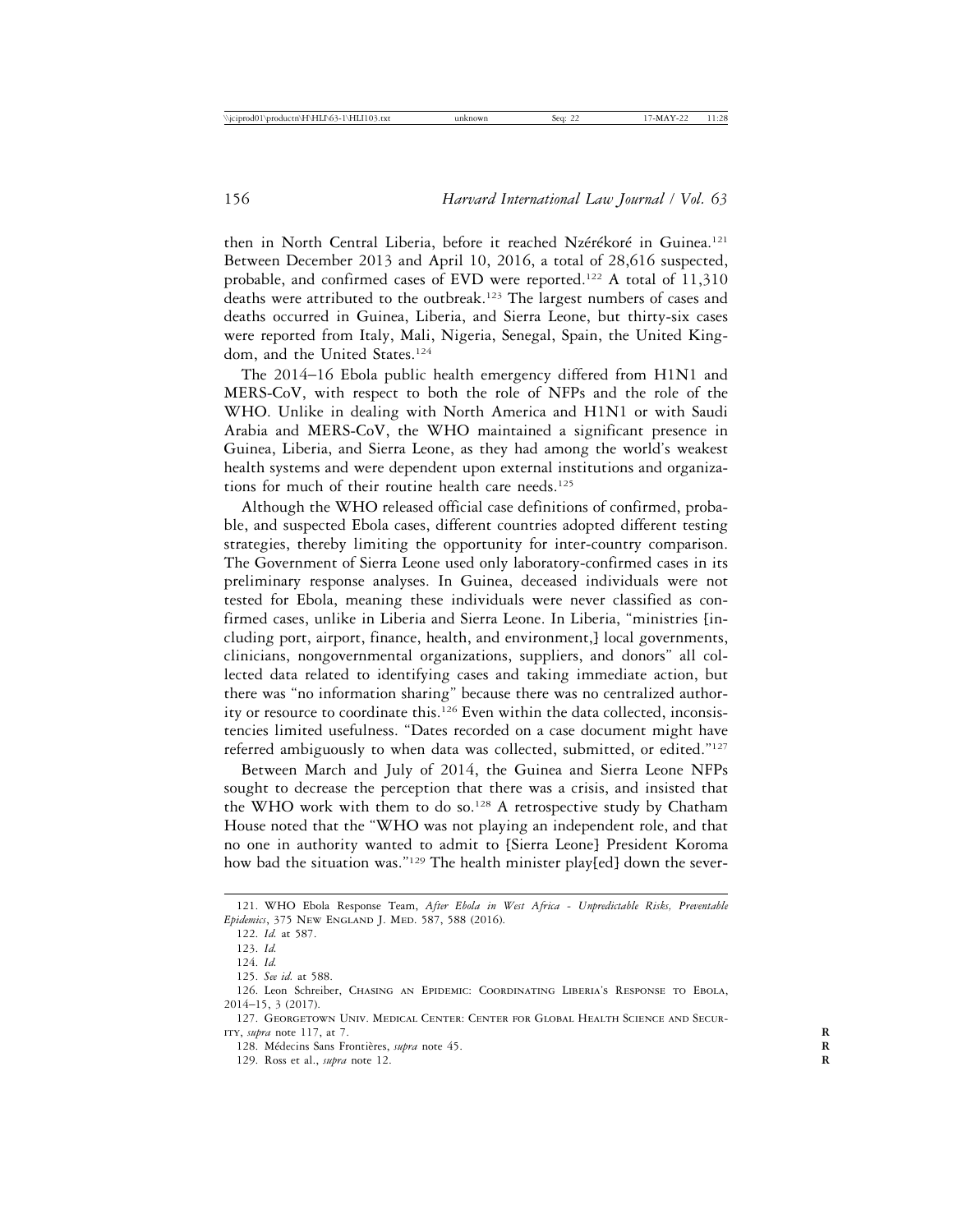ity of the outbreak and the ministry's inability to cope with it.<sup>130</sup> "British" participants in the response said that by late July they had decided that information coming out of the Sierra Leone Ministry of Health and Sanitation had to be ignored."131 This sentiment was confirmed by other logistics, humanitarian, and aid representatives.<sup>132</sup>

Between March and August 2014, when the WHO Director-General declared a public health emergency of international concern, Médecins Sans Frontières (Doctors without Borders) repeatedly endeavored to alert first the government of Guinea and then the government of Sierra Leone about the severity of the epidemic. In response, Médecins Sans Frontières faced several accusations that it was stirring a panic in order to raise donations.133 In a January 2015 report, the WHO Ebola Interim Assessment Panel acknowledged that "problems with information flow within WHO[ ] and difficult negotiations with countries" explained much of the failure to respond as robustly as it should have, and those problems and negotiations involved desires primarily by Guinea and Sierra Leone to control or delay the messaging about a health emergency.134 "Ministries overseeing both the economy and finance in Sierra Leone were concerned about what closing the borders would mean to the post-conflict improvements in Sierra Leone's economic outlook, which were promising in early 2014."135

In short, the Guinea and Sierra Leone NFPs were viewed as 1) insufficiently capable of detecting Ebola cases when they emerged and 2) unable or unwilling to effectively communicate with the WHO as the International Health Regulations (2005) required.

# IV. The National Focal Point Study

# *A. The Study Background*

The IHR Review Committee on the Role of the IHR in the Ebola Outbreak and Response found at its third intersessional meeting in December 2015 that many NFPs lack the authority, capacity, training and resources to effectively carry out their mandate regarding urgent, event-based communi-

<sup>130.</sup> *Id.* at 8.

<sup>131.</sup> *Id.* at 22 (*"*MOHS wouldn't share data with the NERC, but they would share it with the WHO. We would only get the top-level data from MOHS, but not the granularity that was needed. WHO would publish its data. That had a material effect on the credibility of our data; people didn't trust the data coming out of the NERC and the President was asking DFID and AGI for data.").

<sup>132.</sup> *Id.* (citing the various agencies that also did not trust information coming from the Sierra Leone Ministry of Health).

<sup>133.</sup> Médecins Sans Frontières, *supra* note 45 ("On 10 May, Guinean media reported the president of Guinea complaining that MSF was spreading panic in order to raise funds.").

<sup>134.</sup> World Health Org., *Ebola Interim Assessment Panel,* 4, U.N. Doc. A68/25, annex (May 8, 2015). 135. Georgetown Univ. Medical Center: Center for Global Health Science and Secur-ITY, *supra* note 117, at 16.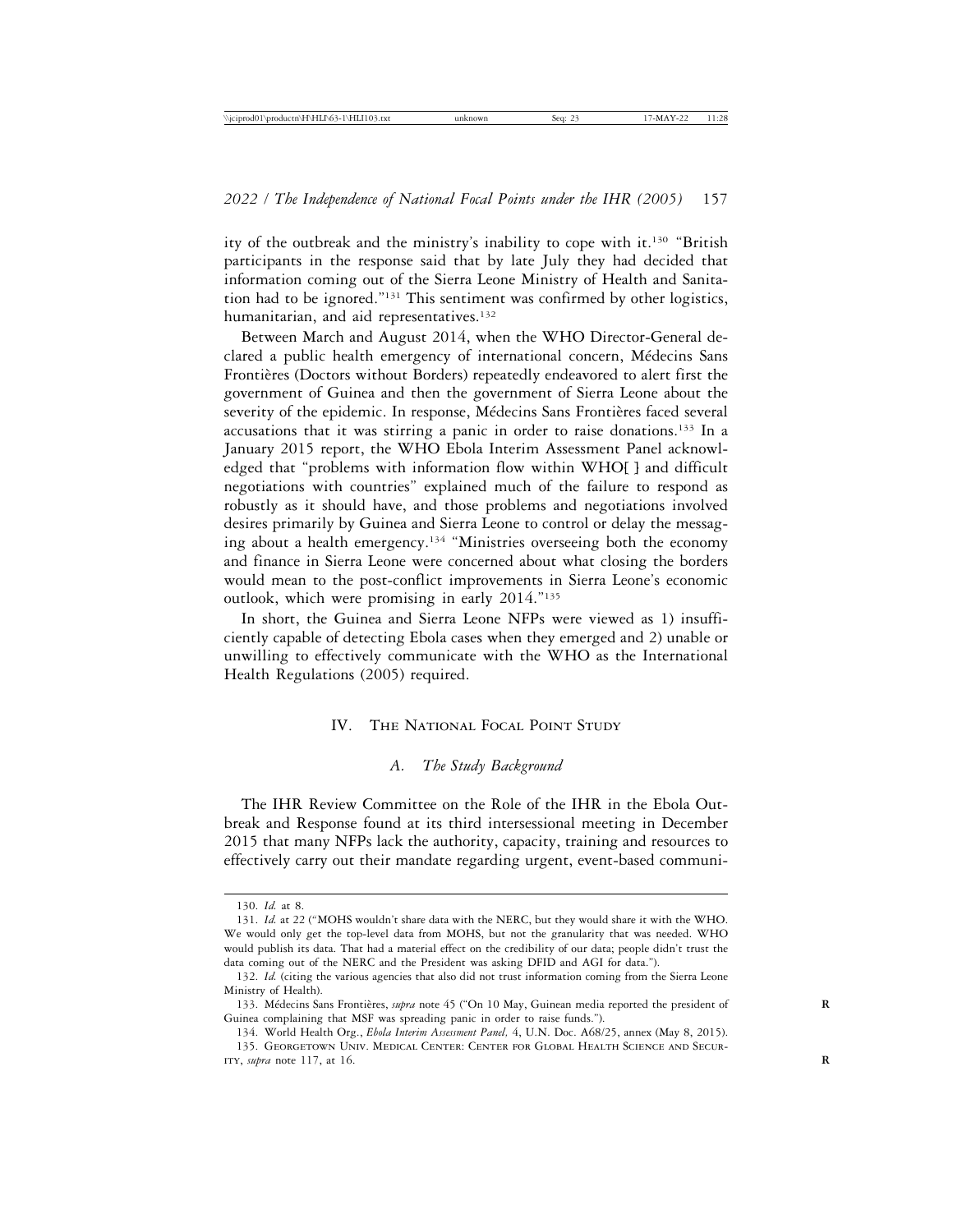cations as stated in Article 4 of the IHR.136 This third intersessional meeting also observed that there was limited knowledge by high-level officials of the role of NFPs.137 The Review Committee concluded that one of the key impediments to IHR implementation remains the insufficient levels of capacity and authority of NFPs.138 Similarly, the first intersessional meeting noted that "there are indications that NFPs are not yet a timely source of initial, early information on events" and that "notification appears to have a high threshold in some countries."139 Despite the widespread establishment of NFPs and states parties' acceptance of the IHR, results of studies suggest there are important barriers to the notification of events to the WHO.140

In light of these shortcomings, the Review Committee on the Role of the IHR in the Ebola Outbreak recommended that NFPs should be centers "with sufficient staff with experience, expertise, and seniority, and should be supported with the required resources (administrative, logistical, and financial) to carry out all of their mandatory communication functions—as well as any other functions assigned by the State Party."141 In addition, the Committee emphasized that "NFPs must be positioned to ensure they have sufficient authority and governmental mandates to access the most senior government officials in health and other sectors, to access information sources across the health sector (at all levels) and in the many other sectors that are critical for effective compliance by the state party with its IHR obligations."142

Given the critical role of the NFPs in ensuring the effectiveness of the IHR, this study sought to evaluate the experiences of NFPs in fulfilling their functions, including the identification of both good practices and challenges reported by NFPs in implementing Article 4 of the IHR.

# *B. Study Design and Methodology*

We developed interviews consisting of open-ended questions regarding NFPs' experiences and perceptions regarding their functions under the

<sup>136.</sup> World Health Organization, *supra* note 12, at 23 ("Informants from States Parties and WHO regional offices and headquarters consistently reported that many NFPs lack the authority, capacity, training and resources to effectively carry out their mandate as stated in Article 4.").

<sup>137.</sup> *Id*. at 51.

<sup>138.</sup> WHO, Implementation of the International Health Regulations (2005): Report of the Review Committee on Second Extensions for Establishing National Public Health Capacities and on IHR Implementation 4 (2015).

<sup>139.</sup> WHO, Implementation of the International Health Regulations (2005): Report of the Review Committee on the Functioning of the International Health Regulations (2005) in relation to Pandemic (H1N1) 2009 70 (2011).

<sup>140.</sup> *See, e.g.*, Thomas Haustein et al., *Should This Event Be Notified to the World Health Organization? Reliability of the International Health Regulations Notification Assessment Process*, 89 BULL. WORLD HEALTH Org. 296, 302 (2011); Aranka Anema et al., *Descriptive Review and Evaluation of the Functioning of the International Health Regulations (IHR) Annex 2, 8 GLOBALIZATION & HEALTH 1 (Jan. 10, 2012).* 

<sup>141.</sup> *See* WHO, *supra* note 12, at 12. **R**

<sup>142.</sup> *Id.* at 67.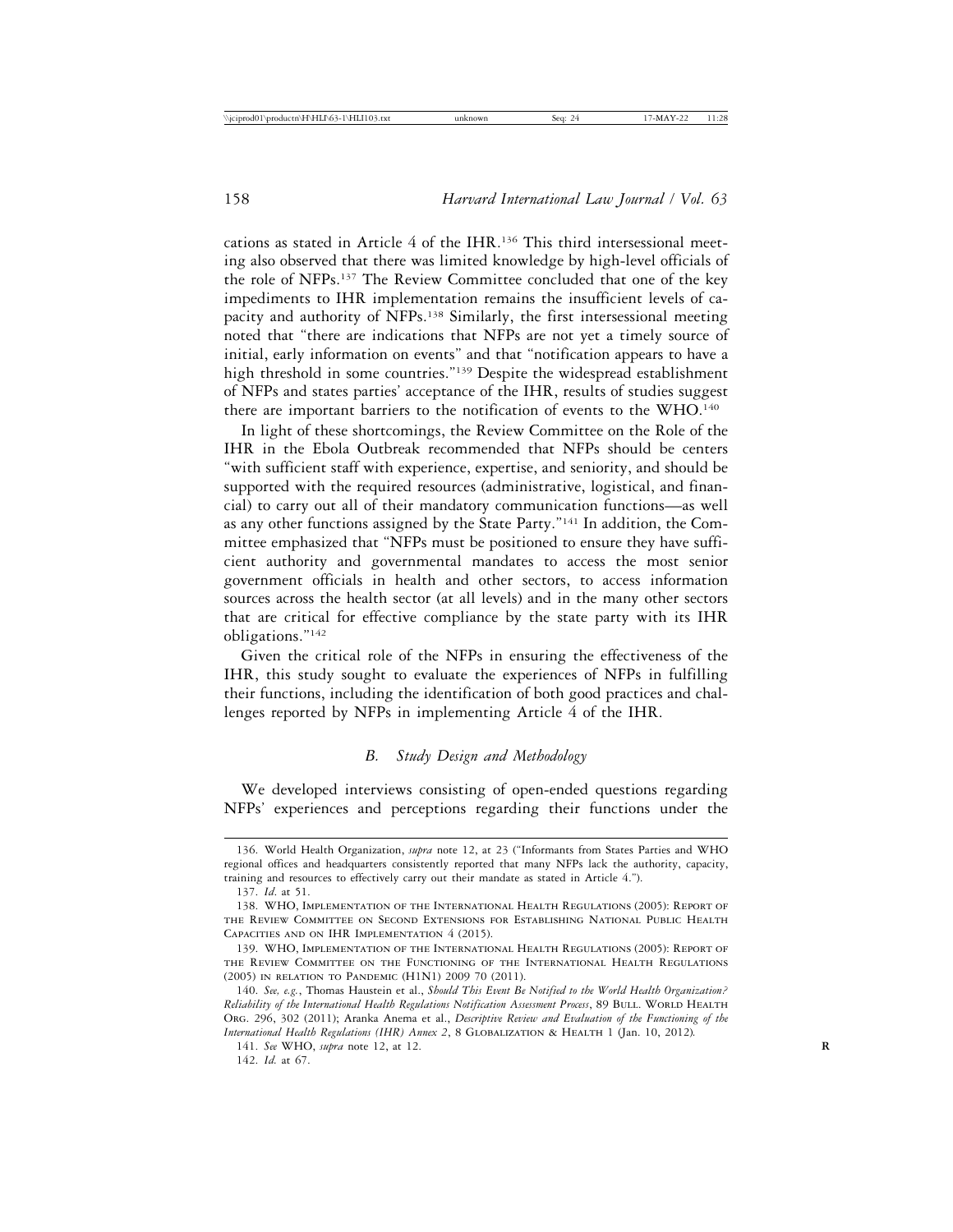IHR.143 Perceived barriers and facilitators to implementation were explored, as were participants' views for how NFPs in low- and middle-income countries can be better supported. By using a qualitative methodology, the researchers were able to explore a wide breadth of themes and explore each of these themes in detail.

In collaboration with the WHO officials, we developed a sample of countries in Africa, Asia, Europe, South and North America.144 In developing the preliminary list, between three and ten NFPs from each of the WHO regional groupings (Africa, Europe, Americas, Southeast Asia, Eastern Mediterranean, and Western Pacific) were selected, remaining mindful throughout of regional geographical representation within each grouping (for example, attempting to ensure representation from eastern, western, and southern states within the African region). The preliminary sample of each grouping was highly dependent on both the geopolitical stability and the gross domestic product ("GDP") per capita and weighted towards fragile and low-income countries.

These indicators are likely to have a significant impact on a state's ability to fully implement the IHR. We also sought to identify states frequently affected by conditions that will more likely lead to the use of the Annex 2 decision instrument because they have demonstrated the potential to cause serious public health impact and to spread rapidly internationally.<sup>145</sup> In this regard, we focused on states particularly affected by viral hemorrhagic fevers. We also prioritized countries affected by the recent Ebola outbreaks given the interest in the effectiveness of the IHR in helping to identify and manage these outbreaks.

Each interview was audio-recorded, and later transcribed verbatim, in order to ensure the accuracy and integrity of data collected. The transcripts indicate the position of the interviewee, date, time, and duration of the interview only. Information identifying the name of the participant was omitted from the interview transcript. Participants were given the opportunity to either agree or disagree with being contacted for follow-up questions. Following transcription, participants were allocated numerical identifiers in order to ensure the confidentiality of their responses. Participants were given the option of having any direct quotes used in the publications resulting from this study attributed to them, or presented anonymously with identifying information omitted or paraphrased to conceal their identity.

A total of twenty-five interviews were conducted between May and September 2019. Study participants described a number of challenges in carrying out their duties as NFPs and reporting public health events of

<sup>143.</sup> *See* Corinne Packer et al., *A Survey of International Health Regulations National Focal Points Experiences in Carrying Out Their Functions*, 17 GLOBALIZATION & HEALTH 2, 3 (2021).

<sup>144.</sup> *Id.* at 1.

<sup>145.</sup> *Id.* at 10.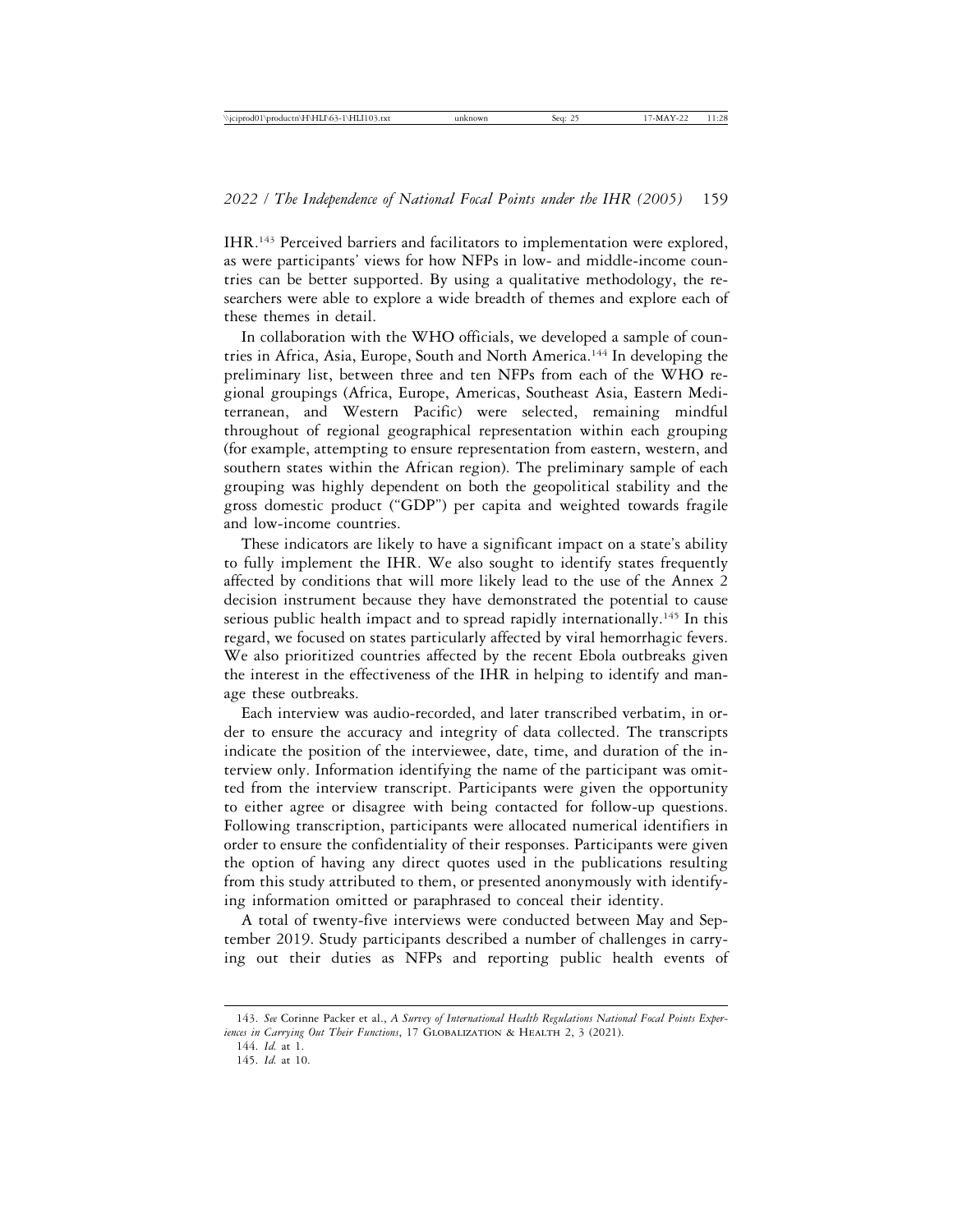significance.<sup>146</sup> Their responses are grouped into five categories. These are summarized in the order of most to least frequently referenced. Solutions proposed by the participants follow.

Further data collection was accomplished through an online survey.<sup>147</sup> The survey collected a broad range of quantifiable (objective and numerical) indicators regarding how NFPs perceived their ability to perform their job under the IHR.<sup>148</sup> Questions were developed from the themes that emerged from the qualitative interviews.<sup>149</sup> In order to facilitate quantitative analysis of findings, this questionnaire included questions that prompt participants for a dichotomous (Yes/No) answer, or an answer that can be measured on a scale (for example, always, sometimes, never; never agreed, agreed, always agreed, etc.).<sup>150</sup> Apart from quantitative analysis, the survey was also designed to facilitate some open-ended questions to obtain a deeper insight regarding guidance documents and tools. Participants were also given a choice to share any informative material that they had produced, and which could be used for future references. The online questionnaire was administered to the NFPs of all IHR states parties that expressed their willingness to participate and for whom email addresses were available.151 The online questionnaire was administered to the representatives of NFPs individually in their respective language of communication based on the WHO's six official languages (Arabic, English, French, Spanish, Russian, and Chinese) via a secured internet-based system. Inclusion for the quantitative survey was additionally dependent on availability of personnel of NFPs to complete the survey. One staff member from each NFP (chosen by the NFPs themselves) was to be responsible for completing the survey on behalf of the NFP, but the survey could be completed as a group if the NFP staff members feel that this will more accurately convey their perspectives.152 Each state party was only able to submit one completed survey.153

The quality of data collected was ensured by several methods in the qualitative and quantitative studies.<sup>154</sup> In the qualitative study, quality was assured through the use of multiple research team members reviewing the results to confirm the accuracy of the themes identified; by having the interviews conducted by more than one individual; through objective transcrip-

151. *Id*.

153. *Id*. at 4.

<sup>146.</sup> *Id.* at 10–13.

<sup>147.</sup> *Id.* at 2.

<sup>148.</sup> *Id*.

<sup>149.</sup> *Id*.

<sup>150.</sup> *Id*.

<sup>152.</sup> *Id*. at 3.

<sup>154.</sup> Initially, we used a qualitative research software, to code and sort the qualitative data collected. Coding is an interpretive technique that both organizes data and provides a means of introducing interpretations of it into quantitative methods. Coding of data allowed researchers to identify salient common themes across the sample, as well as to detect variation in responses. It was additionally important to inform the development and design of the quantitative survey after conducting the interview.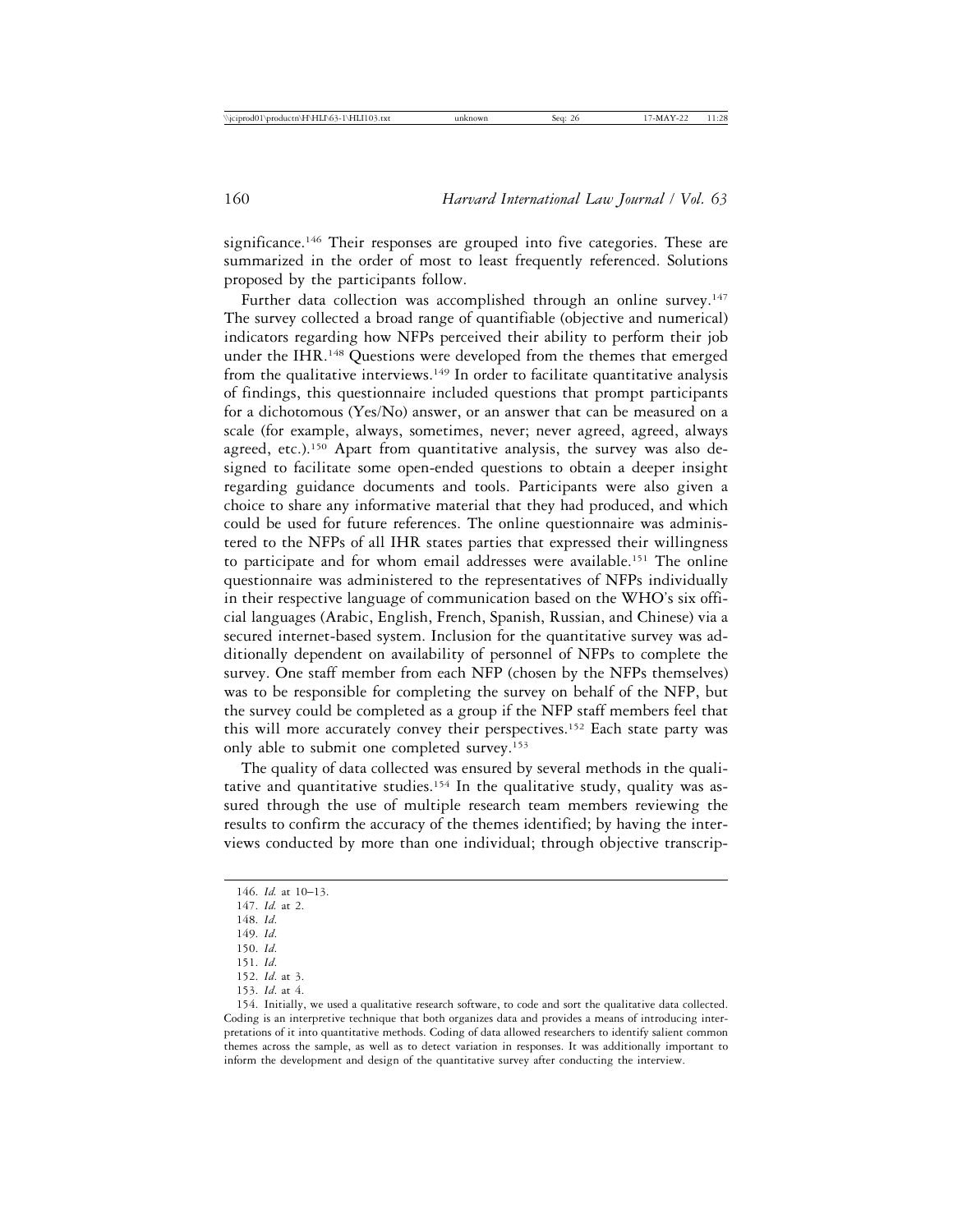tion of audio-taped interviews; and by coding and classifying data. In the survey, by relying on an automated online survey tool, we eliminated the possibility of human error that may arise in transferring respondents' answers from hand-written hard copies to a computer program. We stripped all data of identifiers, enabling objective statistical analysis.

## 1. *The Qualitative Interview*

A total of twenty-five interviews were conducted between May and September 2019.155 Study participants described a number of challenges in carrying out their duties as NFPs and reporting public health events of significance. Their responses fell broadly into five categories, discussed in descending order of importance: intersectoral relationships, technology, legal authorizations, budget limitations, and human resources.156

## *a. Intersectoral Relationships*

The majority of countries (twenty-two out of twenty-five) represented in interviews have situated their NFPs within their ministries mandated to govern public health; essentially, within their 'ministries of health.'157 Only three have located their NFPs elsewhere: one within its Ministry of Human Resources, and two within institutes contracted externally by their governments to carry out the tasks of NFPs, with direct lines of contact to their ministries of health.158 None reported NFPs to be located across multiple ministries. Over half of those interviewed (thirteen of twenty-five) raised the importance of 'intersectoral collaboration'; that is, collaborative and coordinated communications and efforts across government departments and ministries in the event of public health incidents of concern to NFPs.159 Five of these reported successful collaborations between the government ministries which should be immediately involved in the process of identifying a public health incident. For instance:

The health sector, namely, our department, and our colleagues, are approaching all the other governmental sectors, other ministries, other bodies and institutions that are connected or relevant in terms of health, such as all the hospitals, laboratories, civil defense . . . We are following the private sector, health private sector providers. We are also dealing with our colleagues in the Ministry of Municipality and the Environment for all those issues connected to zoonotic diseases, you know, the animal-human inter-

<sup>155.</sup> Packer et al., *supra* note 143, at 2. **R**

<sup>156.</sup> *Id.* at 6–8.

<sup>157.</sup> *Id.* at 3.

<sup>158.</sup> Wilson & Halabi, *supra* note 65. **R**

<sup>159.</sup> Packer et al., *supra* note 143, at 7. **R**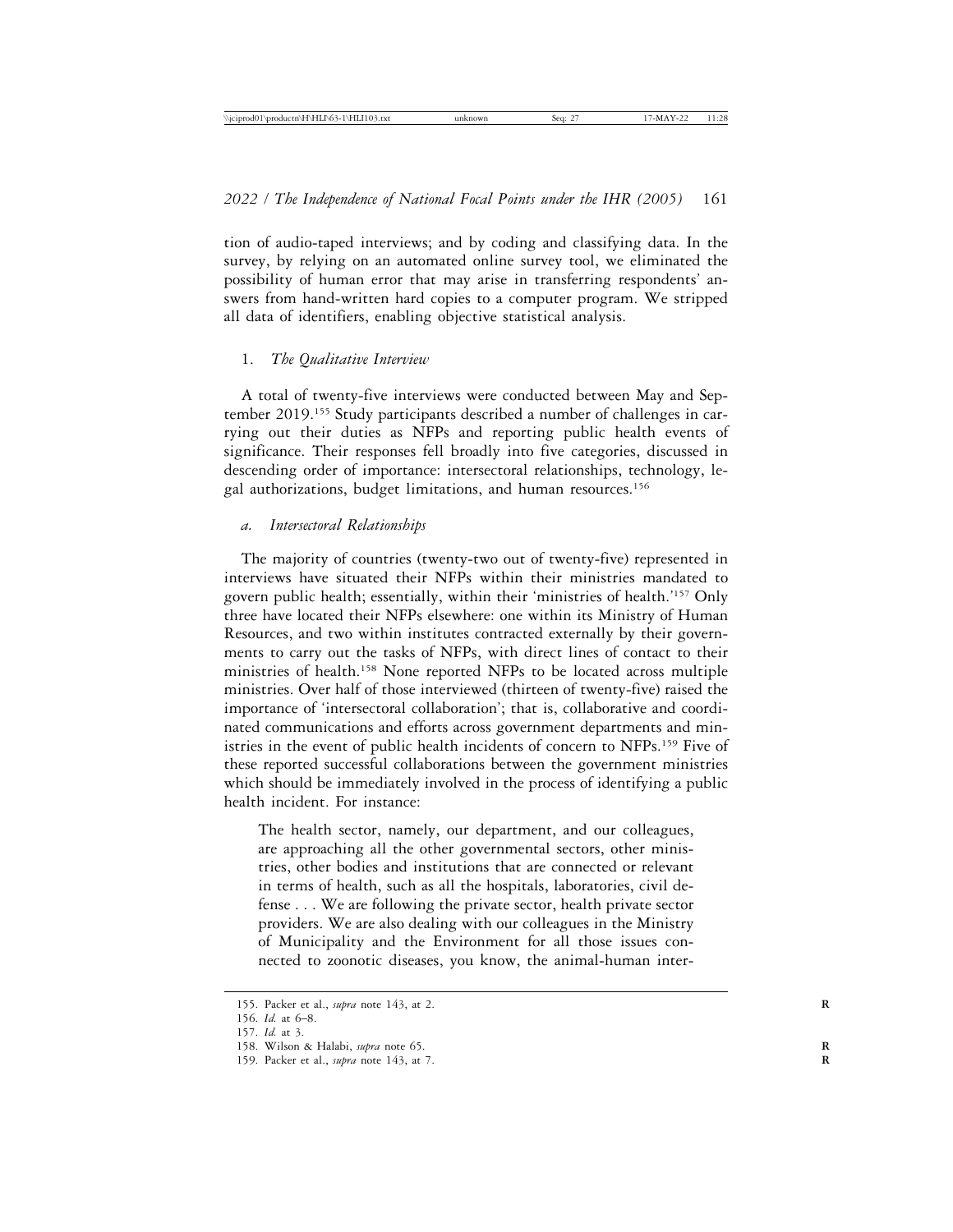face . . . We are also very well connected with the ports inventory . . . air and sea and land (Respondent F).160

Another described the smooth functioning of intersectoral collaboration:

[In terms of] bringing on board the relevant actors at the national [level], whether at the level of the Ministry of Health or the other actors—the other line ministries in human health, environmental health, environment or even the cabinet at the level of the President—there are no major issues. (Respondent D).<sup>161</sup>

A good measure of successful intersectoral collaboration is the amount of time it typically takes from the start of a notification assessment to the authorization of release of the actual notification (if an event is indeed deemed notifiable).162 Only three respondents reported notifications issued within twenty-four hours, with the larger majority reporting within twentyfour to forty-eight hours, and three others requiring two to seven days.<sup>163</sup>

Challenges exist in intersectoral collaboration. These challenges manifested themselves in different ways. Some involved questions of capacities and competencies across sectors:

We don't have good enough intersectoral coordination. For example, we don't know all the details of the IHR competencies which are part of other sectors outside of the health sector . . . We don't know the details, for example, of the capacity of the veterinarians at border crossings. We partly know the capacities of sanitary inspection, but not all—not in detail. (Respondent T).<sup>164</sup>

Others pointed to the lack of knowledge and appreciation of the IHRs by colleagues in other relevant ministries and their own roles in seeing them implemented.165 As described by two participants:

Because those who are within the health sector are really colleagues, they understand, you know, the needs, and we see them regularly, we communicate with them regularly. The others are really far away, sometimes the focal point will be changed, departments will be, you know, reformed or changed, the follow-up and sometimes, I would say the feeling or the perception of those departments, about the importance of IHR is not as good as our department or our ministry. (Respondent F).

165. *Id.*

<sup>160.</sup> *Id.*

<sup>161.</sup> Wilson & Halabi, *supra* note 65.

<sup>162.</sup> *Id.* at 12.

<sup>163.</sup> *Id*.

<sup>164.</sup> *Id.*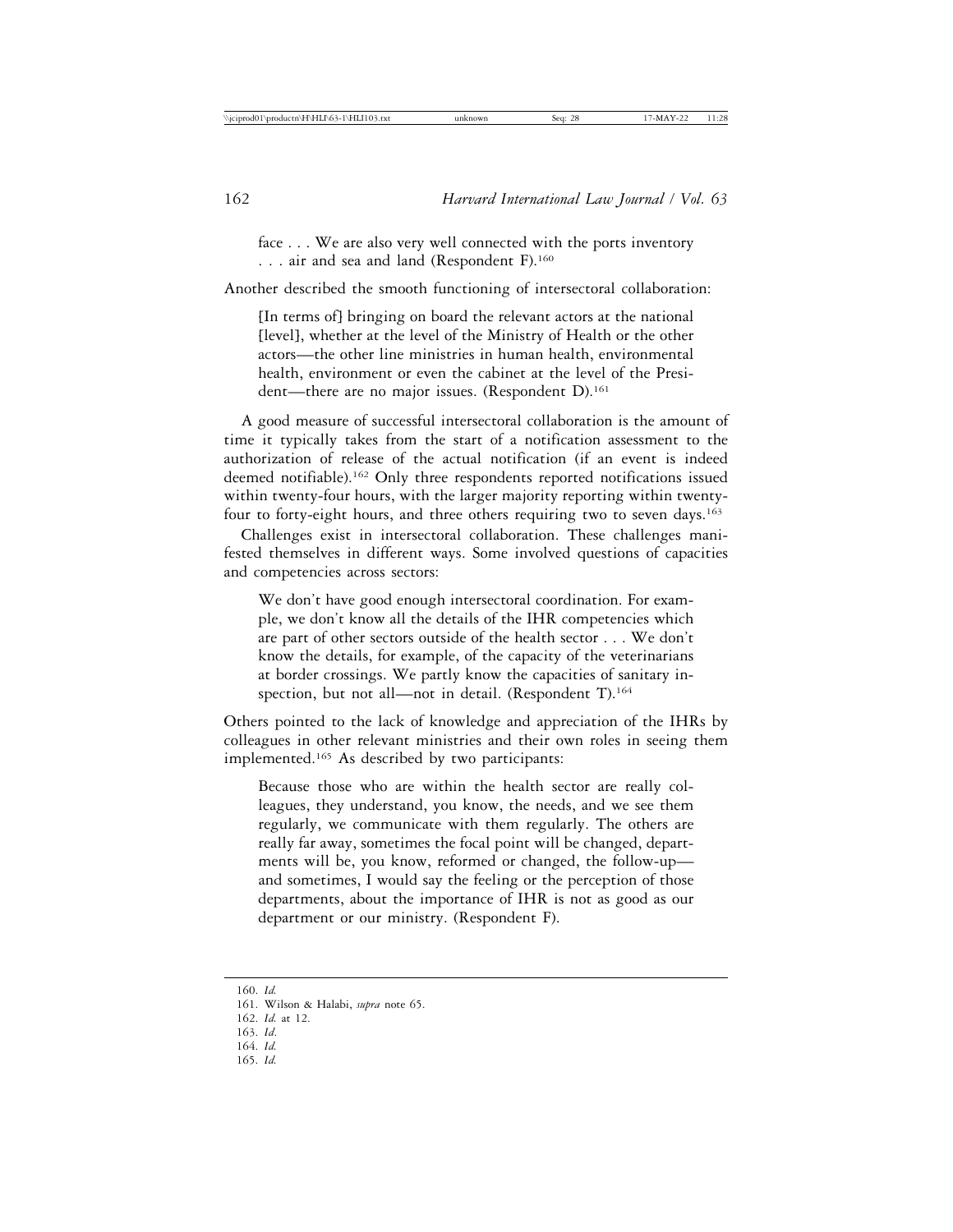The main limitation we have . . . comes from the fact that the IHRs are not well known by directors at high levels in the different sectors and the technical personnel in these sectors (for example, safety, animal health, environments, among others). (Respondent S).166

The underlying source of this challenge to intersectoral collaboration seems to stem from difficulties in communication between departments of concern, for example, customs, animal health, agriculture, transportation, trade, tourism, and military.167 These can be categorized into three distinct issues.

First, the absence of protocols for communicating concerns for potential public health events and the need for data between ministries:

There needs to be a formal and regular mechanism for communication . . . For example, the animal health do not provide us regular information on the influenza situation in the animal population. We do not provide on a regular basis, and the information on the seasonal influenza, but in humans. And beyond us, it's even more murky. (Respondent J).168

Second, the inadequacy of speedy responses from the colleagues in other ministries, likely owing to their lack of appreciation of the importance of their roles and responses in implementing the IHR (2005):

I don't feel that they have enough knowledge. Even though we've had a series of meetings, we now have cross multidisciplinary and cross sectoral . . . we need them to be trained in International Health Regulations. We need policymakers to step up to the level of acknowledging their requirements and responsibilities. (Respondent L).<sup>169</sup>

Third, the sheer lack of knowledge by NFPs of contact details of their counterparts in ministries outside of the health ministry:

I am comfortable as far as access to my own ministry or decision makers in my ministry . . . but when it deals with people in other ministries, in other institutions . . . I would have to kind of explore who are the people that I can call and through whom I can reach the highest-level decision makers. (Respondent J).<sup>170</sup>

166. *Id.*

- 167. *Id.*
- 168. *Id*.
- 169. *Id*.
- 170. *Id*.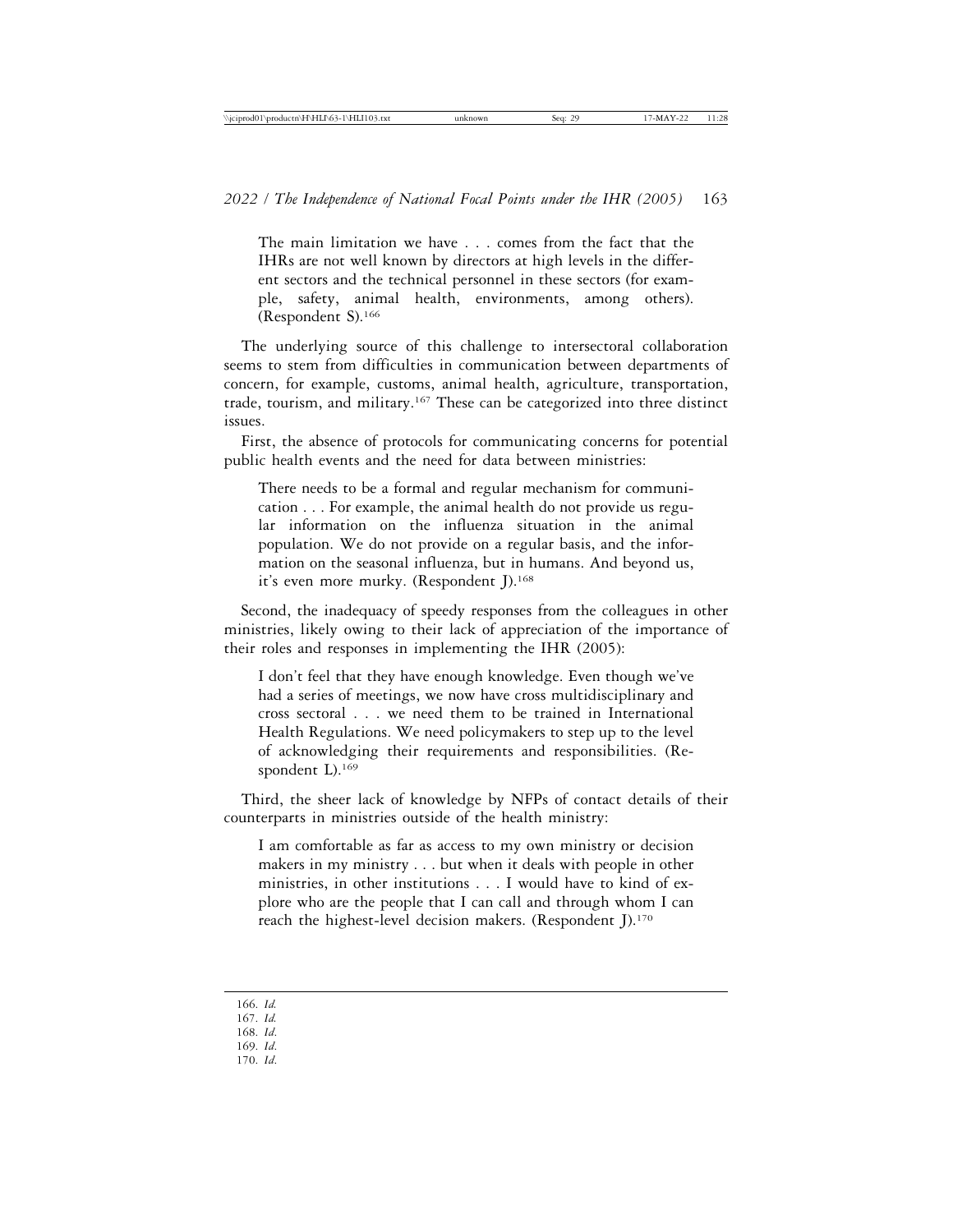# *b. Technology*

Nearly half of countries (ten out of twenty-five) indicated they need technical support from the WHO to fulfil their NFP duties. Requests were for assistance in upgrading outdated equipment and information technology systems. Others expressed frustrations about the challenges of accessing required technology in rural and remote areas to share information on potential outbreaks: "Sometimes physicians and nurses working in remote areas" cannot access computers and "they forget to report the case" (Respondent M).171 Even if they wished "to share information [about a case] in a very remote state, they may not necessarily be online for some reason or another—either the Internet is off or is not working all week . . . ." (Respondent D).172 Two countries indicated they did not have adequate national public laboratories for diagnosis of diseases to confirm potential viral emergencies and requested the (largely financial) assistance of the WHO to set them. (Respondents D, F).173 Another felt it needed technical support from the WHO to raise awareness in the event of a potential outbreak. (Respondent M).174

One NFP focal point lamented the disappearance of a system set up by the WHO, in use some five years ago. (Respondent F).175 This system was described as being able to identify what kinds of infections needed to be reported and alert countries automatically when notifications were necessary. Another raised the need to improve (or develop new), early warning systems, particularly in the event of infectious disease outbreaks during mass gatherings, as well as comprehensive surveillance systems:

We need some support in terms of an integrated surveillance system, from farm to fork, which is basically the one health approach. . . [including] food production, agriculture . . . and the human animal environment . . . [We need] some help to master it, to fill the gaps that we have . . . We have very fast, exponential expansion of our food and animal production, and we need to ensure that they are properly monitored, and they are safe . . . free from any contamination. (Respondent F).<sup>176</sup>

Doubling up on the concern for improved intersectoral collaboration, this same NFP officer also called for technical support by the WHO "to assess our capabilities and capacity to. . . detect, respond to and manage chemical and radiological events. Because these are. . . shared with other ministries, it's not pure health. . . [they involve] shared responsibilities between other

- 172. *Id.*
- 173. *Id.*
- 174. *Id.*
- 175. *Id.* 176. *Id.*

<sup>171.</sup> *Id.*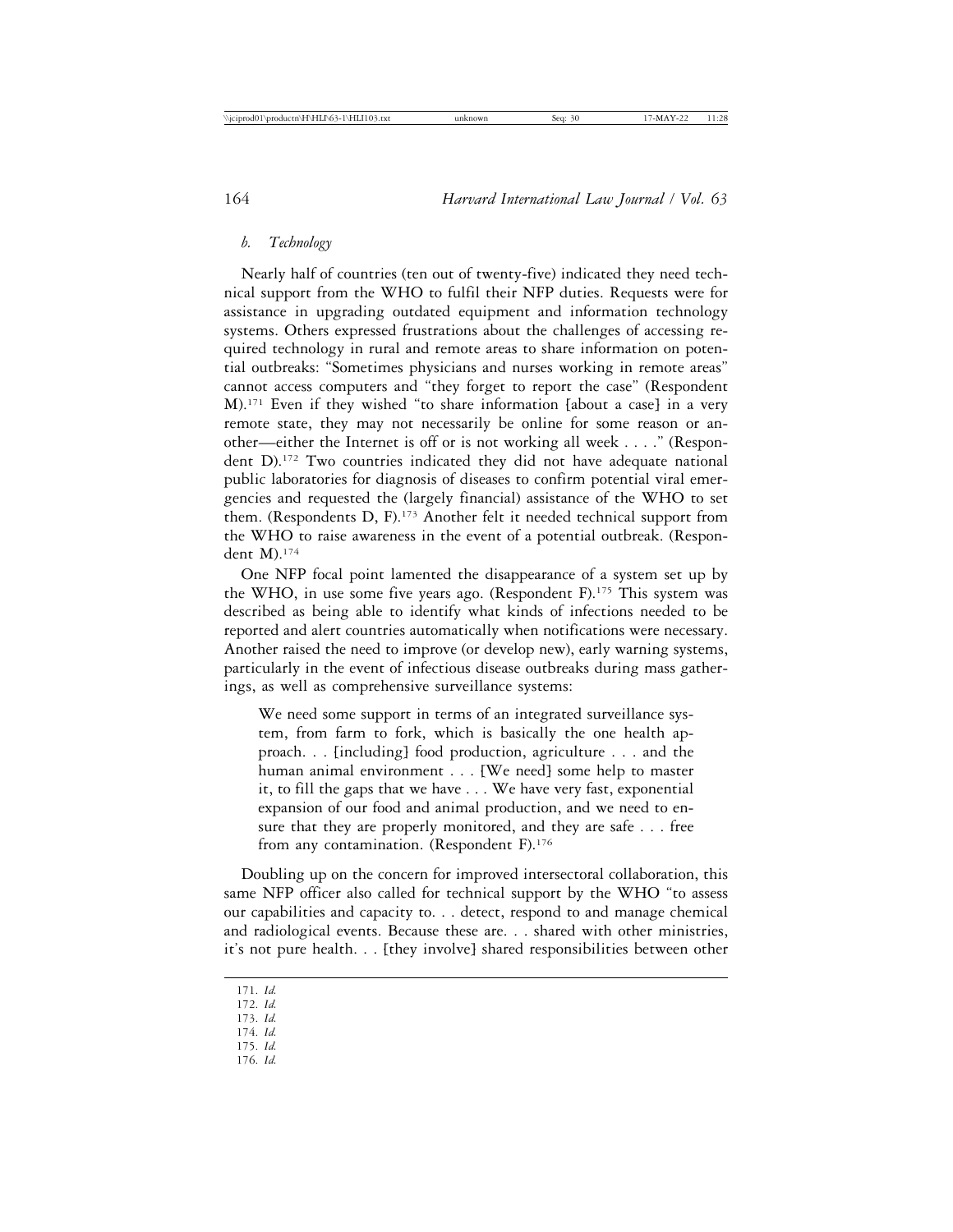major ministerial players in the country." (Respondent F).<sup>177</sup> Another participant suggested the WHO itself should conduct randomized blind research on biological threats. (Respondent H).<sup>178</sup>

#### *c. Legal Authorization*

NFPs experienced difficulty in ensuring compliance of the IHR (2005) and declaring notifications expeditiously. Approximately one-third of NFPs (eight of twenty-five) interviewed indicated that a lack of legal authority or clear governance procedures impacted upon their ability to report events to the WHO in a timely fashion. These difficulties presented themselves in three forms:

#### *i. Approval from Other Ministries*

Respondents discussed challenges with having to get sign off from other ministries before reporting:

I have no legal authority on any other sector, so most of my work is considered personal connections between other sector[s] and other ministries in the government. But until now, I don't have this legal authority to [obtain] verification from other ministries or other sector[s] . . . Sometimes, I have to convince them . . . (Respondent R).179

Even in cases where respondents indicated their countries had legislation in place to enforce IHRs, problems arose when they needed to get data or approvals from ministries and sectors outside of their own ministry. The animal health sector was cited a number of times as a challenge as was civil aviation (for ports of entry). One respondent explained:

The biggest challenge we face is a lack of clear-cut legal authority . . . It is quite a struggle for us trying to establish very good coordination with the civil aviation authorities. They do not understand that it is an essential part of their responsibilities as part of international civilization community [sic]. And same [sic] when it comes to information sharing. (Respondent J).<sup>180</sup>

One country has a unique situation in that the NFP and its functions are out-sourced, contracted to a domestic, academic center.<sup>181</sup> While no difficulties were cited in transferring information rapidly to the appropriate governmental departments, it was pointed out that the center's contract is renewed on an annual basis so there is some risk in a break in continuity of coverage:

180. *Id.* 181. *Id.*

<sup>177.</sup> *Id.*

<sup>178.</sup> *Id.*

<sup>179.</sup> *Id.*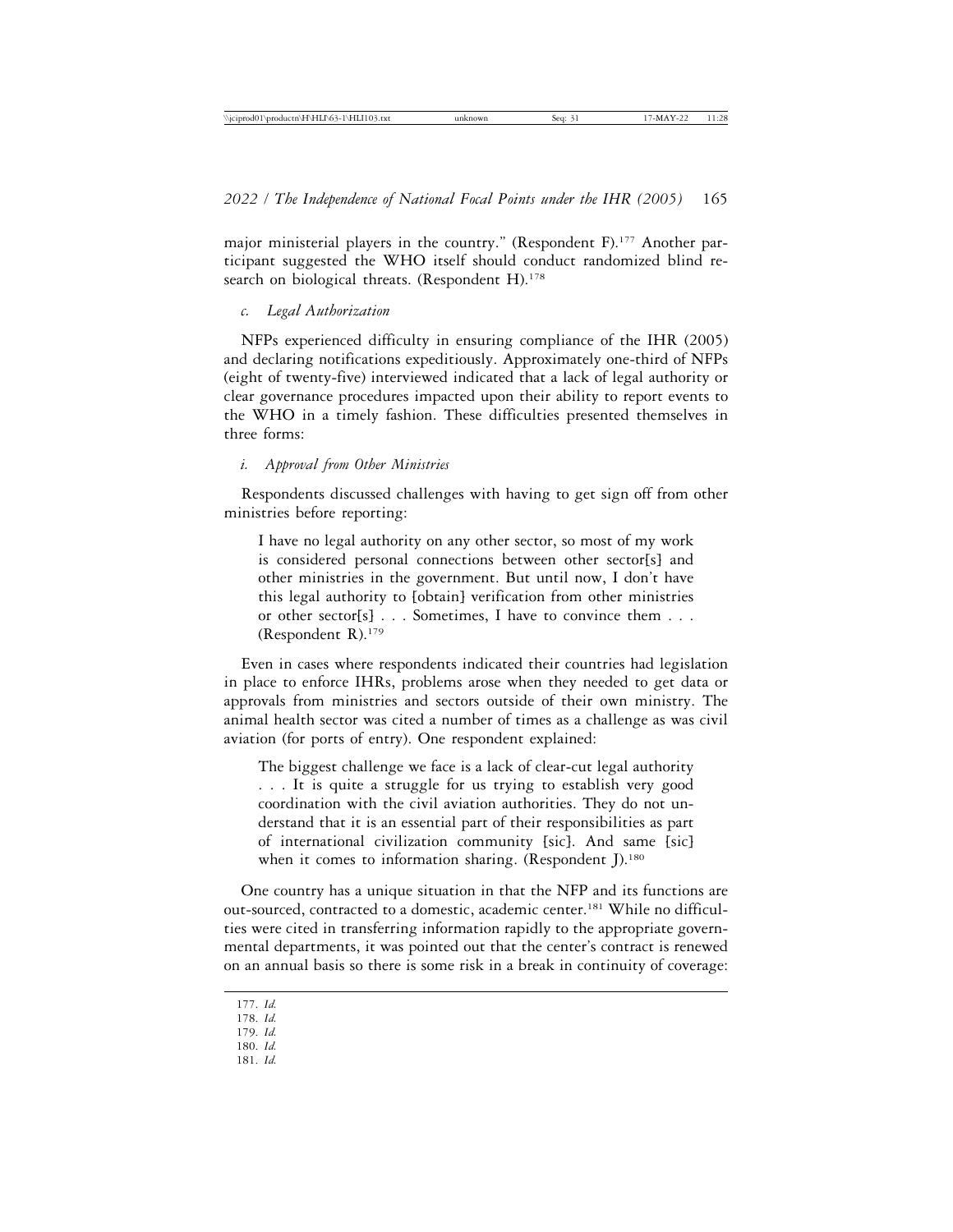"Once the contract is signed, we are kind of secure for a year. But . . . it is a short period in a way. So we always have to fight a little bit in advance." (Respondent H).182

The burdensome process of obtaining clearance from different ministries was reported to cause delays (in one case up to four weeks) in reporting events to the WHO.183

## *ii. The Influence of Politics and Money*

Political assessments were reported to cause hesitation in reporting events.184 As one participant summed it up, "emergencies are always political" and result in "difficulty to obtain clearance to report events to [the] WHO" (Respondent N). Another described the fear of declaring an emergency to be the effect it might have on the movement of people in and out of the country. Others pointed the finger at trade and commerce: "When commercial interests are involved, or when they think it will bring an adverse impact on tourism, on industry or other things, then it gets a bit complicated." (Respondent J).<sup>185</sup>

Participants acknowledged that these challenges are entirely a result of their own governance structures and internal hierarchies but they still requested assistance from the WHO to enhance accountability and transparency among all concerned sectors. The WHO could consider exploring whether countries have in place sufficient governance structures—Memoranda of Understanding ("MOUs"), inter-ministerial agreements, enabling legislation, conditional funding—that may facilitate IHR compliance; providing guidance on how to address challenges relating to competing interests within a country, as a form of capacity building; and, easing fears by addressing IHR compliance with Director-General and Expert Committee recommendations.

#### *d. Budget Limitations*

Just over one fifth (six of twenty-five) of respondents said they do not have sufficient monetary resources to carry out their IHR obligations. The few among them who described this shortage said they were unable to send teams out to assess potential outbreaks or had insufficient resources for laboratory testing. Respondents asked that the WHO convince policymakers in their countries that their IHR obligations require providing NFPs with dedicated resources.

<sup>182.</sup> *Id*.

<sup>183.</sup> *Id*.

<sup>184.</sup> *Id.*

<sup>185.</sup> *Id*.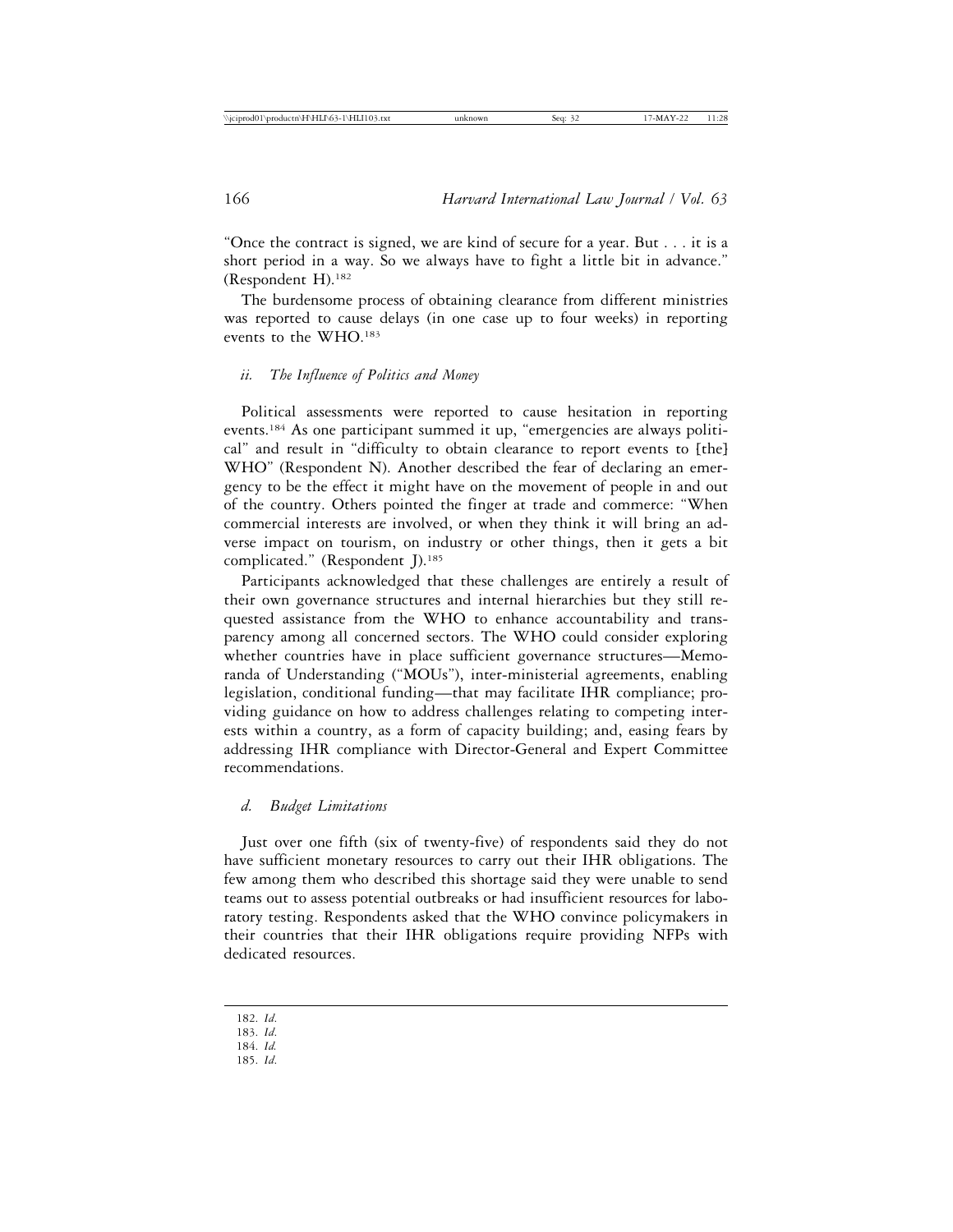#### *e. Human Resources*

Five of twenty-five respondents indicated issues related to human resources, especially training, as barriers to fulfilling their functions. A welltrained NFP and staff are vital to the successful implementation of the IHR.186 As one respondent explained: "Training has assisted with IHR compliance . . . The impact has been enormous. I've seen the proportion of reports, proportion of notification have increased over the years" (Respondent L).187

Study participants were asked when they had last issued a notification of a public health event using Annex 2 of the IHR.188 All but three responded. The majority (thirteen of twenty-five) had issued a notification within the last two years, and an additional few had done so within the last five years. Five of twenty-five respondents had never issued a notification, and thus had never used the reporting mechanism under Annex 2.189 Three of these offered as reason that they had not been in their position for long.<sup>190</sup>

The low frequency of notifications issued explains to some extent the concerns of NFPs regarding their training; while all study participants indicated they were familiar with the IHR and their duties as NFPs, many reported gaps in knowledge which better and fresh training (beyond online training tools) could provide.

A common complaint from NFPs was that they and their staff had not received any or sufficient training when newly placed in the NFP office. Five countries indicated they need more training to do a good job as NFPs: "We are trying to do things by learning—sometimes with setbacks. Sometimes ... we need to be retrained." (Respondent M).<sup>191</sup> Staff turnover was one of the challenges which resulted in inadequate training: "The NFP, as you know, is an institution, not a person, and as people change, they do not come with prior knowledge of IHR." (Respondent J).192 Another country described their "biggest issue is with [staff] turnover, which does tend to be high," adding that their small team relies heavily on individuals knowing what they are doing. (Respondent V).<sup>193</sup> Some described an absence of any form of mandatory training upon starting the job as a major hurdle.

Respondents recommended a dedicated program from the WHO for training new NFPs on how to roll out activities in their countries; training of trainers, so that someone within the country is able to train new, onboarding staff; fellowships for in-depth training, for example, at regional

- 190. *Id.* 191. *Id*.
- 192. *Id*.
- 193. *Id*.

<sup>186.</sup> Packer et al., *supra* note 143, at 2. **R**

<sup>187.</sup> Wilson & Halabi, *supra* note 65.

<sup>188.</sup> *Id*.

<sup>189.</sup> *Id*. at 7.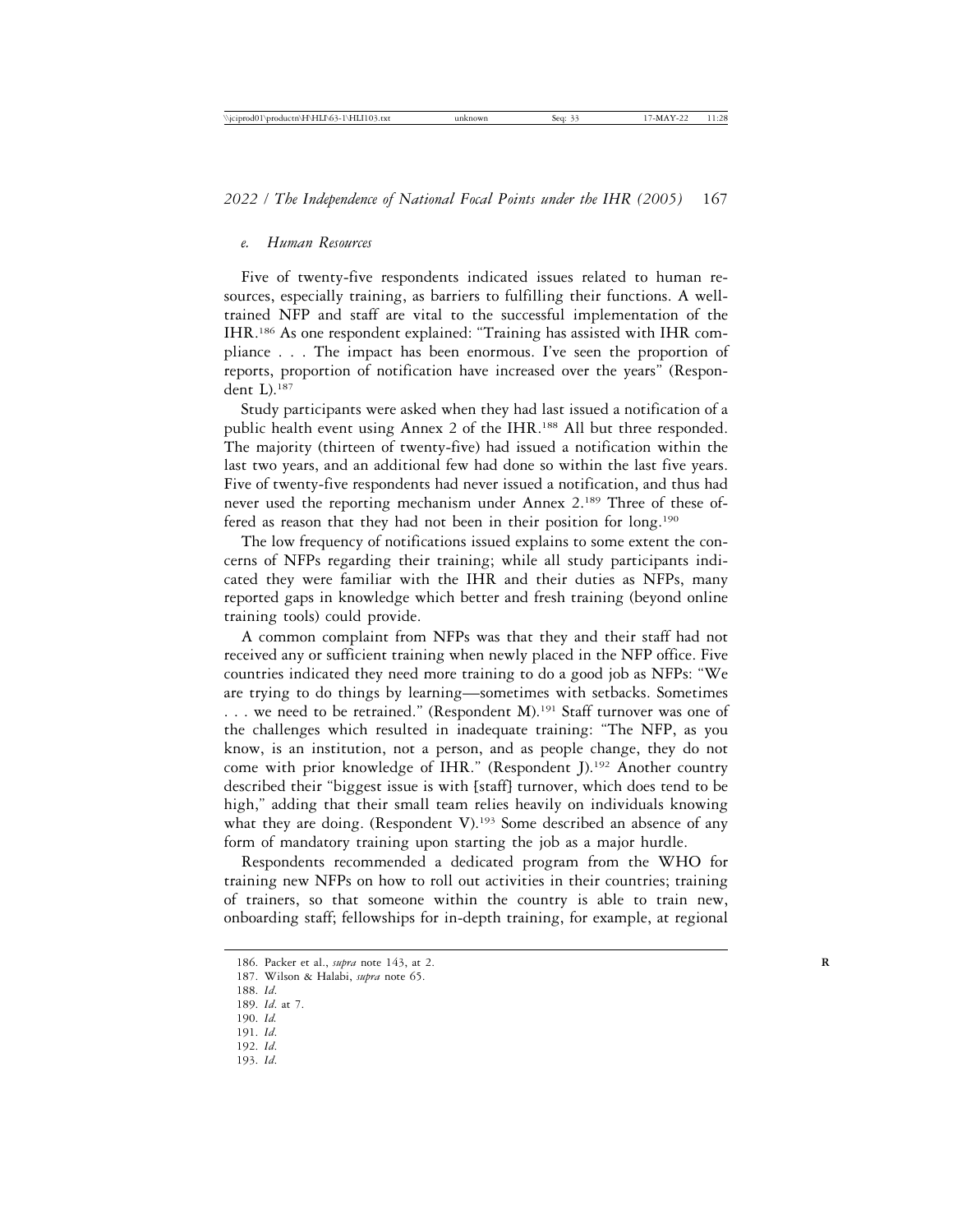WHO offices; and additional funding to train staff. NFPs reported training on the IHR for the NFP would be beneficial:

My biggest challenge is that even within my own health system, and within my own division, a lot of people do not know, what really IHR is and what are the responsibilities of the IHR NFP and we do not do a very good job of raising awareness about it . . . I would have to admit that even in my own team, I talk with people and they all have their own different ideas of IHR and what are the responsibilities of an IHR NFP. (Respondent J).<sup>194</sup>

Respondents also were unanimous in their opinion that, since the IHR requires a holistic approach to human and animal health, IHR training should be provided beyond the NFP office and the ministry of health. It requires the participation and buy-in of multiple key line ministries, such as those responsible for animal health, agriculture, the environment, sanitation, transportation (air and shipping), tourism, military, and more. For other respondents, it is the professionals required for the timely detection of suspected infections—statisticians, epidemiologists, and virologists, for example—who lack sufficient training to ensure compliance with the IHR.

Four respondents indicated that they had some difficulty in determining whether an infectious disease event qualified as a notifiable event: "I would like . . . a clear list of the infectious diseases that need to be reported. Then I would like the definition that describes potential limitation of passengers and freight . . . As the cases become more frequent, when does it become an epidemic?" (Respondent C).195

These respondents requested more assistance from the WHO in making the determination as to whether an event was a public health emergency worthy of notification in accordance with the IHR, or merely an event requiring information sharing.<sup>196</sup> Consultation with the WHO during the determination process would help in this regard. Assistance from the WHO was also requested following the notification of an event to the WHO, namely: assistance in response (for example, by providing expert technical guidance and by the WHO assessing the effectiveness of on-site controls) and a WHO task force responsible for oversight of the implementation of the IHR during emergency responses.<sup>197</sup>

## 2. *The Quantitative Survey*

A total of 113 questionnaires were completed and coded. Similar trends as observed in the interviews manifested across the wider surveys. The majority (79%) of countries participating in the survey have their NFP offices located

197. *Id*.

<sup>194.</sup> *Id*.

<sup>195.</sup> *Id*.

<sup>196.</sup> *Id*.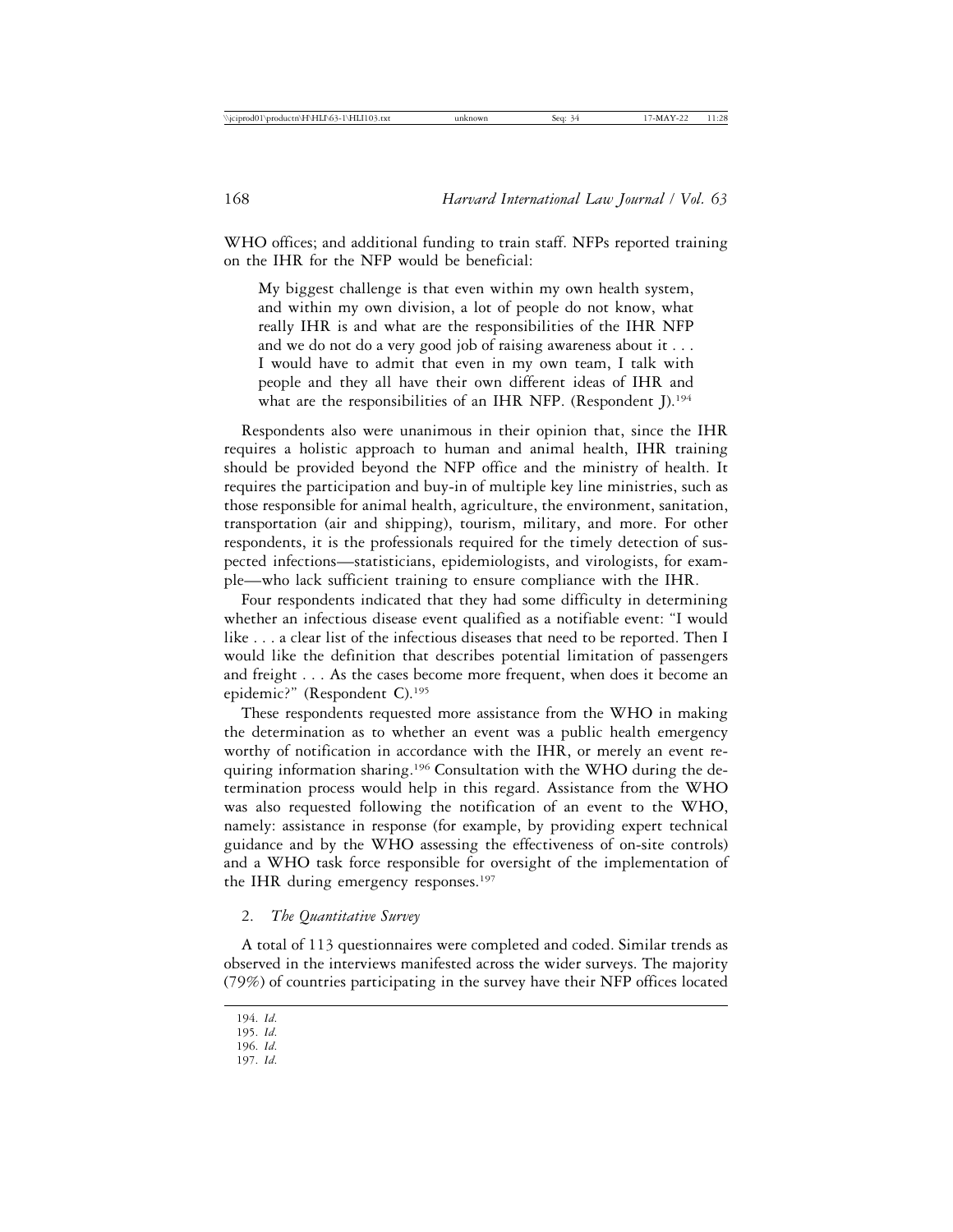within their Ministry of Health.<sup>198</sup> The remainder have them placed in related ministries (such as the Ministry of Social Affairs), or national institutes or centers of health or disease control.199 Fifty-nine percent of the individuals heading NFPs have held this position for five years or more, with twothirds of this group in place for over eight years.<sup>200</sup> By contrast, nearly one in ten NFPs are relatively new to the role, having held the position for under one year.<sup>201</sup>

While the survey results demonstrate that NFPs are secure in their knowledge and understanding of the IHR (2005), when it comes to the tasks expected of them and their communications with the WHO, they are less certain of the knowledge and collaboration of key colleagues in other ministries.202 "In order to carry out its functions and submit reports to the WHO quickly, the NFP depends on input from other ministries and agencies in related areas of government outside of health; smooth collaboration is key."203 Over half of respondents feel that "most" or "all" of the other ministries and agencies with responsibilities relevant to the implementation of the IHR understand the role of the NFP.204 However, while over half of respondents believe colleagues in these other relevant sectors know how and when to engage with NFPs, a considerable number of them (44%) believe that only some, a few, or none do.<sup>205</sup>

Survey participants were also asked whether procedures and structures were in place for timely communication between the NFP and relevant sectors at the national level.<sup>206</sup> More than one in ten did not believe this to be the case. This same concern was reflected by the affirmation of nearly 10% of respondents that their NFPs did not have access to the necessary ministries and decision-makers, including senior management.207 Over one third (37%) reported that clearance from these other sectors is required before an event can be notified to the WHO.208

The results show that respondents believe "concern about how the WHO will use the information that is reported to them (for example, dissemination to other countries)" is most likely to impact their timely notification of a public health event to the WHO (58%).<sup>209</sup> "Uncertainty over how to report an event" followed at a close second at 53%.<sup>210</sup> States parties were

198. *Id*. 199. *Id*. 200. *Id*. 201. *Id*. 202. *Id.* at 7. 203. *Id*. 204. Packer et al., *supra* note 143, at 3. **R** 205. *Id.* at 5. 206. *Id*. at 3. 207. *Id*. at 8–9. 208. *Id.* at 3. 209. *Id.* at 5. 210. *Id*.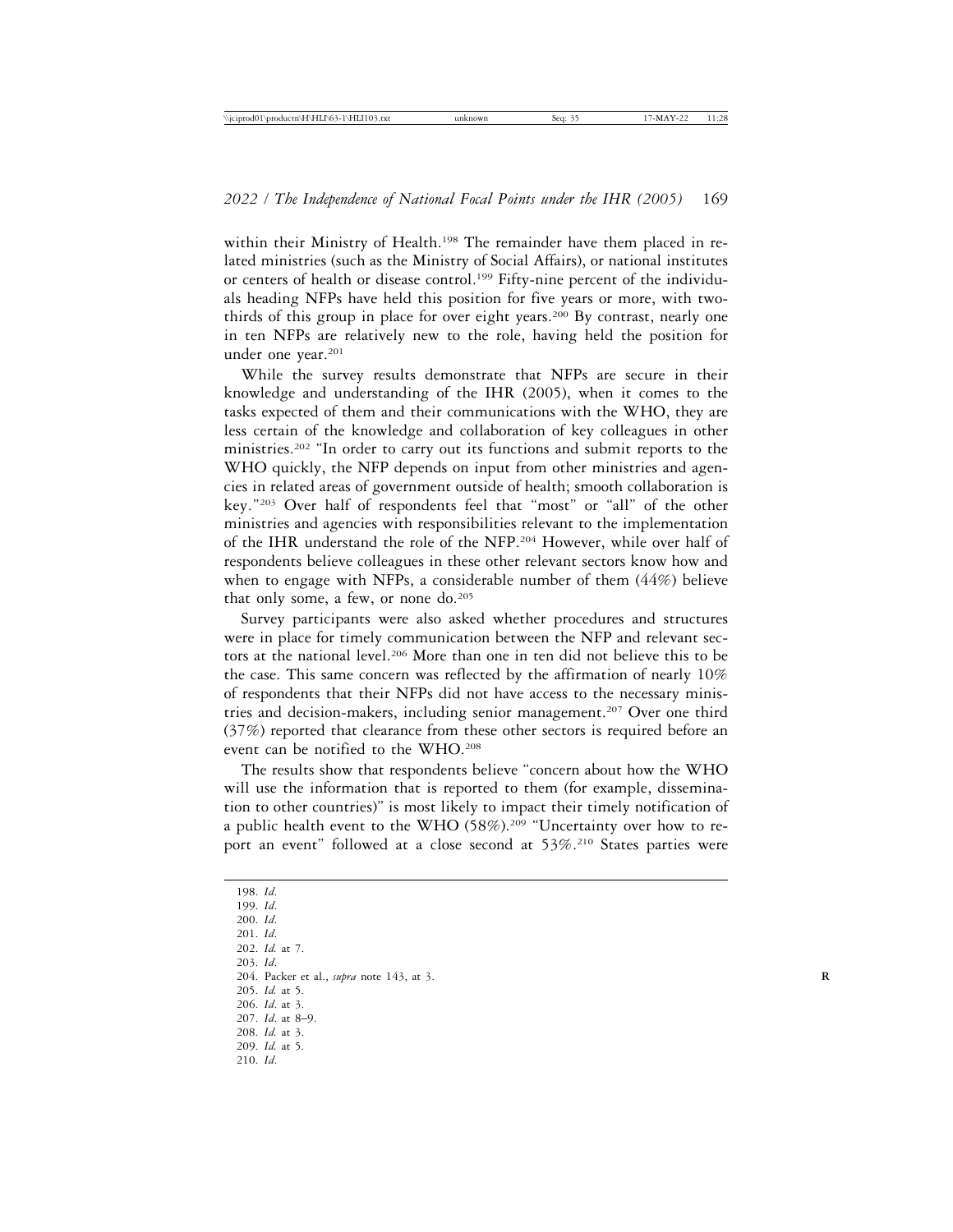clearly concerned about the potential damage a public health event might bear on their image (40%) and their tourism or trade (33%) and were therefore concerned about the confidentiality of reports to the WHO  $(45\%)$ .<sup>211</sup> Less impactful on the timely release of notifications, yet by no means insignificant, were internal issues such as the lack of the NFP's authority to do so  $(41\%)$ , political challenges  $(41\%)$ , and insufficient financial  $(34\%)$ , human (31%), and surveillance/detection (31%) resources to do so.<sup>212</sup>

# *a. Limits to the Independence of NFPs*

NFPs experienced difficulty in ensuring compliance of the IHR (2005) and declaring notifications expeditiously. Approximately 62% of NFPs surveyed indicated that a lack of legal authority or clear governance procedures impacted upon their ability to report events to the WHO in a timely fashion.213 Similarly, precisely 60% of respondents indicated that a "lack of NFP authority" impeded reporting to WHO.214 Approximately 59% indicated that "political challenges" served as a barrier to reporting.<sup>215</sup>

Financially, nearly 65% of NFPs reported that "insufficient financial resources" impacted their ability to timely notify WHO of information relevant to the determination of a public health emergency of international concern.216

Narratives from the qualitative survey bring detail to some of these numbers. Respondents discussed challenges with having to get sign off from other ministries before reporting. Even in cases where respondents indicated their countries had legislation in place to enforce the IHR (2005), problems arose when they needed to get data or approvals from ministries and sectors outside of their own ministry.<sup>217</sup> The animal health sector was cited a number of times as a challenge as were airports.<sup>218</sup> One respondent explained:

One country has a unique situation in that the NFP and its functions are outsourced, contracted to a domestic, academic centre. While no difficulties were cited in transferring information rapidly to the appropriate governmental departments, it was pointed out that the centre's contract is renewed on an annual basis so there is some risk in a break in continuity of coverage: "Once the contract is signed, we are kind of secure for a year. But . . . it is a short period in a way. So, we always have to fight a little bit in advance." (Respondent H).<sup>219</sup>

- 214. *Id.* at 31.
- 215. *Id.* at 30.
- 216. *Id.* at 33.

- 218. *Id.*
- 219. *Id.*

<sup>211.</sup> *Id*.

<sup>212.</sup> *Id*.

<sup>213.</sup> Wilson & Halabi, *supra* note 65, at 34. **R**

<sup>217.</sup> Packer et al., *supra* note 143, at 7. **R**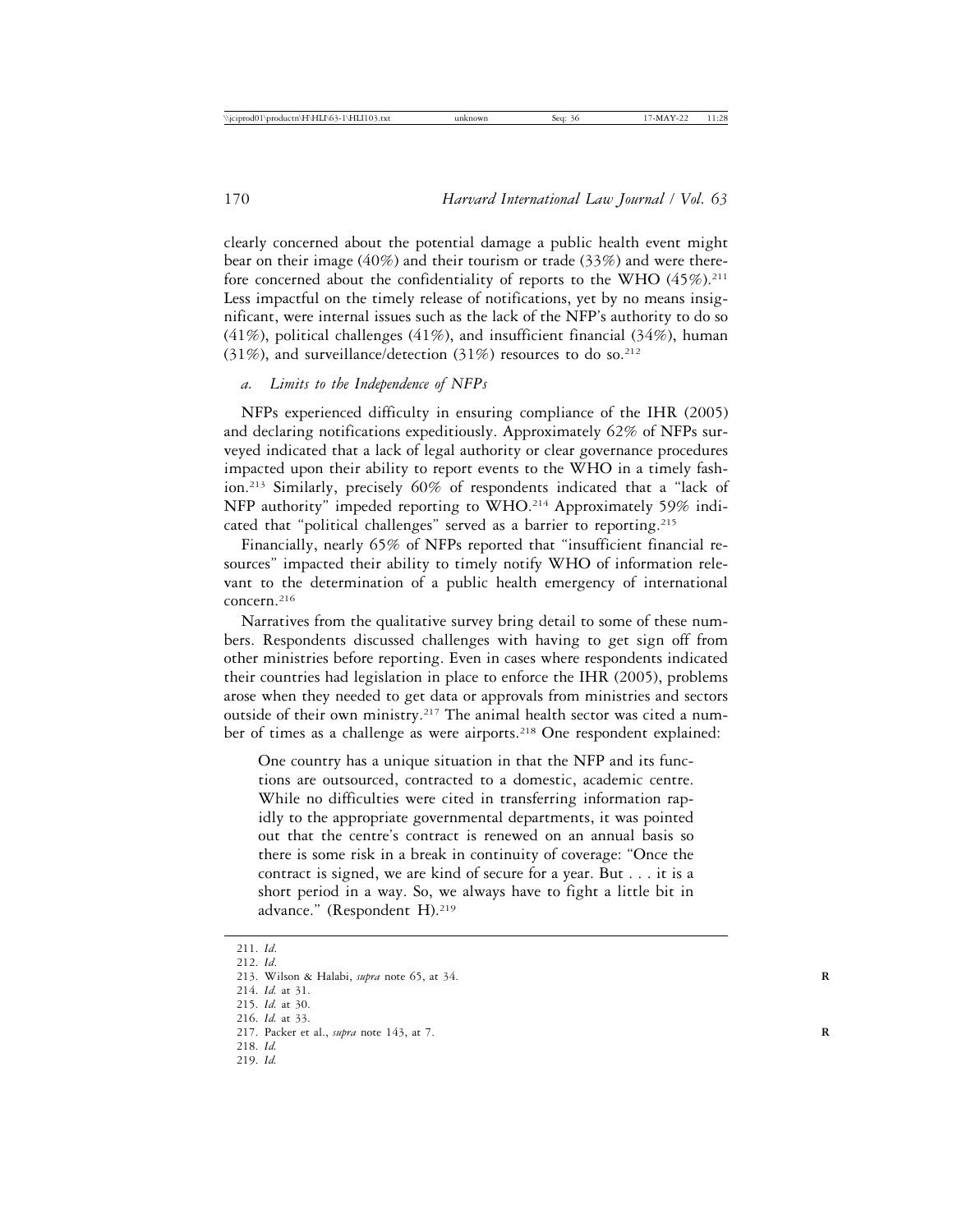The burdensome process of obtaining clearance from different ministries was reported to cause delays (in one case up to four weeks) in reporting events to the WHO.220

Political assessments were reported to cause hesitation in reporting events.221 As one participant summarized, "emergencies are always political" and result in "difficulty to obtain clearance to report events to WHO." (Respondent N).222 Another described the fear of declaring an emergency to be the effect it might have on the movement of people in and out of the country.223 Others pointed the finger at trade and commerce: "When commercial interests are involved, or when they think it will bring an adverse impact on tourism, on industry or other things, then it gets a bit complicated." (Respondent J).224 As long as countries worry about trade and travel restrictions or other adverse effects of early reporting, they will continue to require high-level approvals from sectors with competing interests. These high-level approvals hamstring a focal point's ability to quickly and effectively report any potential health emergencies.

#### *b. Study Conclusions*

The majority of NFP Offices are within ministries of health and are headed by individuals who have held their positions for five years or more, reflecting sound knowledge and familiarity with the IHR and the required procedures for notification of public health events.<sup>225</sup>

While respondents affirmed that NFPs are secure in their knowledge and understanding of the IHRs, the tasks expected of them, and their communications with the WHO, they were less certain of the knowledge and collaboration of key colleagues in other ministries.<sup>226</sup> Survey results demonstrate that a fair number of colleagues in these related sectors have an insufficient understanding of the role of NFPs or knowledge of how and when to engage with NFPs.<sup>227</sup>

About 10% of states parties lack the procedures and structures to promote timely communication between the NFP and stakeholders in the relevant sectors at the national level.<sup>228</sup> Unsurprisingly, nearly the same number of respondents claim their NFPs did not have access to the necessary ministries and decision-makers.229 All of these factors can jeopardize the timeliness of information shared and the expeditious reporting of public health

220. *Id.*

221. *Id.*

- 223. *Id*.
- 224. *Id*.

- 228. *Id*.
- 229. *Id.*

<sup>222.</sup> Wilson & Halabi, *supra* note 65. **R**

<sup>225.</sup> *Id.* at 3. 226. *Id.* at 7.C.

<sup>227.</sup> *Id*.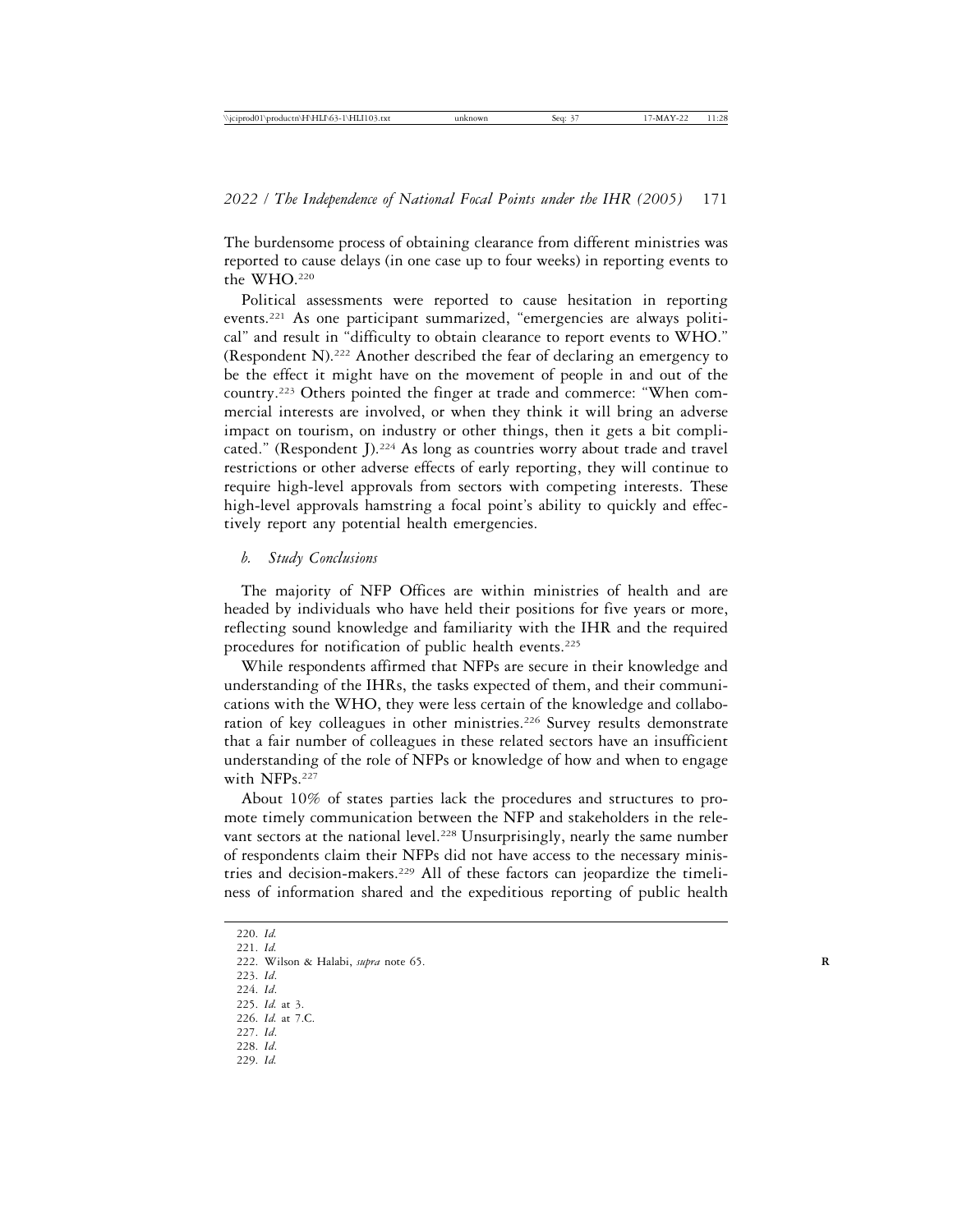events to the WHO;<sup>230</sup> indeed, well over one third of NFPs cannot proceed to issue a notification to the WHO without first receiving clearance from decision-makers in these other sectors.<sup>231</sup>

The most significant observation in the study was the need for and challenges inherent in obtaining intersectoral approval. This was repeatedly stated and elaborated upon in the interviews and further supported by the response to the surveys.<sup>232</sup> For a variety of reasons for an event to be reported it would potentially require several departments to review and approve. This would include ensuring accuracy of description of the event and likely allow a department to assess any impact of a notification. These departments are often not familiar with the IHR and its obligations.233

# 3. *Strengths and Weaknesses of the Study*

In evaluating the results of this study, it is important to recognize the strengths and limitations of qualitative studies. The primary purpose of qualitative research is to be explorative and to gain a more in-depth understanding of an issue than would occur with a quantitative analysis. From a qualitative study one can potentially infer strength and breadth of concepts but cannot quantify these. The latter is primarily due to the fact that the sampling is purposeful and cascading, and that the interview guide also necessarily evolves as the study progresses. The subsequent survey that is informed by these interviews will be better suited to quantifying the responses although it cannot ascertain strength of belief. Combining the qualitative with the quantitative results will provide a more complete picture than either individually.

It is also important to recognize another limitation in a study of this type, specifically the risk of social desirability bias (attempting to provide responses that are perceived as acceptable to the interviewee). There is also the risk that the respondents may be uncomfortable fully disclosing issues that may be viewed as portraying themselves or their state in a bad light—in particular as this project has been supported by the WHO.

Our study has important strengths and limitations. The primary strength is that this is the most comprehensive assessment of NFP experience with the IHR (2005). Our response rate to the interview portion was good (at twenty-five representative NFPs) and to the survey was very good at 121 NFP representatives answering the 56-question survey; 105 in full, and an additional 16 in part. Collaboration with the WHO head office and regional offices facilitated our response rate. WHO and regional office input also guided our interview and survey design to ensure we were answering questions that were important to policymakers.

233. *Id*.

<sup>230.</sup> Packer et al., *supra* note 143, at 7. **R**

<sup>231.</sup> *Id.*

<sup>232.</sup> *Id*.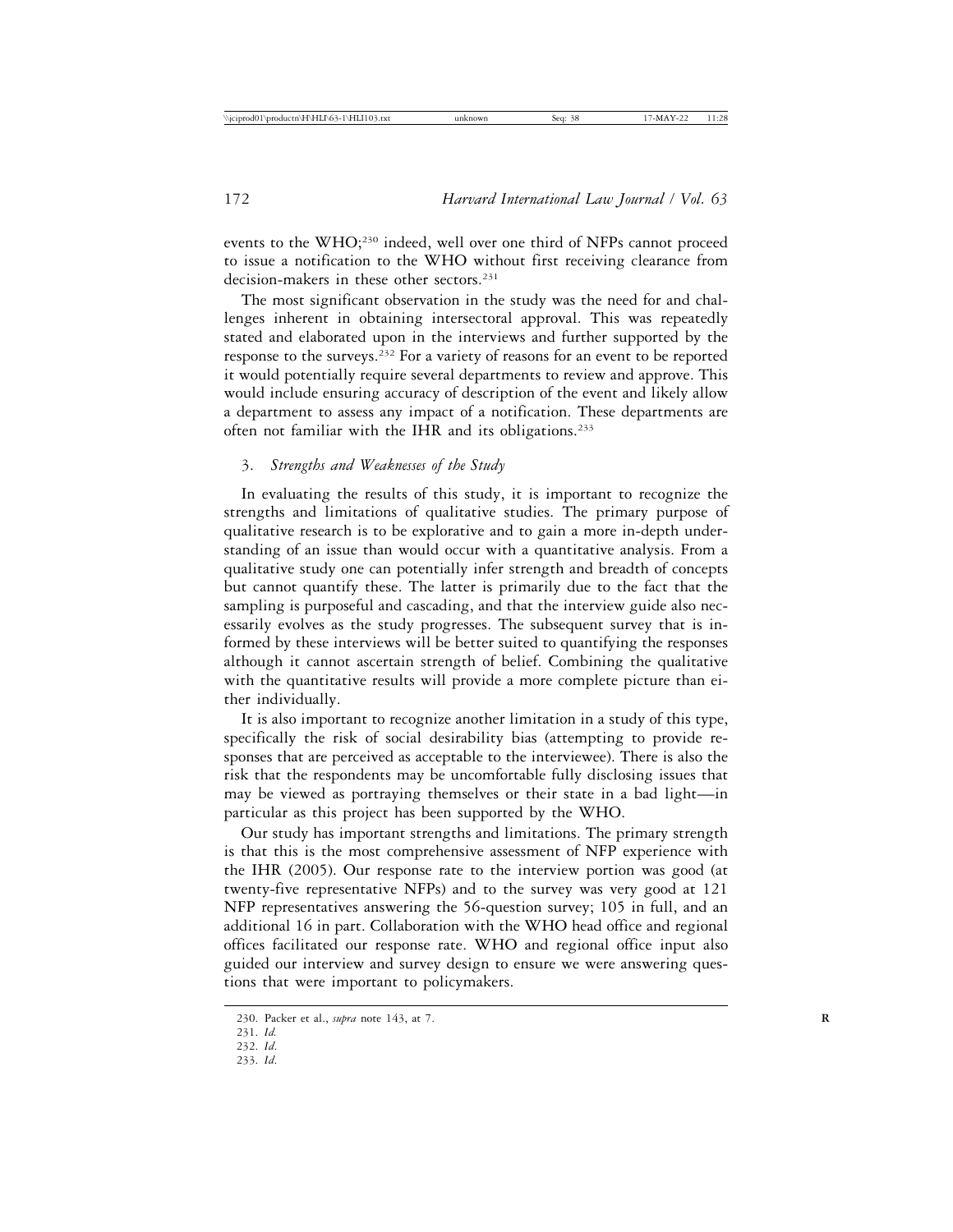The conduct of both qualitative interviews and a quantitative survey permitted a form of triangulation. The interviews provided an in-depth knowledge and understanding of NFP experience—permitting elaboration and context. The surveys provided a broader sample and ability to determine the generalizability of the findings of the interviews.

Another important limitation of this study is the potential for bias in responders versus non-responders to both the interviews and the surveys. In particular, the potential for systematic differences between these two populations relating to their views on the IHR could distort the results (that is, those who were not favorable to the WHO or the IHR may have chosen not to participate). We also noted a regional discrepancy in responses—with an absence of, in particular, interviews with representatives from the WHO Region for Africa ("AFRO") region. This is particularly important as one of the motivations for this study was the Ebola outbreak which affected the AFRO region.

# V. The Independence of National Focal Points and the Reform of the IHR (2005)

The COVID-19 pandemic has renewed calls for the review and reform of the International Health Regulations (2005) generally, and the role of National Focal Points specifically.234 NFPs are critical to the implementation of the IHR as they have core responsibilities for several functions including the communications aspects of the Regulations, both within their countries and internationally. In the wake of the emergency, some governments recommended tying health development assessment to an external assessment of current health risks.235 Global stakeholders are now discussing the formation of a "pandemic treaty," with no clear detail on its relationship with the IHR (2005).236

Our study identified a number of important challenges that NFPs face in fulfilling their functions under the IHR (2005). The most prominent challenge involves two different problems with intersectoral collaboration within national governments: (1) difficulties that NFPs experience in obtaining information from, and sharing information with, other parts of the national government in connection with implementing the IHR and (2) the

<sup>234.</sup> *See* Jaemin Lee, *IHR 2005 in the Coronavirus Pandemic: A Need for a New Instrument to Overcome Fragmentation?*, 24 Am. Soc'y Int'l L. (2020), https://www.asil.org/insights/volume/24/issue/16/ihr-2005-coronavirus-pandemic-need-new-instrument-overcome-fragmentation [https://perma.cc/6GTJ-BNJN].

<sup>235.</sup> Daniel Stowell & Richard Garfield, *How Can We Strengthen the Joint External Evaluation?*, 6 BMJ Glob. Health (2021).

<sup>236.</sup> Svet Lustig Vijay, *WHO Proposes New "Pandemic Treaty" to Tighten Global Monitoring and Enforcement of Disease Outbreak Response*, Health Pol'y Watch (Jan. 20, 2021), https://healthpolicywatch.news/who-proposes-new-pandemic-treaty-to-tighten-global-monitoring-and-enforcement-of-disease-outbreak-response/ [https://perma.cc/LG2D-AXUG].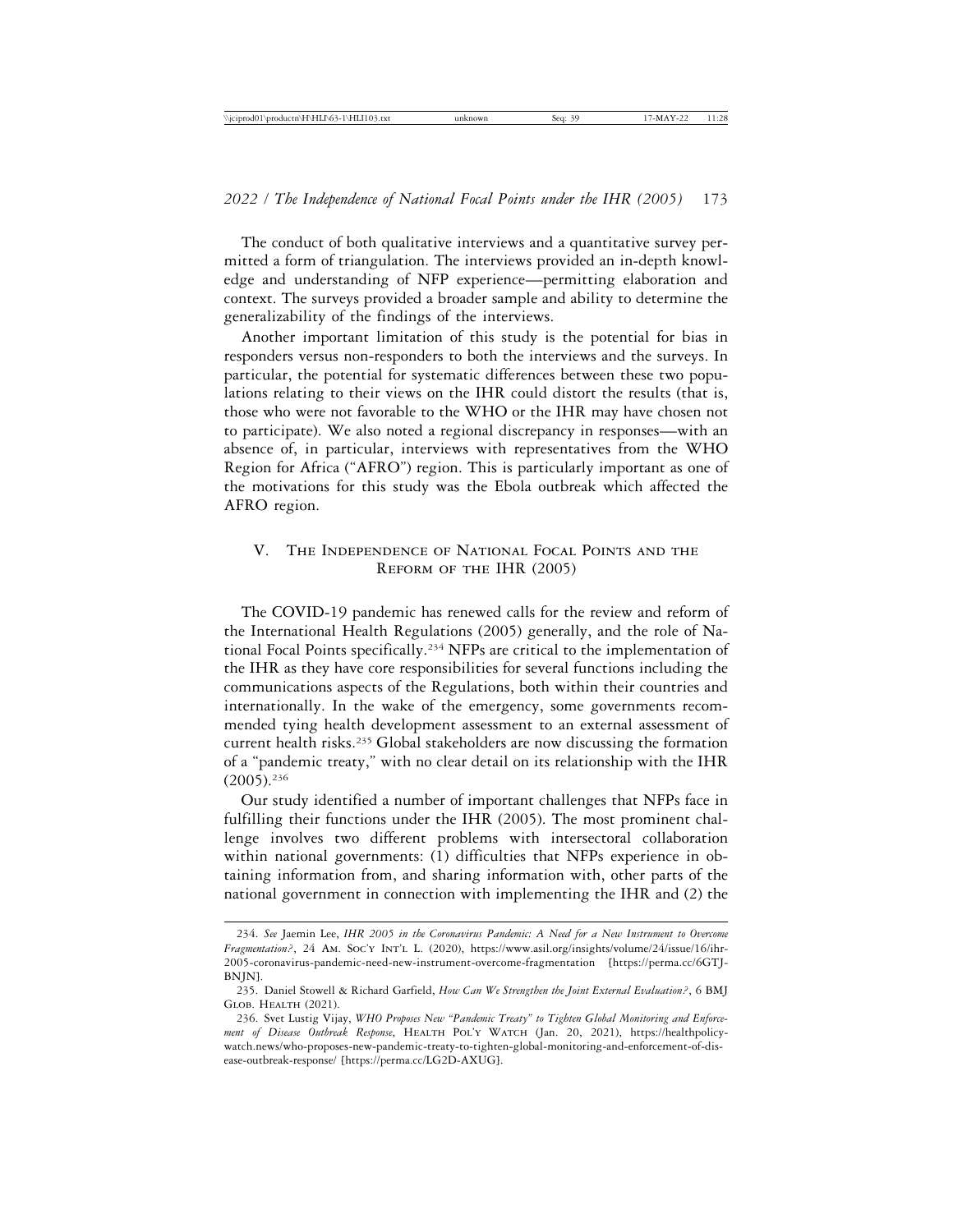national-level requirement for NFPs to obtain approval from other government authorities before notifying the WHO of serious disease events. Also, the survey and study highlight concerns that NFPs do not have sufficient material and human resources to carry out their functions under the IHR. Importantly, while progress appears to have occurred, many of these same issues have been identified in previous reviews of the IHR.

Potential reforms of NFPs involve relatively achievable alternatives that fit within the existing framework, and changes that will involve greater forfeiture of sovereignty and therefore more protracted negotiation. This is even more so if the IHR (2005) is enveloped within a pandemic treaty.

# *A. Soft Reforms*

# 1. *Technical Assistance for Core Capacities*

Over the intermediate term, the WHO should emphasize the importance of states parties meeting Annex 1 core capacity requirements. This could assist NFPs in obtaining material support to carry out their functions. The WHO also could share best practices for NFPs to address three identified governance challenges: how to execute functions in the absence of the NFP's (and by extension the ministry of health's) legal authority over other sectors; strategies to expedite obtaining approval from other ministries and approaches to address competing political and economic considerations that could impact reporting of public health events. Participants acknowledged that these challenges are a result of their own governance structures and internal hierarchies, but they still requested assistance from the WHO on how to navigate these issues. Suggestions for WHO support included technical reviews of governance structures and sharing individual NFPs' approaches to governance (such as MOUs, inter-ministerial agreements, and enabling legislation) and the perceived success of these approaches in facilitating NFPs' ability to execute their functions.

# 2. *Training non-Ministry of Health Stakeholders*

Similarly, given the frequency with which NFPs identified intersectoral misunderstanding, the WHO might also adapt training modules for other ministries. This was identified as a major factor that could potentially delay reporting. It is possible that political or economic considerations could impact the sign-off but the impression from the interviewees was that there was, in general, a lack of familiarity of the IHR in these ministries. These modules might be a simple fact sheet about the IHR or a rapid learning module as well as WHO guidance on how to work with other ministries to ensure proper understanding of the states parties requirements under the IHR.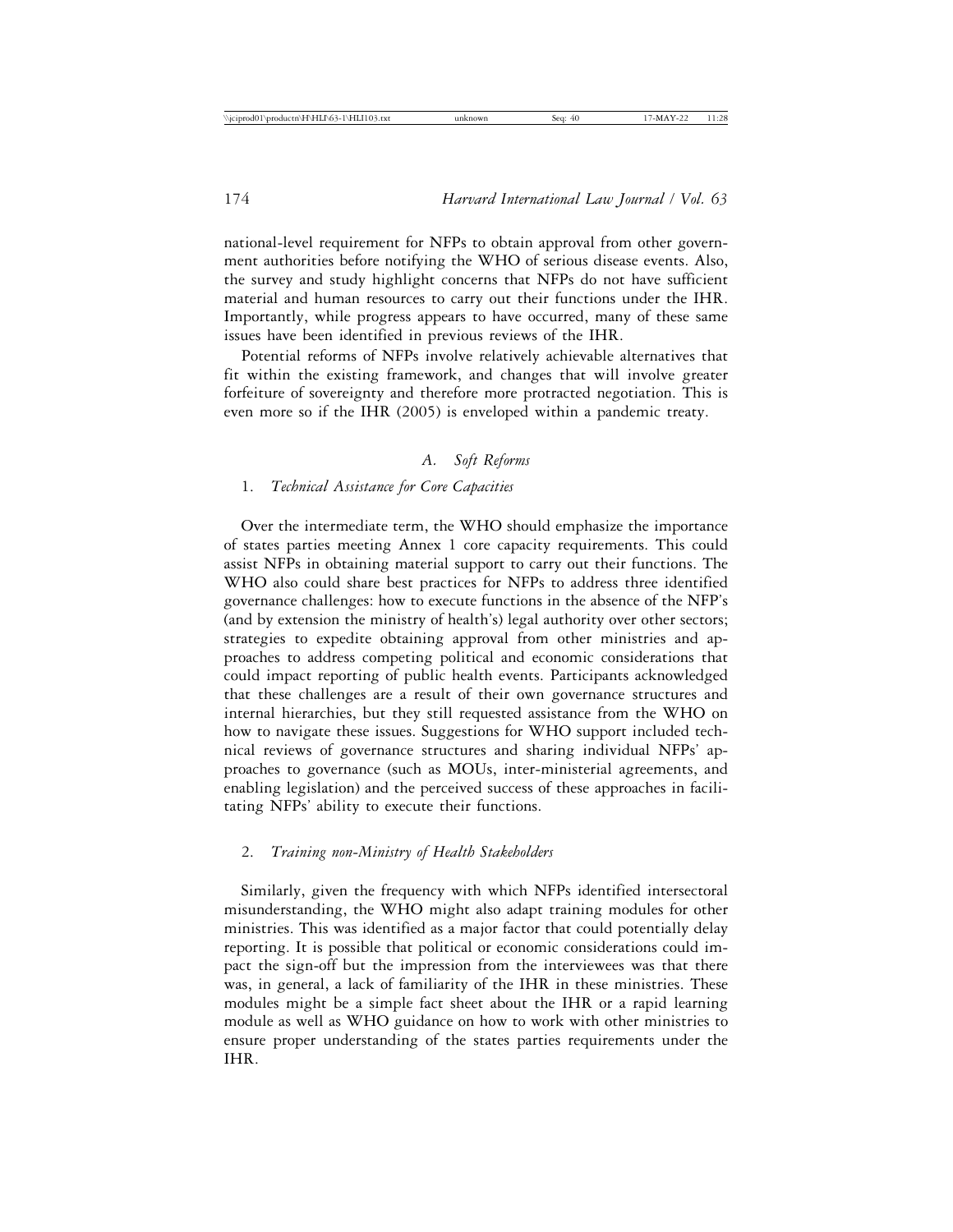# 3. *Creating a Community of NFPs*

As noted in Part IV, *supra*, one of the few sources of publicly available information about NFPs is reports or summaries from regional meetings typically convened by the WHO on a regional basis.237 On those occasions, NFPs have the opportunity to identify and assess common problems, including those related to intersectoral relationships analyzed above. Several NFPs support the participation of NFPs in a collaborative NFP network, which may be accomplished with relatively modest financial investment.

# *B. Fundamental Reforms*

More fundamentally, the International Health Regulations (2005) could adopt reforms at the nexus of country-level reporting, measures aimed at requiring NFP independence as a function of participating in the treaty. These measures would potentially intrude deeply into otherwise sovereign concerns like how national ministries of health are funded, administered, and empowered, but they have precedent in some of the regimes that work in the field of other international security threats.<sup>238</sup>

The WHO could provide further support to intersectoral collaboration challenges. This includes helping to build IHR knowledge and capacity in ministries outside of health so that states parties are better able to implement the IHR. To do so, the WHO could collect and share best practices for intersectoral communication and collaboration on establishing communication protocols between ministries. Additionally, the WHO could also share best practices on raising awareness across sectors of the importance of according NFPs authority when notifications of public health events must be approved and issued. The WHO approach in addressing these specific issues must carefully navigate issues around state sovereignty.

# 1. *Verification*

"Verification" is the process that one or more countries use to assess whether another country is complying with an international agreement.<sup>239</sup> No treaty relies on any one provision as the basis for successful monitoring and verification. "A verifiable treaty contains an interlocking web of constraints and provisions designed to deter cheating, to make cheating more

<sup>237.</sup> *See* Suthar et al., *supra* note 15; *see also* Herszenhorn, *supra* note 16. **R**

<sup>238.</sup> For example, GAVI, as part of financial support for LMIC procurement of vaccines, requires ministries of finance and ministries of health to develop plans for financing after GAVI support ends. Helen Saxenian et al., *4 Things Ministers of Finance Need to Know About Immunization in GAVI Transitioning Countries, Learning Network for Countries in Transition* (Jan. 17, 2019), https://lnct.global/blog/blog-4 things-ministers-of-finance-need-to-know-about-immunization-in-gavi-transitioning-countries/ [https:// perma.cc/65W5-ZLZT].

<sup>239.</sup> *See* Richard A. Scribner et al., The Verification Challenge: Problems and Promise of STRATEGIC NUCLEAR ARMS CONTROL VERIFICATION 24-25 (1985).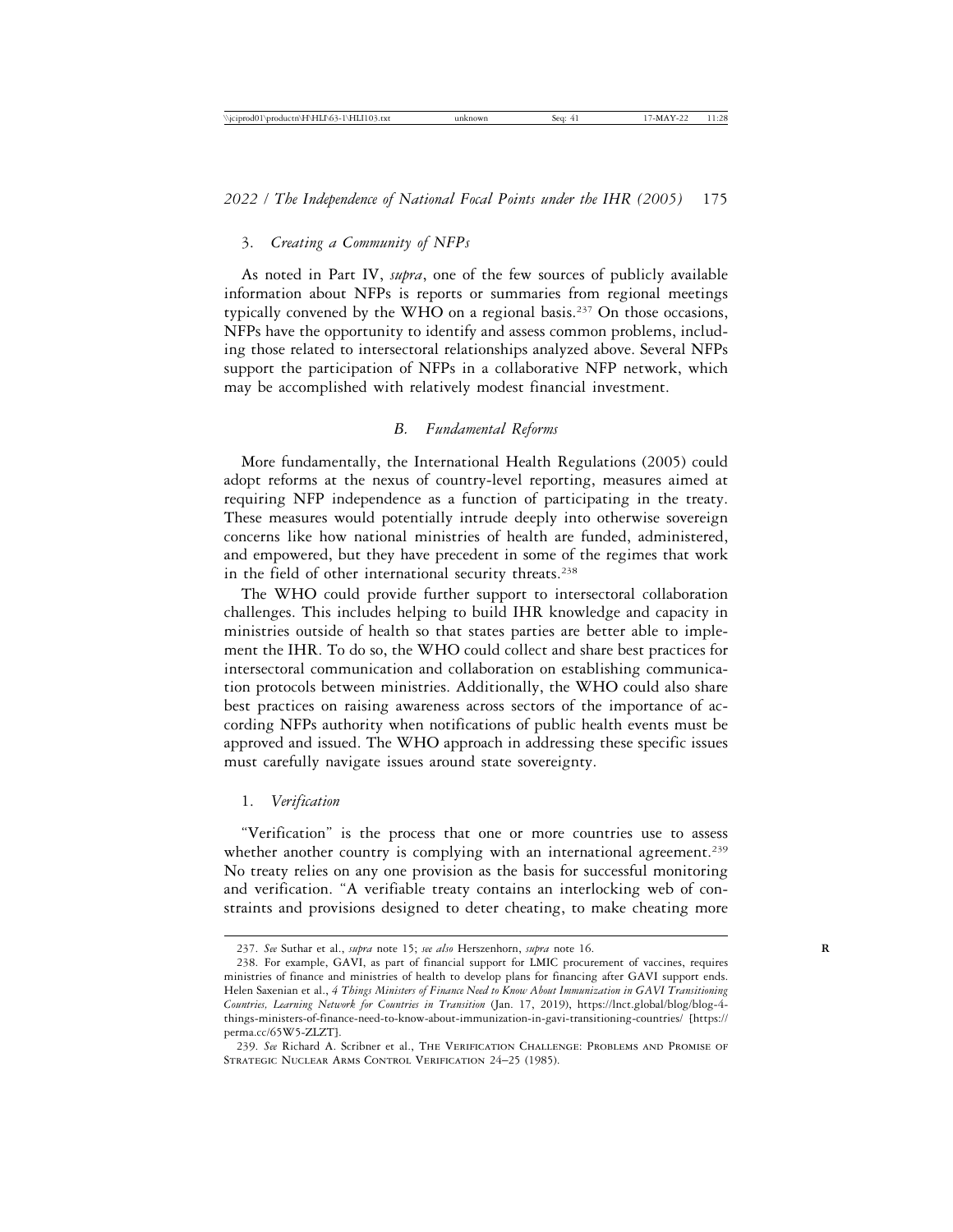complicated and more expensive, or to make its detection more timely."240 The text of the IHR (2005) allows the WHO to consider "other reports" but requires the WHO to consult with the state party before taking action on "other reports." Articles 9 through 11 of the IHR (2005) are specific to the ability of the WHO to consider reports other than notifications from or consultations with the notifying state party.

Article 9 – Other Reports

WHO may take into account reports from sources other than notifications or consultations and shall assess these reports according to established epidemiological principles and then communicate information on the event to the State Party in whose territory the event is allegedly occurring. Before taking any action based on such reports, WHO shall consult with and attempt to obtain verification from the State Party in whose territory the event is allegedly occurring . . .

Article 10 – Verification

WHO may, when justified by the magnitude of the public health risk, share with other States Parties the information available to it, whilst encouraging the State Party to accept the offer of collaboration by WHO, taking into account the views of the State Party concerned . . .

When WHO receives information of an event that may constitute a public health emergency of international concern, it shall offer to collaborate with the State Party concerned in assessing the potential for international disease spread, possible interference with international traffic and the adequacy of control measures . . .

In the context of COVID-19, Taiwan reported to the WHO that its doctors had heard from mainland colleagues that medical staff were becoming ill after treating patients diagnosed with atypical cases of pneumonia—a sign of human-to-human transmission. Taiwanese officials further stated that they reported this to both the WHO and Chinese health authorities on December 31, 2019.

Yet Articles 9 and 10 are, by virtue of the negotiation process leading to the conclusion of the IHR (2005), deferential to the state party's interest about how "other reports" may affect that State's interests. Although the IHR (2005) endeavor to balance public health protection with individual liberties, international travel and trade, reporting events that may lead to

<sup>240.</sup> Amy Woolf, Cong. Rsch. Serv., R41201, Monitoring and Verification in Arms Con-TROL 3 (2011).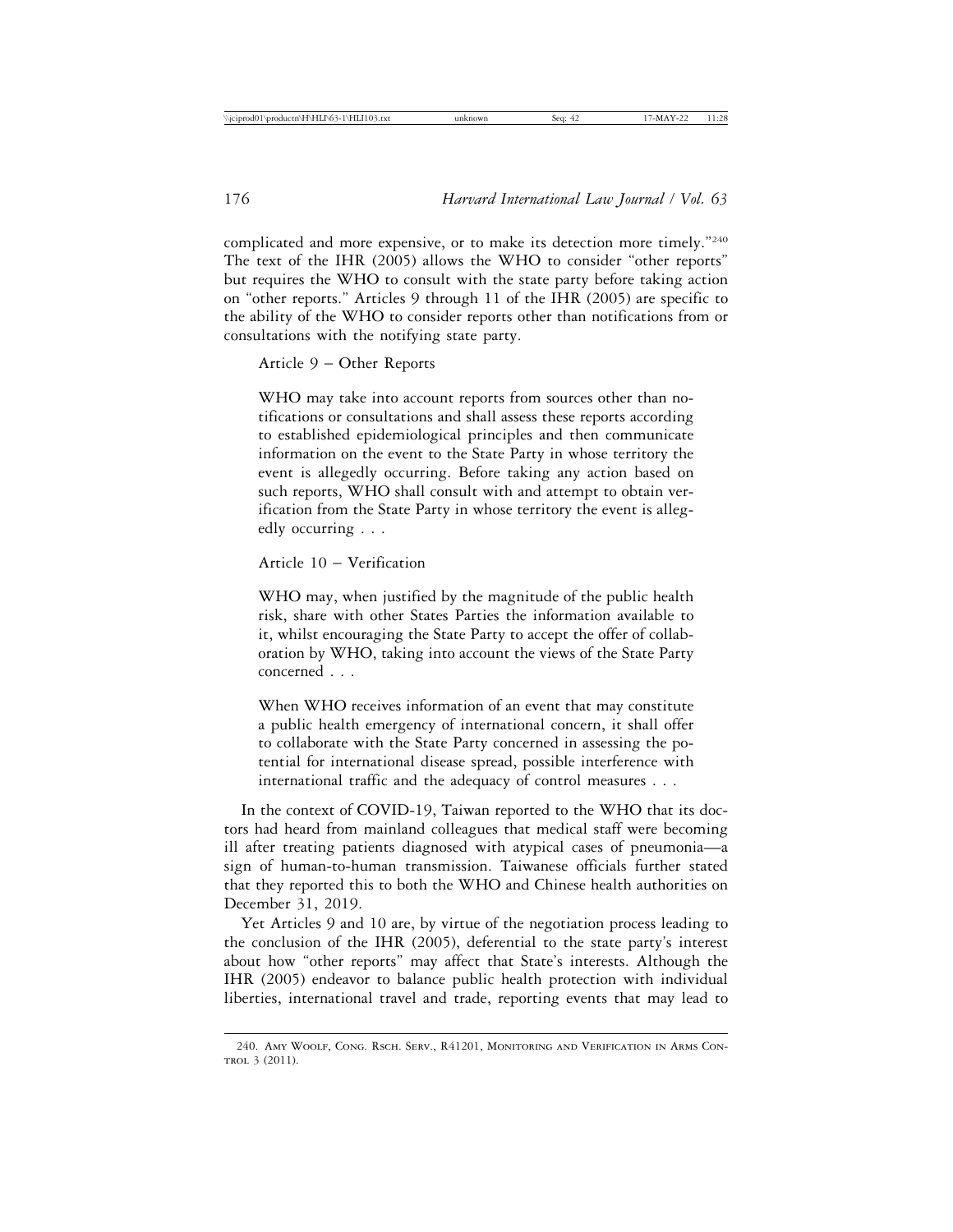the declaration of a public health emergency of international concern inevitably carries adverse economic effects for the state party making those reports.241

National Focal Points could be required by the treaty to have the permanent or regular presence of the WHO or other qualified non-citizen participants as members of the NFP. This would clear the communication pathway between the state party and the WHO as well as provide technical assistance for gathering information from relevant ministries. Regular verification by international organizational third parties has long been a feature of arms control regimes like the Strategic Arms Reduction Treaty ("START") between the United States and the Russian Federation and the multilateral Joint Comprehensive Plan of Action that was aimed at controlling the use of nuclear material in Iran.242

## 2. *Mandated Joint External Evaluations*

In 2014, approximately sixty countries and dozens of international organizations, foundations, and businesses formed the Global Health Security Agenda ("GHSA").<sup>243</sup> The formation of the GHSA coincided with the emergence of the Ebola outbreak in Guinea, Liberia, and Sierra Leone, which lasted through 2016 and claimed over 11,000 lives.<sup>244</sup> Its formation marked the international community's acknowledgment that infectious disease and biosecurity threats were fundamentally tied, and integrated into its partnership not only the WHO, the UN Food and Agriculture Organization ("FAO"), and the International Organization for Animal Health ("OIE") but also security-oriented international organizations like the International Criminal Police Organization ("Interpol").<sup>245</sup> According to the GHSA, the fight against COVID-19 has been significantly enhanced by "national plans supported by the International Health Regulations and Joint External Evaluations [which] are guiding action and providing resources for decision making, prioritisation, and actions."246

The Joint External Evaluation ("JEE") process is a "voluntary, collaborative, multisectoral process" that assesses countries' capacities to identify the

<sup>241.</sup> *See* Barbara J. von Tigerstrom et al., *The International Health Regulations (2005) and the Re-Estab*lishment of International Travel amidst the COVID-19 Pandemic, 27 J. TRAVEL MED. 1, 1-4 (2020).

<sup>242.</sup> *See generally* Cong. Rsch. Serv., R41219, The New START Treaty: Central Limits & Key Provisions (2021); International Atomic Energy Agency, *Verification and Monitoring in Iran*, https:// www.iaea.org/newscenter/focus/iran [https://perma.cc/AP67-ZH3Q].

<sup>243.</sup> The U.S. Government Engagement in Global Health: A Primer, KAISER FAM. FOUND. (Feb. 5, 2019), https://www.kff.org/global-health-policy/report/the-u-s-government-engagement-in-global-health-a-primer/view/print/ [https://perma.cc/8DKG-LA4B].

<sup>244.</sup> Sam Halabi et al., *supra* note 13, at 203. **R**

<sup>245.</sup> About the GHSA, GLOBAL HEALTH SECURITY AGENDA, https://ghsagenda.org/home/about-theghsa/ [https://perma.cc/5SZS-GE9U].

<sup>246.</sup> *COVID-19 Chair's Statement: What Is the Role of GHSA2024 in This Pandemic?*, GLOBAL HEALTH SECURITY AGENDA (Mar. 17, 2020), https://ghsagenda.org/2020/03/17/covid-19-chairs-statement-whatis-the-role-of-ghsa2024-in-this-pandemic/ [https://perma.cc/89ZZ-6WY5].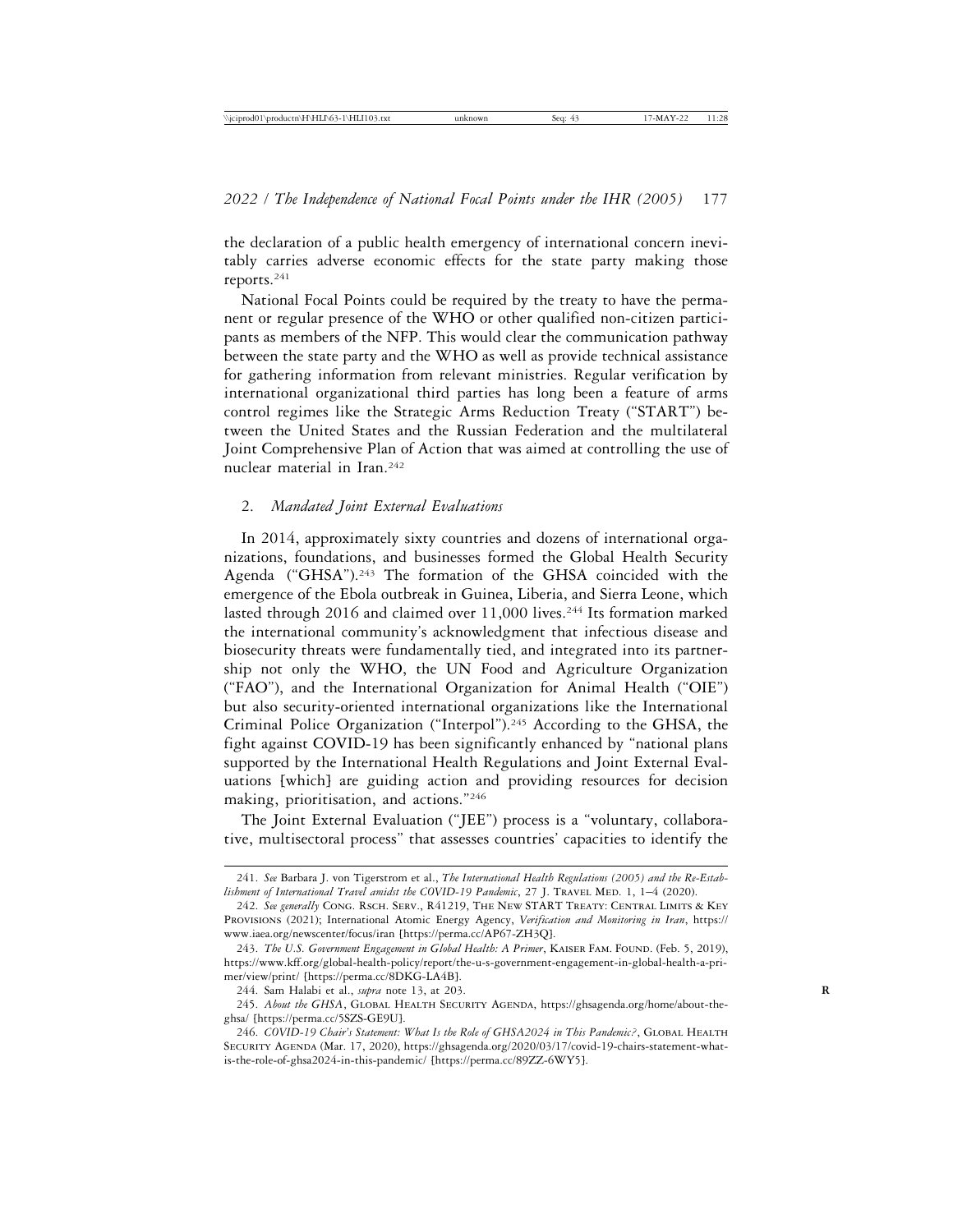most critical gaps within their human and animal health systems, in order to prioritize opportunities for enhanced preparedness and response.<sup>247</sup> The JEE "bring[s] together national representatives from key sectors, including human and animal health, agriculture, wildlife, finance, defense, security, environment, communication, disaster management board, transportation, customs, civil aviation, universities or institutes, and political leadership."248 The JEE exercise identifies whether a country has adopted laws specific to the International Health Regulations, maintains surveillance systems for animal health, and monitors the use of antibiotics and signals for the emergence of antimicrobial resistance.<sup>249</sup>

The establishment and capacity of NFPs is a crucial inquiry under the JEE. One fundamental reform of the IHR (2005) with respect to NFPs could be the mandated review of its personnel, surveillance capacity, and financial support through the JEE process.

# 3. *Mandated NFP Training*

Adequate training bolsters compliance. Numerous NFPs reported that they and their staff did not receive any, or had insufficient, training when newly placed in the NFP office; twenty percent of those interviewed went so far as to say they needed more training to carry out their job adequately.<sup>250</sup> Staff turn-over with poor hand-over was cited most often as the reason, although others cited a lack of experience in reporting notifiable events to the WHO owing to the low frequency of threats. NFPs in our study suggested the WHO require states parties to report change-over in NFP personnel and enforce a form of mandatory training for newly appointed NFPs upon starting their position, including awareness of the WHO's comprehensive NFP Guide and online tools.251

# 4. *A Pandemic Treaty*

In November 2020, Charles Michel, President of the European Council, began circulating the idea of an "international pandemic treaty" at the Paris Peace Forum.252 In December 2020, Michel met with Tedros Adhanom Ghebreyesus (who goes by Tedros), the Director General of the WHO, to

<sup>247.</sup> *Strengthening Health Security by Implementing the International Health Regulations (2005): Joint Exter*nal Evaluations, WORLD HEALTH ORG. (2005), https://www.euro.who.int/en/health-topics/health-emergencies/international-health-regulations/misc-from-old-ihr/monitoring-and-evaluation/joint-externalevaluation [https://perma.cc/EVA6-CQQT].

<sup>248.</sup> Nirmal Kandel et al., *Joint External Evaluation Process: Bringing Multiple Sectors Together for Global Health Security*, 5 LANCET 857, 857 (2017).

<sup>249.</sup> *See generally* WHO, *International Health Regulations (2005): Country Implementation Guide: Voluntary Joint External Evaluation* (2017).

<sup>250.</sup> *See supra* section V.B.1.e. and accompanying notes.

<sup>251.</sup> *Id.*

<sup>252.</sup> *See* Herszenhorn, *supra* note 16. **R**